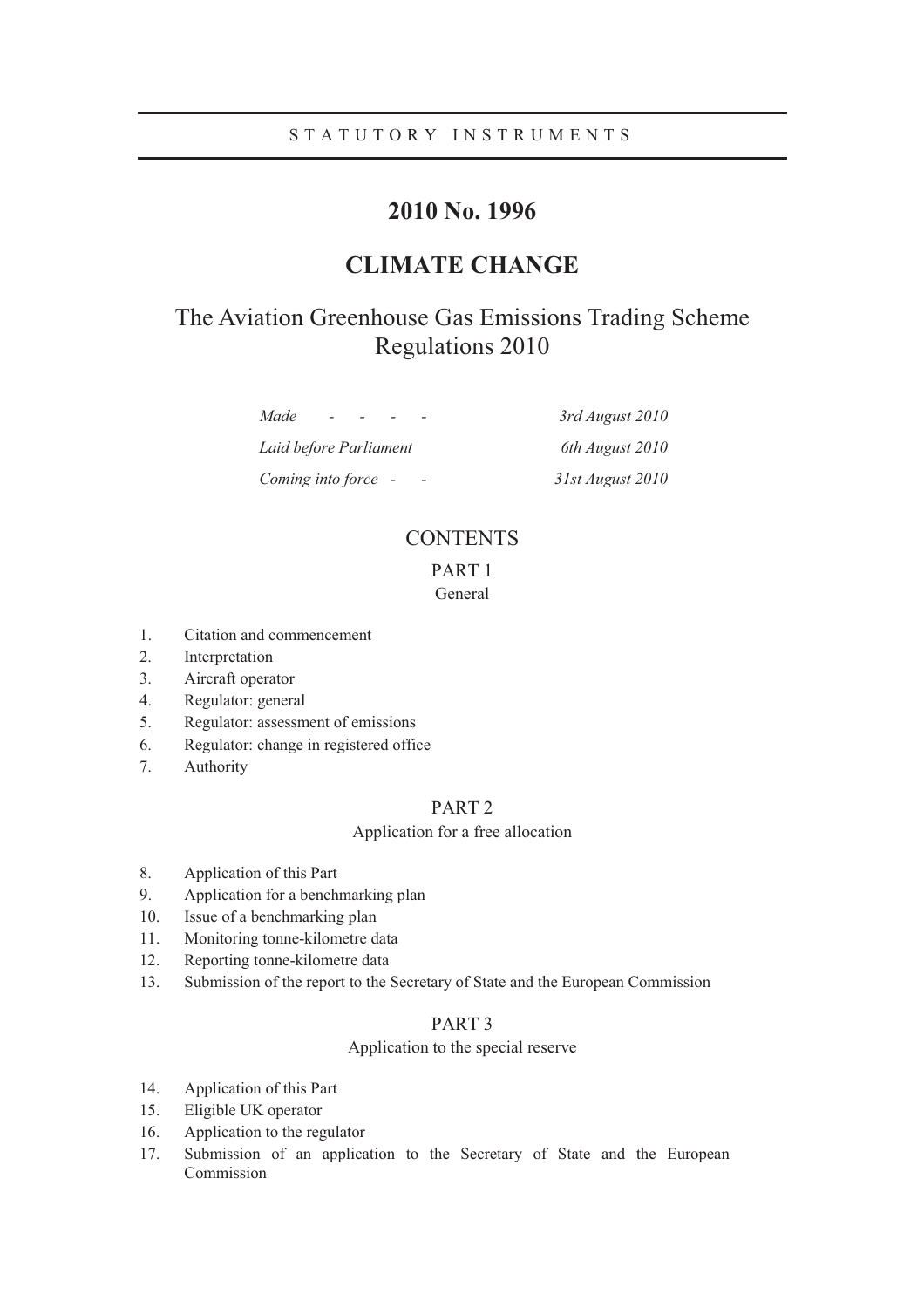## PART 4

## Monitoring and reporting aviation emissions

- 18. Application for an emissions plan
- 19. Issue of an emissions plan
- 20. Monitoring emissions
- 21. Reporting emissions
- 22. Duty of the regulator to determine emissions
- 23. Emissions plan conditions
- 24. Duty to comply with conditions in an emissions plan
- 25. Variation of emissions plan

# PART 5

## Surrendering allowances

- 26. Duty to surrender allowances
- 27. Interpretation

# PART 6

## Charging

28. Charging

# PART 7

## Information

29. Information

# PART 8

## Civil penalties

- 30. Procedure
- 31. Variable amounts
- 32. Waiver and modification
- 33. Failure to submit or resubmit an application for an emissions plan
- 34. Failure to monitor aviation emissions
- 35. Failure to report aviation emissions
- 36. Making false or misleading statements
- 37. Failure to comply with emissions plan conditions
- 38. Failure to surrender sufficient allowances
- 39. Failure to comply with information notices
- 40. Failure to provide assistance and advice
- 41. Failure to comply with a direction relating to an operating ban

## PART 9

## Detention and sale of aircraft

- 42. General
- 43. Release of aircraft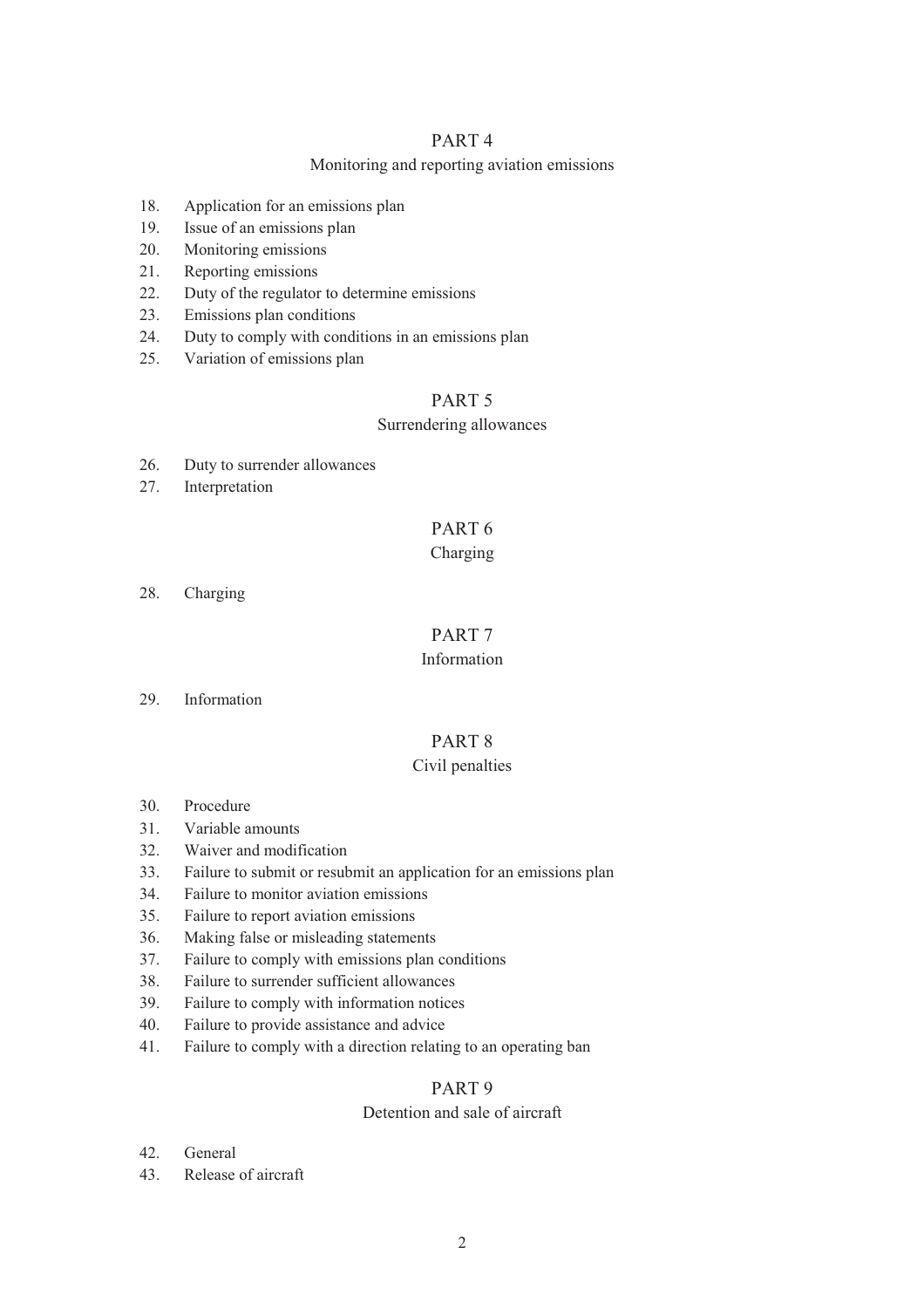- 44. Court procedures
- 45. Proceeds of sale
- 46. Equipment and documents
- 47. Assistance of aerodrome operator
- 48. Interpretation

# PART 10

## Other sanctions

- 49. Naming of operators
- 50. Application for an operating ban
- 51. Enforcement of an operating ban

# PART 11

## Appeals

- 52. General
- 53. Procedure and appointment

# PART 12

## Guidance to regulators

54. Guidance to regulators

# PART 13

## Miscellaneous

- 55. Confidentiality
- 56. Notices
- 57. Submission of reports and applications for plans
- 58. Functions of the regulator: Northern Ireland
- 59. Assistance and advice to be provided by the Civil Aviation Authority

## PART 14

## Revocation and savings etc.

60. Revocation, savings, transitional and transitory provisions

## $S$ CHEDULE  $1$  — Charging

- SCHEDULE 2 Steps to be taken before applying for leave to sell an aircraft
- SCHEDULE 3 Appeals (other than appeals to which Schedule 5 applies)
- SCHEDULE 4 Delegation of Appellate Functions
- SCHEDULE 5 Appeals (Northern Ireland)
- SCHEDULE 6 Service of notices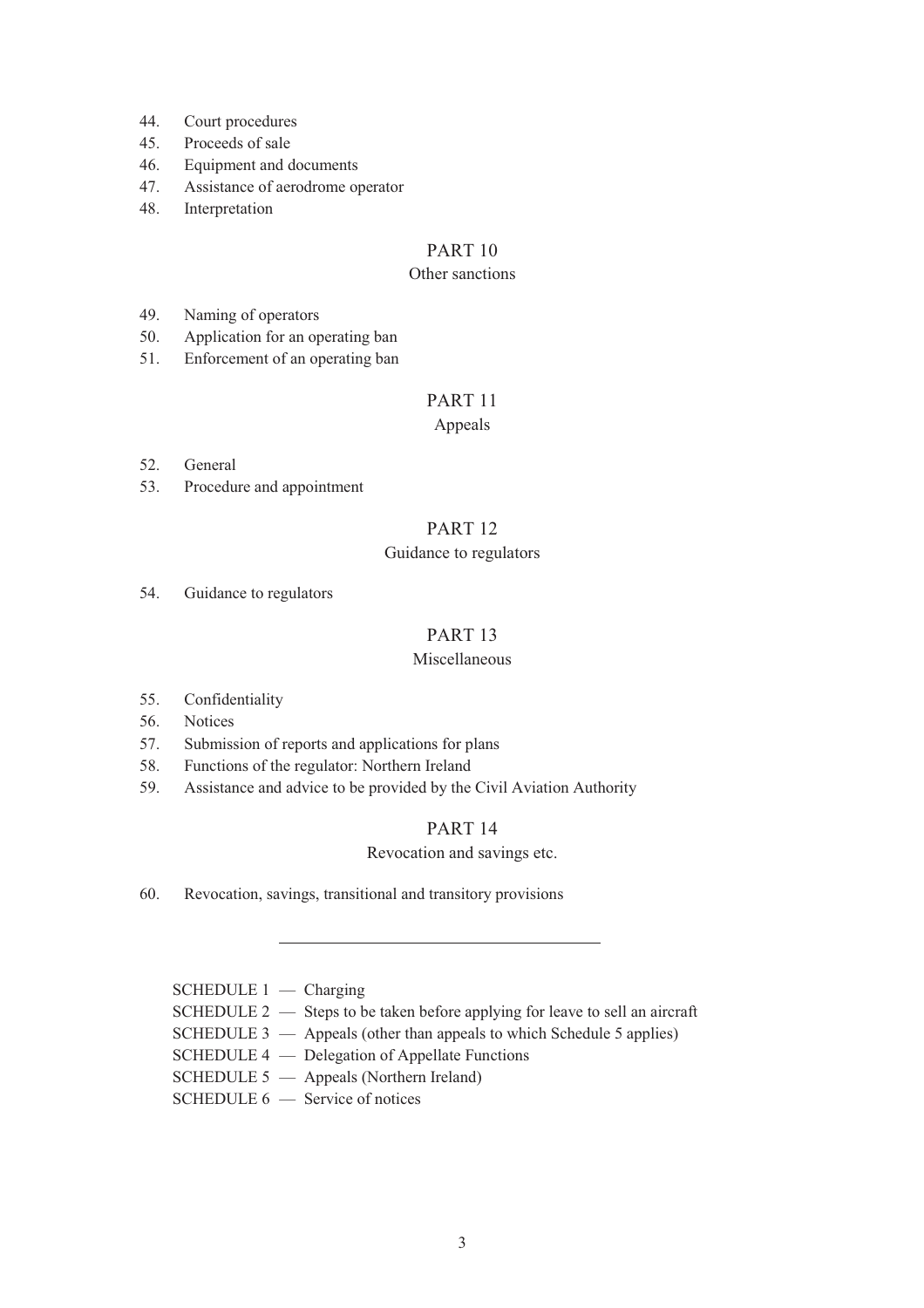The Secretary of State is a Minister designated(**a**) for the purposes of section 2(2) of the European Communities Act 1972(**b**) in relation to the environment.

These Regulations make provision for a purpose mentioned in section 2(2) of that Act, and it appears to the Secretary of State that it is expedient for the references to EU instruments in these Regulations to be construed as references to those instruments as amended from time to time.

In accordance with section 2(4) of the Pollution Prevention and Control Act 1999(**c**) (the "1999 Act") the Secretary of State has consulted the Environment Agency, the Scottish Environment Protection Agency, and such bodies or persons appearing to the Secretary of State to be representative of the interests of local government, industry, agriculture and small businesses, and such other bodies and persons, as the Secretary of State considers appropriate.

Accordingly the Secretary of State, in exercise of the powers conferred by section 2(2) of the European Communities Act 1972 and section 2 of the 1999 Act, as read with paragraph 1A of Schedule 2 to the European Communities Act 1972(**d**), makes the following Regulations:

# PART 1

## General

### **Citation and commencement**

**1.** These Regulations may be cited as the Aviation Greenhouse Gas Emissions Trading Scheme Regulations 2010 and come into force on 31st August 2010.

#### **Interpretation**

**2.** In these Regulations—

"2009 Regulations" means the Aviation Greenhouse Gas Emissions Trading Scheme Regulations 2009(**e**);

"additional daily penalty" has the meaning given by regulation 30(1)(b);

"address" means, in relation to electronic communications, any number or address used for the purpose of such communication;

"aerodrome operator" has the meaning given by regulation 48(b);

"aircraft operator" has the meaning given by regulation 3;

"allowance" has the meaning given by Article 3 of the EU ETS Directive;

"appeal body" has the meaning given by regulation 52(9);

"area", in relation to a regulator, means—

(a) in respect of the Environment Agency, England and Wales;

 <sup>(</sup>**a**) S.I. 2008/301.

<sup>(</sup>**b**) 1972 c. 68; section 2(2) was amended by section 27(1)(a) of the Legislative and Regulatory Reform Act 2006 (c. 51) and by section 3(3) of, and Part 1 of the Schedule to, the European Union (Amendment) Act 2008 (c. 7).

<sup>(</sup>**c**) 1999 c. 24. Under section 57 of the Scotland Act 1998 (c. 46), despite the transfer to the Scottish Ministers of functions in relation to implementing obligations under Community law in respect of devolved matters, the function of the Secretary of State in relation to implementing those obligations continues to be exercisable by the Secretary of State as regards Scotland. And similarly, under paragraph 5 of Schedule 3 to the Government of Wales Act 2006 (c. 32), despite the transfer to the Welsh Ministers of functions under section 2 of the 1999 Act so far as exercisable in relation to Wales (except in relation to offshore oil and gas exploration and exploitation), those functions continue to be exercisable by the Secretary of State in relation to Wales for the purpose of implementing any Community obligation of the United Kingdom.

<sup>(</sup>**d**) Paragraph 1A of Schedule 2 was inserted by section 28 of the Legislative and Regulatory Reform Act 2006 and amended by S.I. 2007/1388 and by section 3(3) of, and Part 1 of the Schedule to, the European Union (Amendment) Act 2008.

<sup>(</sup>**e**) S.I. 2009/2301.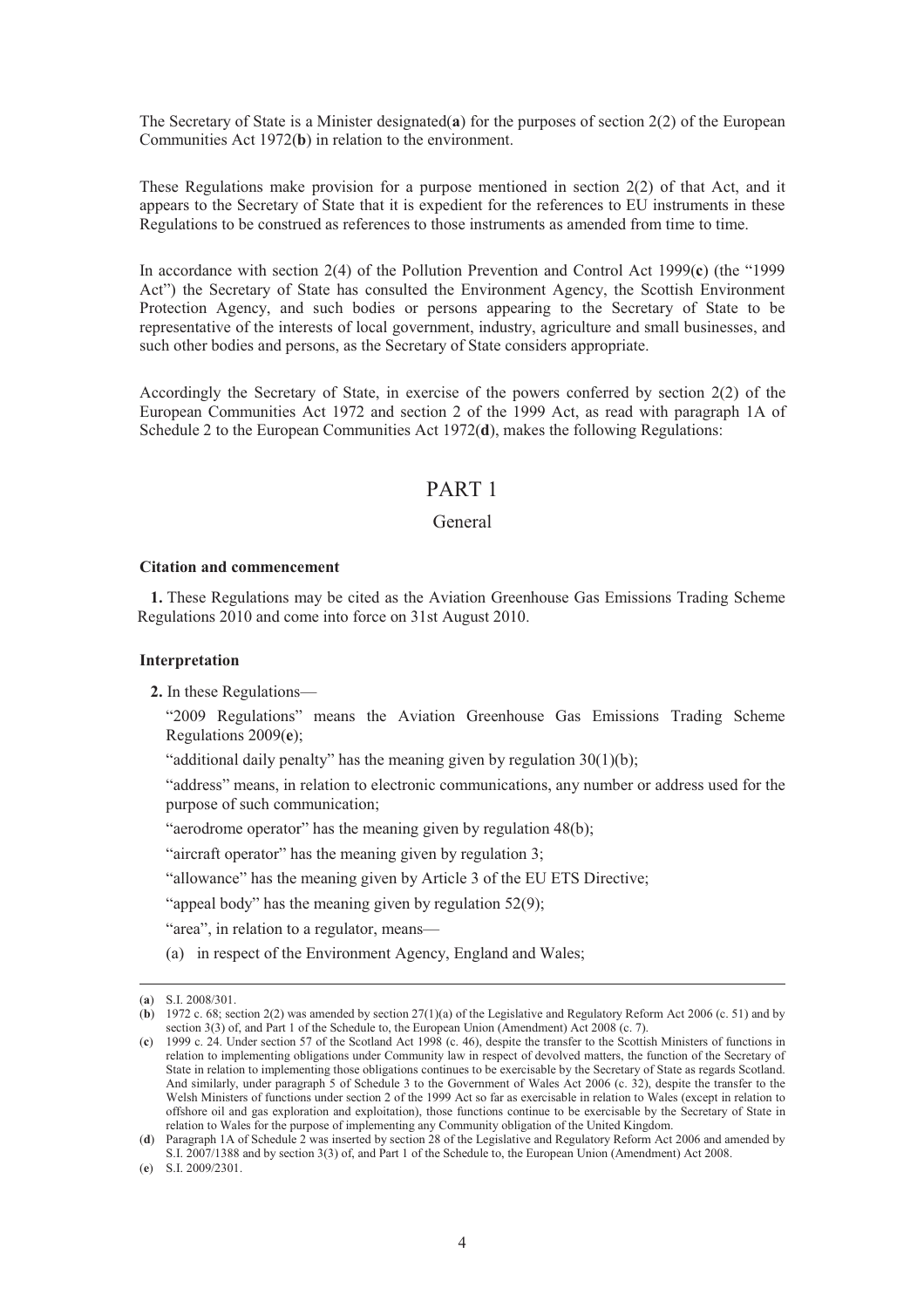- (b) in respect of the Scottish Environment Protection Agency, Scotland;
- (c) in respect of the chief inspector, Northern Ireland;

"authority" has the meaning given by regulations 7 and 51(7);

"aviation activity" means the category of aviation activity listed in Annex I to the EU ETS Directive, but with the reference to 1st January 2012 omitted;

"aviation emissions" means emissions from an aviation activity;

"benchmarking plan" means a plan issued under—

- (a) regulation  $10(1)(a)$ ; or
- (b) regulation  $10(1)(a)$  of the 2009 Regulations;

"benchmarking year" means—

- (a) for the trading period 2013 to 2020, 2010; and
- (b) for subsequent trading periods of eight calendar years, the calendar year ending 24 months before the beginning of the period;

"chief inspector" means the chief inspector constituted under regulation 8(3) of the Northern Ireland Regulations;

"Commission list" means the list of operators set out in Commission Regulation (EC) No 748/2009 on the list of aircraft operators which performed an aviation activity listed in Annex I to Directive 2003/87/EC on or after 1 January 2006 specifying the administering Member State for each aircraft operator(**a**), as amended from time to time;

"electronic communication" has the same meaning as in the Electronic Communications Act 2000(**b**);

"eligible UK operator" has the meaning given by regulation 15;

"emissions" means the release of greenhouse gases into the atmosphere;

"emissions plan" means a plan issued under—

(a) regulation  $19(1)(a)$ ; or

(b) regulation  $15(1)(a)$  of the 2009 Regulations;

"EU ETS Directive" means Directive 2003/87/EC of the European Parliament and of the Council establishing a scheme for greenhouse gas emissions allowance trading within the Community and amending Council Directive 96/61/EC(**c**), as amended from time to time;

"greenhouse gases" has the meaning given by Article 3 of the EU ETS Directive;

"independent verifier" means a person or body accredited or endorsed by UKAS to carry out the verification requirements of Article 15 of the EU ETS Directive;

"Monitoring and Reporting Decision" means Commission Decision 2007/589/EC establishing guidelines for the monitoring and reporting of greenhouse gas emissions pursuant to Directive 2003/87/EC of the European Parliament and of the Council(**d**), as amended from time to time;

"Northern Ireland Regulations" means the Pollution Prevention and Control Regulations (Northern Ireland) 2003(**e**);

 <sup>(</sup>**a**) OJ No L 219, 22.8.2009, p 1; the Regulation is amended by Commission Regulation (EU) No 82/2010 (OJ No L 25, 29.1.2010, p 12).

<sup>(</sup>**b**) 2000 c. 7; the definition of electronic communication in section 15(1) was amended by the Communications Act 2003 (c. 21), section 406(1) and Schedule 17, paragraph 158.

<sup>(</sup>**c**) OJ No L 275, 25.10.03, p 32. The Directive is amended by European Parliament and Council Directives 2004/101/EC (OJ No. L 338, 13.11.2004, p 18), 2008/101/EC (OJ No L 8, 13.1.2009, p 3) and 2009/29/EC (OJ No L 140, 5.6.2009, p 63), and by Regulation (EC) No 219/2009 of the European Parliament and of the Council (OJ No L 87, 31.3.2009, p 109).

<sup>(</sup>**d**) OJ No. L 229, 31.8.2007, p.1; the Decision is amended as regards the inclusion of monitoring and reporting guidelines for emissions and tonne-kilometre data from aviation activities by Commission Decision 2009/339/EC (OJ No L 103,  $23.4.2009$  n 10).

<sup>(</sup>**e**) S.R. (NI) 2003 No 46, amended by S.R. (NI) 2003 No 496 and S.I. 2003/3311; there is another amending instrument which is not relevant.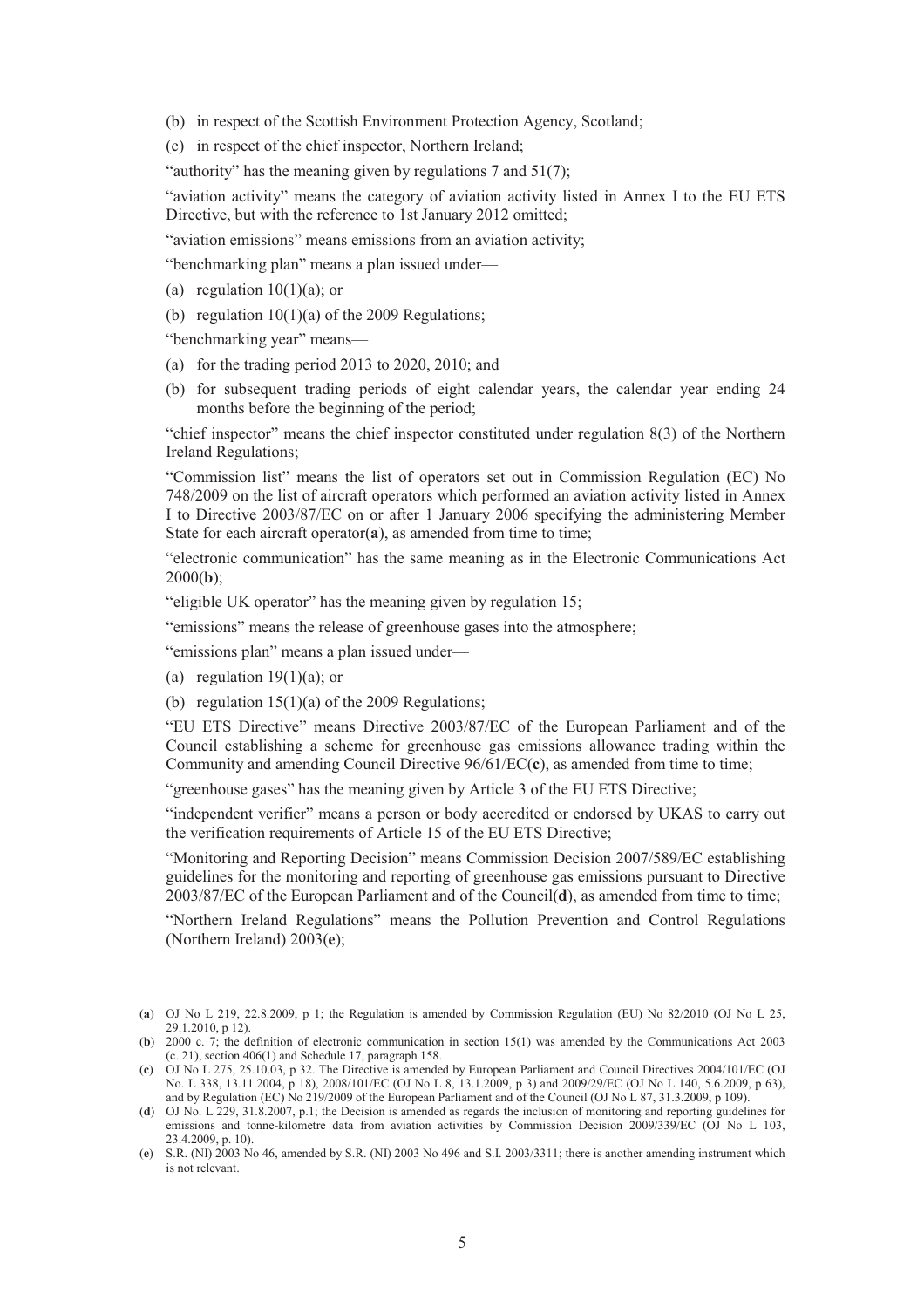"Planning Appeals Commission" means the Planning Appeals Commission established under Article 110 of the Planning (Northern Ireland) Order 1991(**a**);

"registered office" (except in Schedule 6) means the registered office in the United Kingdom that is required under section 86 of the Companies Act 2006(**b**);

"regulator" has the meaning given by regulations 4, 5 and 6;

"tonne-kilometre data" has the meaning given by Part B of Annex IV to the EU ETS Directive;

"tonne-kilometres" has the meaning given by Part B of Annex IV to the EU ETS Directive;

"trading period" means one of the following periods—

- (a) 2012;
- (b) 2013 to 2020; or
- (c) subsequent periods of eight calendar years;
- "UK operator" means a person who is—
- (a) identified in the Commission list; and
- (b) specified in that list as an operator to be administered by the United Kingdom;

"UKAS" means the United Kingdom Accreditation Service(**c**).

#### **Aircraft operator**

**3.**—(1) A person is an "aircraft operator" in relation to each calendar year from 1st January 2010 where in respect of that calendar year that person—

- (a) is a UK operator; and
- (b) performs an aviation activity (or is deemed to perform an aviation activity in accordance with paragraph  $(5)$ ).

(2) Where the regulator cannot identify the UK operator that performed an aviation activity it may, where the owner of the aircraft at the time it was used to perform the activity ("the owner") is a UK operator, serve a notice on the owner.

(3) A notice under paragraph (2) must—

- (a) where this information is available to the regulator, specify the dates, times and locations of the activity;
- (b) be accompanied by such evidence relevant to the activity as the regulator considers appropriate; and
- (c) require the owner to inform the regulator of the identity of the person who performed the activity, by the deadline specified in the notice.

(4) The deadline specified in a notice given under paragraph (2) may be extended by the regulator.

(5) Where the owner does not comply with a notice served under paragraph (2) by the deadline as so specified or extended, the owner is, following that deadline, deemed to be the person that performed the aviation activity.

## **Regulator: general**

**4.**—(1) Subject to regulations 5 and 6, the regulator of a UK operator is—

(a) the Environment Agency, where the UK operator—

 <sup>(</sup>**a**) S.I. 1991/1220 (N.I.11); relevant amending instruments are S.I. 1999/660 (N.I.4), 2003/430 (N.I.8).

<sup>(</sup>**b**) 2006 c. 46.

<sup>(</sup>**c**) The United Kingdom Accreditation Service (company number 03076190) is a company limited by guarantee and which operates under a memorandum of understanding made on 1st August 1995 between it and the then Secretary of State for Trade and Industry.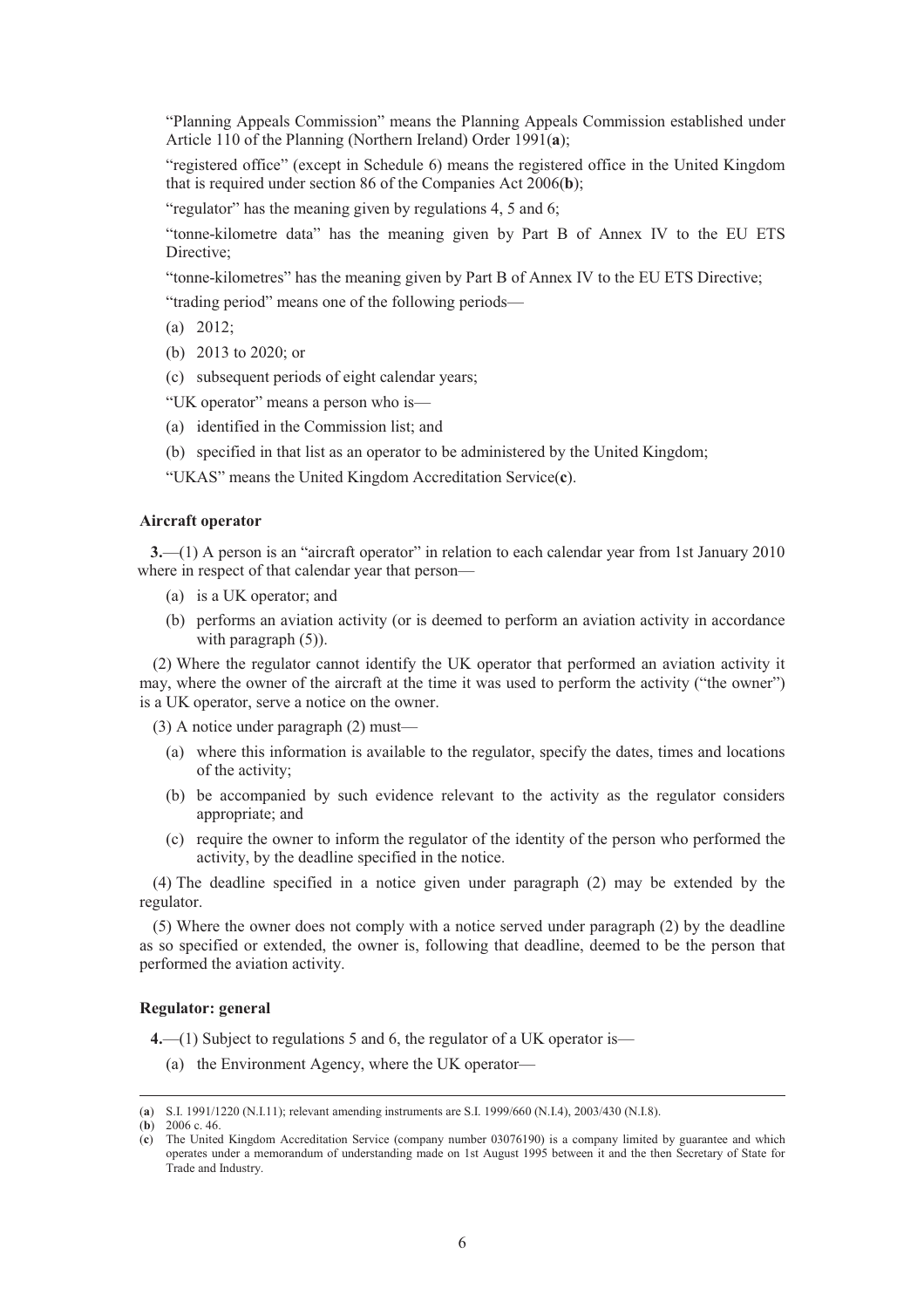- (i) has its registered office in England or Wales; or
- (ii) does not have a registered office;
- (b) the Scottish Environment Protection Agency, where the UK operator has its registered office in Scotland;
- (c) the chief inspector, where the UK operator has its registered office in Northern Ireland.

(2) For the purposes of regulation 51, the regulator of an operator who is not a UK operator is the Environment Agency.

#### **Regulator: assessment of emissions**

**5.**—(1) Where the regulator is satisfied that the relevant data is available to it, the regulator  $(*A")$  must—

- (a) assess whether the highest percentage of aviation emissions of an aircraft operator without a registered office ("B") are attributable to the area of a different regulator ("C");
- (b) do so by 14th December in the final year of each trading period; and
- (c) make this assessment taking into account data from the beginning of the trading period to the date of the assessment.

(2) Where that assessment shows that the highest percentage of emissions is attributable to the area of C, A must give notice to B and C by 21st December in the final year of the trading period.

- (3) Where—
	- (a) A has given notice under paragraph (2); and
	- (b) the regulator for the trading period following that notice is not determined under regulation 6,

C is the regulator of B from the beginning of that trading period.

## **Regulator: change in registered office**

**6.**—(1) Where—

- (a) a UK operator changes its registered office to the area of a different regulator ("A"); and
- (b) the UK operator gives notice of the change to A and its existing regulator,

A is the regulator of the UK operator from the beginning of the trading period following the service of the notice.

(2) Where—

- (a) a UK operator which did not have a registered office in a trading period acquires a registered office;
- (b) that registered office is in the area of a regulator ("A") that is not the regulator ("B") of the UK operator in the trading period; and
- (c) the UK operator gives notice of the acquisition to A and B,

A is the regulator of the UK operator from the beginning of the trading period following the service of the notice.

## **Authority**

**7.** In these Regulations the authority, in relation to a UK operator, is—

- (a) the Welsh Ministers, where the UK operator—
	- (i) is regulated by the Environment Agency; and
	- (ii) has its registered office in Wales;
- (b) the Scottish Ministers, where the regulator is the Scottish Environment Protection Agency;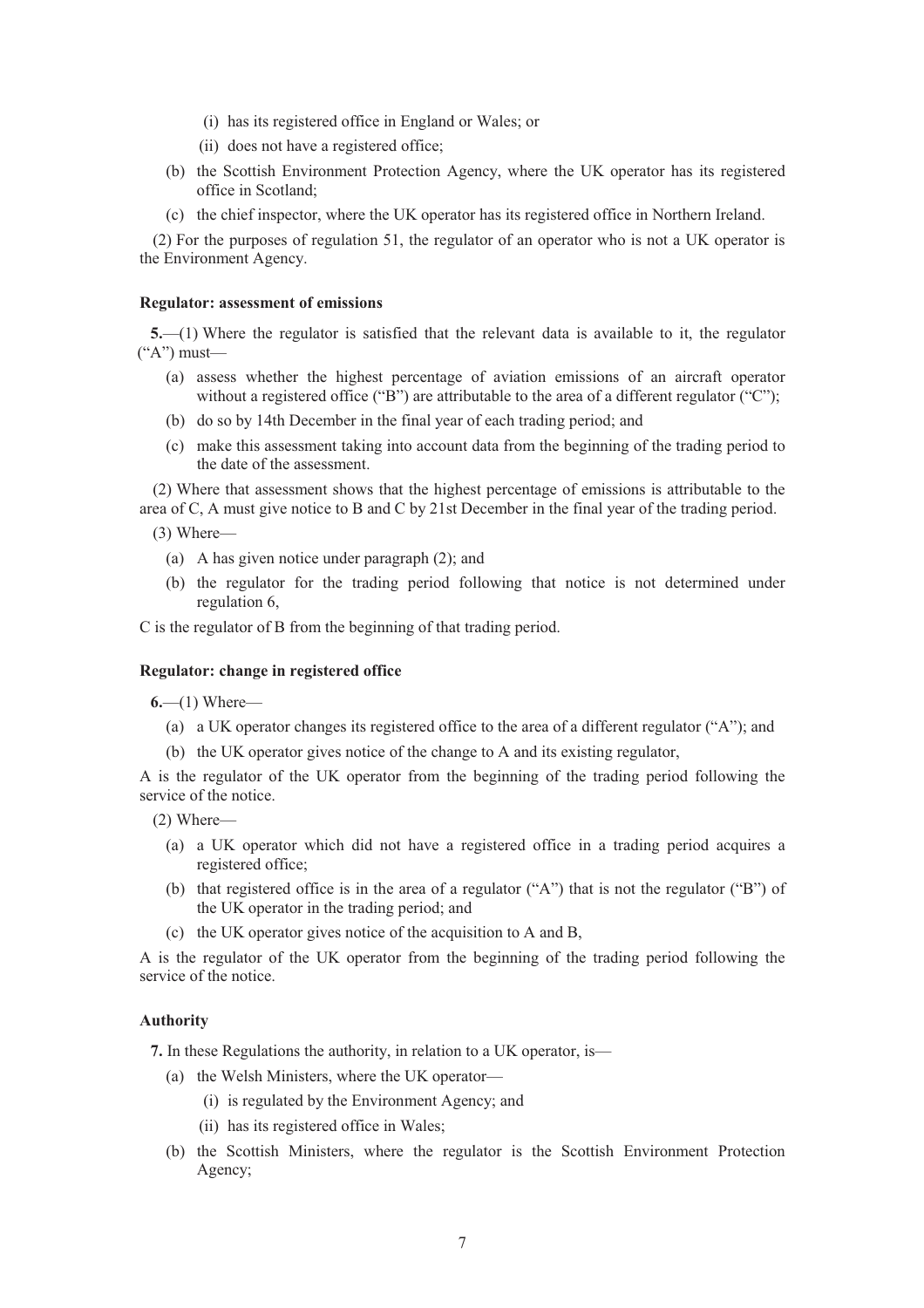- (c) the Department of the Environment in Northern Ireland, where the regulator is the chief inspector;
- (d) otherwise, the Secretary of State.

# PART 2

## Application for a free allocation

#### **Application of this Part**

**8.**—(1) This Part sets out the requirements that must be satisfied by a UK operator who wishes to apply for allowances to be issued to it under Article 3e of the EU ETS Directive in a relevant trading period.

(2) For that purpose, "relevant trading period" means any trading period other than—

- (a) 2012; or
- (b) 2013 to 2020.

## **Application for a benchmarking plan**

**9.**—(1) The UK operator must apply to the regulator for a benchmarking plan by 31st December in the calendar year preceding the benchmarking year.

- (2) That application must contain—
	- (a) the name, telephone number and—
		- (i) the postal address (including postcode) in the United Kingdom for service; or
		- (ii) the address for service using electronic communication,

of the UK operator;

- (b) a proposed plan to monitor tonne-kilometre data from its aviation activity in accordance with the Monitoring and Reporting Decision; and
- (c) a fee in accordance with Schedule 1.

#### **Issue of a benchmarking plan**

**10.**—(1) Where a UK operator has made an application under regulation 9 the regulator must, by notice given to the UK operator—

- (a) issue to the UK operator a plan setting how it must monitor tonne-kilometre data ("a benchmarking plan"); or
- (b) refuse to issue a benchmarking plan where it is not satisfied that the proposed plan to monitor tonne-kilometre data complies with the Monitoring and Reporting Decision or the EU ETS Directive.

(2) A notice under paragraph (1) must be served as soon as is reasonably practicable and in any event within 4 months of the date of the application under regulation 9.

(3) Where the regulator by notice refuses to issue a benchmarking plan under paragraph  $(1)(b)$  it must state in that notice what changes must be made to the application under regulation 9.

(4) Where the regulator fails to give notice in accordance with paragraph (2) the application is deemed to be refused.

#### **Monitoring tonne-kilometre data**

**11.** The UK operator must monitor tonne-kilometre data from its aviation activity carried out in the benchmarking year in accordance with a benchmarking plan issued to it under regulation 10(1)(a) and the Monitoring and Reporting Decision.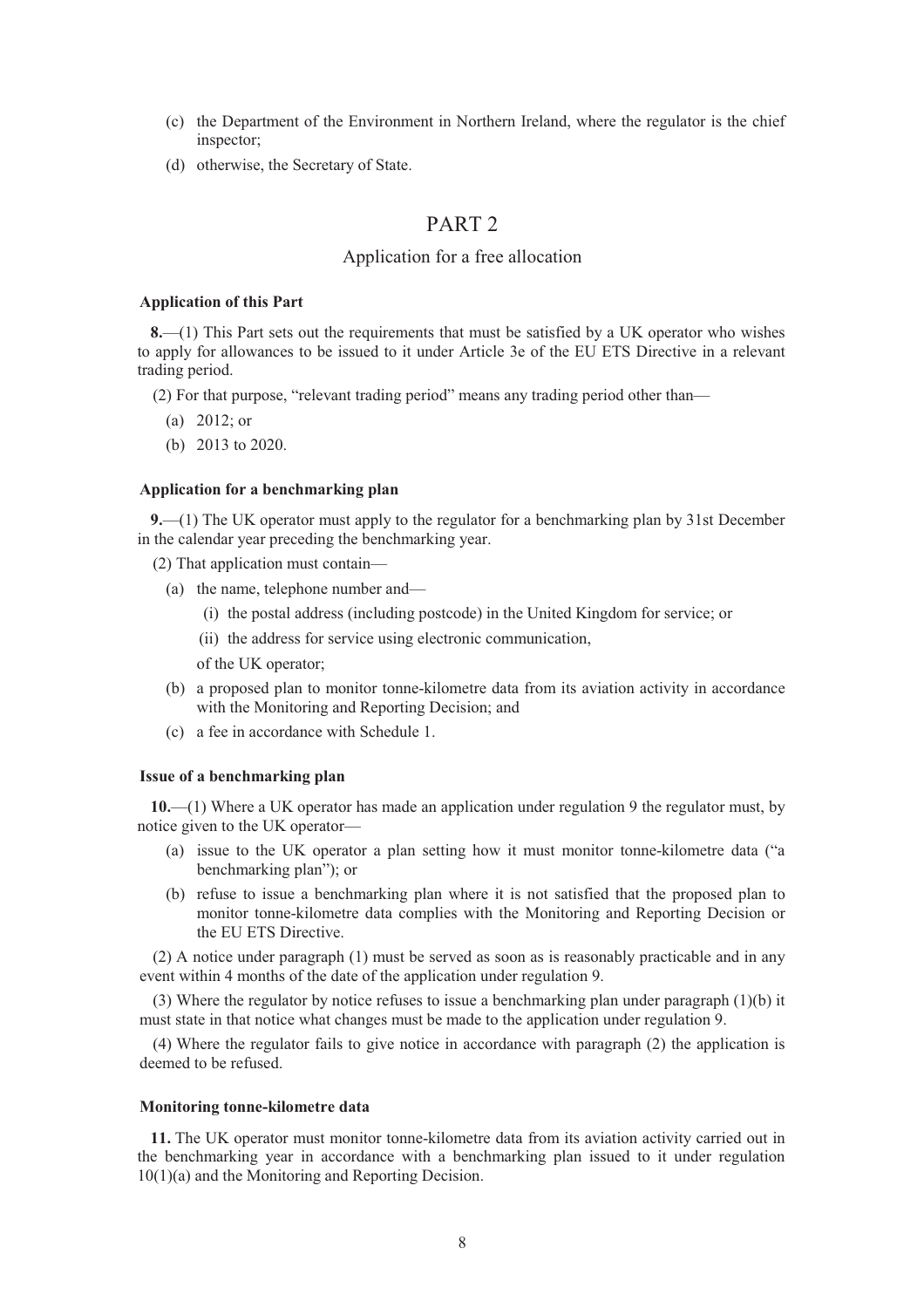#### **Reporting tonne-kilometre data**

**12.** The UK operator must—

- (a) prepare a report of its tonne-kilometre data monitored in accordance with regulation 11;
- (b) ensure that report—
	- (i) complies with the Monitoring and Reporting Decision and Annex IV to the EU ETS Directive; and
	- (ii) is verified by an independent verifier in accordance with the Monitoring and Reporting Decision and Annex V to the EU ETS Directive; and
- (c) submit that report to the regulator by 31st March in the year after the benchmarking year.

### **Submission of the report to the Secretary of State and the European Commission**

**13.**—(1) Where the UK operator has submitted a report under regulation 12(c) the regulator must, by 30th April in the year after the benchmarking year—

- (a) submit that report to the Secretary of State; or
- (b) subject to paragraph (2), refuse to do so where it is not satisfied that the UK operator has complied with the requirements of this Part,

and give notice to the UK operator of the submission or the refusal.

(2) The regulator may submit a report to the Secretary of State under paragraph (1)(a) where a UK operator has otherwise complied with the requirements of this Part but failed to meet the period for compliance in regulation 9(1) or 12(c).

(3) Where the regulator by notice refuses to submit the report under paragraph (1)(b) it must state in that notice its reasons for doing so.

(4) Where the regulator fails to submit or refuse to submit a report in accordance with paragraph (1), the submission of the report is deemed to be refused.

(5) The Secretary of State must submit a report submitted to it under paragraph (1)(a) to the European Commission by 30th June in the year after the benchmarking year.

## PART 3

### Application to the special reserve

#### **Application of this Part**

**14.** This Part sets out the requirements that must be satisfied by an eligible UK operator who wishes to apply for allowances to be issued to it from the special reserve under Article 3f of the EU ETS Directive in any trading period other than 2012.

### **Eligible UK operator**

**15.**—(1) Subject to paragraph (2), an eligible UK operator in a trading period is—

- (a) a person who becomes an aircraft operator, for the first time, after the benchmarking year for that trading period; or
- (b) an aircraft operator whose tonne-kilometre data in the second calendar year in the trading period exceeds by more than 93.9% its tonne-kilometre data in the benchmarking year for that trading period.

(2) A person within paragraph  $(1)(a)$ , or an aircraft operator within paragraph  $(1)(b)$ , who would otherwise qualify as an eligible UK operator under paragraph (1) by virtue of performing an aviation activity does not so qualify where that aviation activity is in whole or part a continuation of an activity previously performed by a person who is or has been a person falling within the definition of "aircraft operator" in Article 3(o) of the EU ETS Directive.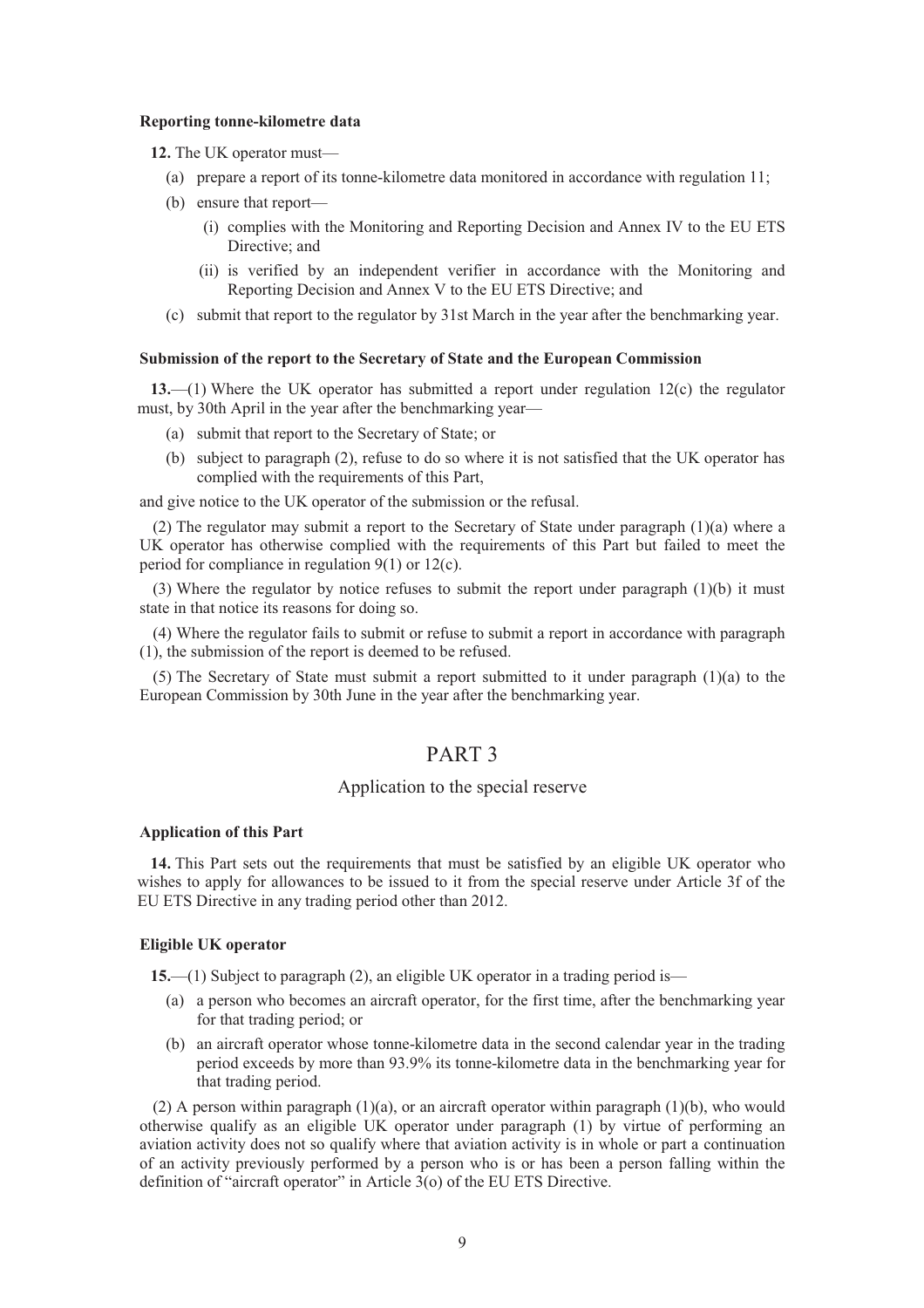#### **Application to the regulator**

**16.**—(1) The eligible UK operator must apply to the regulator by 30th June in the third year of a trading period.

(2) That application must—

- (a) contain evidence of eligibility under regulation 15;
- (b) contain tonne-kilometre data for the second year of that trading period that—
	- (i) complies with the Monitoring and Reporting Decision and Annex IV to the EU ETS Directive; and
	- (ii) is verified by an independent verifier in accordance with the Monitoring and Reporting Decision and Annex V to the EU ETS Directive;
- (c) where the applicant is eligible under regulation  $15(1)(b)$ , state—
	- (i) the percentage increase in its tonne-kilometres from the benchmarking year to the second calendar year in the trading period;
	- (ii) the increase in its tonne-kilometres from the benchmarking year to the second calendar year in the trading period; and
	- (iii) the amount in tonne-kilometres by which the aircraft operator exceeds the percentage in regulation 15(1)(b) in the second calendar year in the trading period; and
- (d) contain a fee in accordance with Schedule 1.

### **Submission of an application to the Secretary of State and the European Commission**

**17.**—(1) Where the eligible UK operator has submitted an application under regulation 16(1) the regulator must, within 4 months of the deadline for submitting that application—

- (a) submit that application to the Secretary of State; or
- (b) refuse to do so where it is not satisfied that the eligible UK operator has complied with the requirements of this Part,

and give notice to the eligible UK operator of the submission or the refusal.

(2) Where the regulator by notice refuses to submit the application under paragraph (1)(b) it must state in that notice its reasons for doing so.

(3) Where the regulator fails to submit or refuse to submit the application under paragraph (1) within the period specified in that paragraph the application is deemed to be refused.

(4) The Secretary of State must submit an application submitted to it under paragraph (1)(a) to the European Commission within 6 months of the deadline for an eligible UK operator to submit an application under regulation 16(1).

# PART 4

## Monitoring and reporting aviation emissions

#### **Application for an emissions plan**

**18.**—(1) Subject to paragraph (3), a person that becomes an aircraft operator after these Regulations come into force must apply to the regulator for an emissions plan within 8 weeks of becoming an aircraft operator.

- (2) An application for an emissions plan under paragraph (1) must contain—
	- (a) the name, telephone number and—
		- (i) the postal address (including postcode) in the United Kingdom for service; or
		- (ii) the address for service using electronic communication,

of the aircraft operator;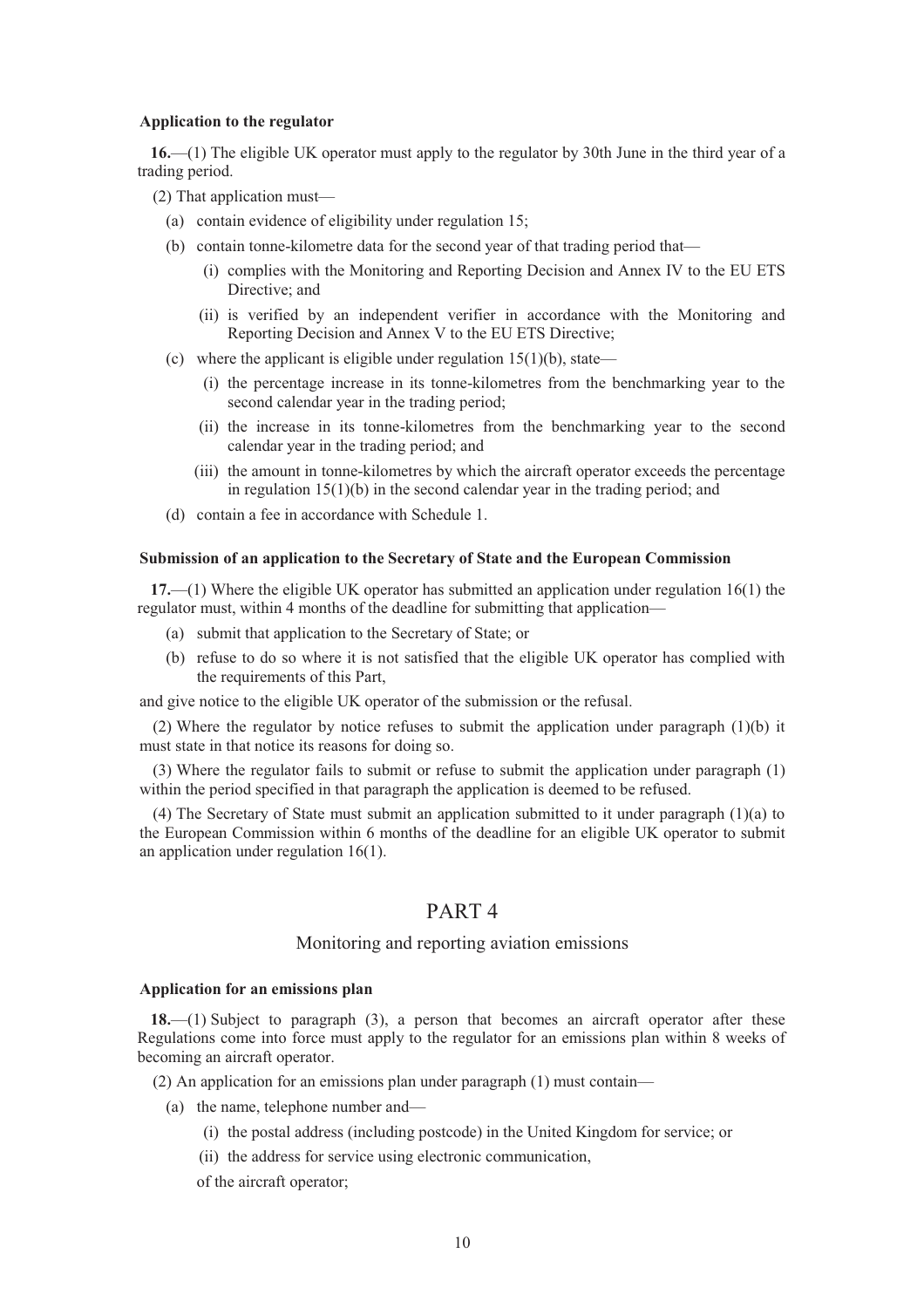- (b) a proposed plan to monitor the emissions from its aviation activity in accordance with the Monitoring and Reporting Decision; and
- (c) a fee in accordance with Schedule 1.

(3) An aircraft operator must not apply for an emissions plan where it has previously been issued such a plan under regulation 19 or under regulation 15 of the 2009 Regulations.

## **Issue of an emissions plan**

**19.**—(1) Where an aircraft operator has applied for an emissions plan under regulation 18 the regulator must, by notice given to the aircraft operator—

- (a) issue to the aircraft operator a plan setting out how it must monitor emissions from the aircraft operator's aviation activity; or
- (b) refuse to do so where it is not satisfied that the proposed plan complies with the Monitoring and Reporting Decision or Annex IV to the EU ETS Directive.

(2) A notice under paragraph (1) must be given as soon as is reasonably practicable and in any event within 4 months of the date of the application under regulation 18.

(3) Where the regulator by notice refuses to issue an emissions plan under paragraph  $(1)(b)$  it must state in that notice what changes must be made to the application under regulation 18.

(4) Where an application for an emissions plan is refused under paragraph (1) the aircraft operator must resubmit the amended application within 31 days of the refusal.

(5) Following the resubmission of an application under paragraph (4), the regulator must within 24 days comply with paragraph (1).

(6) Where the regulator fails to give notice by the deadline specified in paragraph (2) or (5) the application for an emissions plan is deemed to be refused.

## **Monitoring emissions**

**20.** From the date it is issued with an emissions plan, an aircraft operator must, in each calendar year from 1st January 2010, monitor its aviation emissions in accordance with—

- (a) that plan; and
- (b) the Monitoring and Reporting Decision.

#### **Reporting emissions**

**21.**—(1) An aircraft operator must for each calendar year from 1st January 2010—

- (a) prepare a report of its aviation emissions; and
- (b) ensure that report—
	- (i) complies with the Monitoring and Reporting Decision and Annex IV of the EU ETS Directive; and
	- (ii) is verified by an independent verifier in accordance with the Monitoring and Reporting Decision and Annex V to the EU ETS Directive.

(2) An aircraft operator must submit a report prepared and verified in accordance with paragraph (1) to the regulator by 31st March in the following year.

### **Duty of the regulator to determine emissions**

**22.**—(1) Where an aircraft operator fails to comply with regulation 21, the regulator must determine the aviation emissions of the aircraft operator that have not been reported in accordance with that regulation.

(2) Where the regulator is required to make a determination under paragraph (1) it must—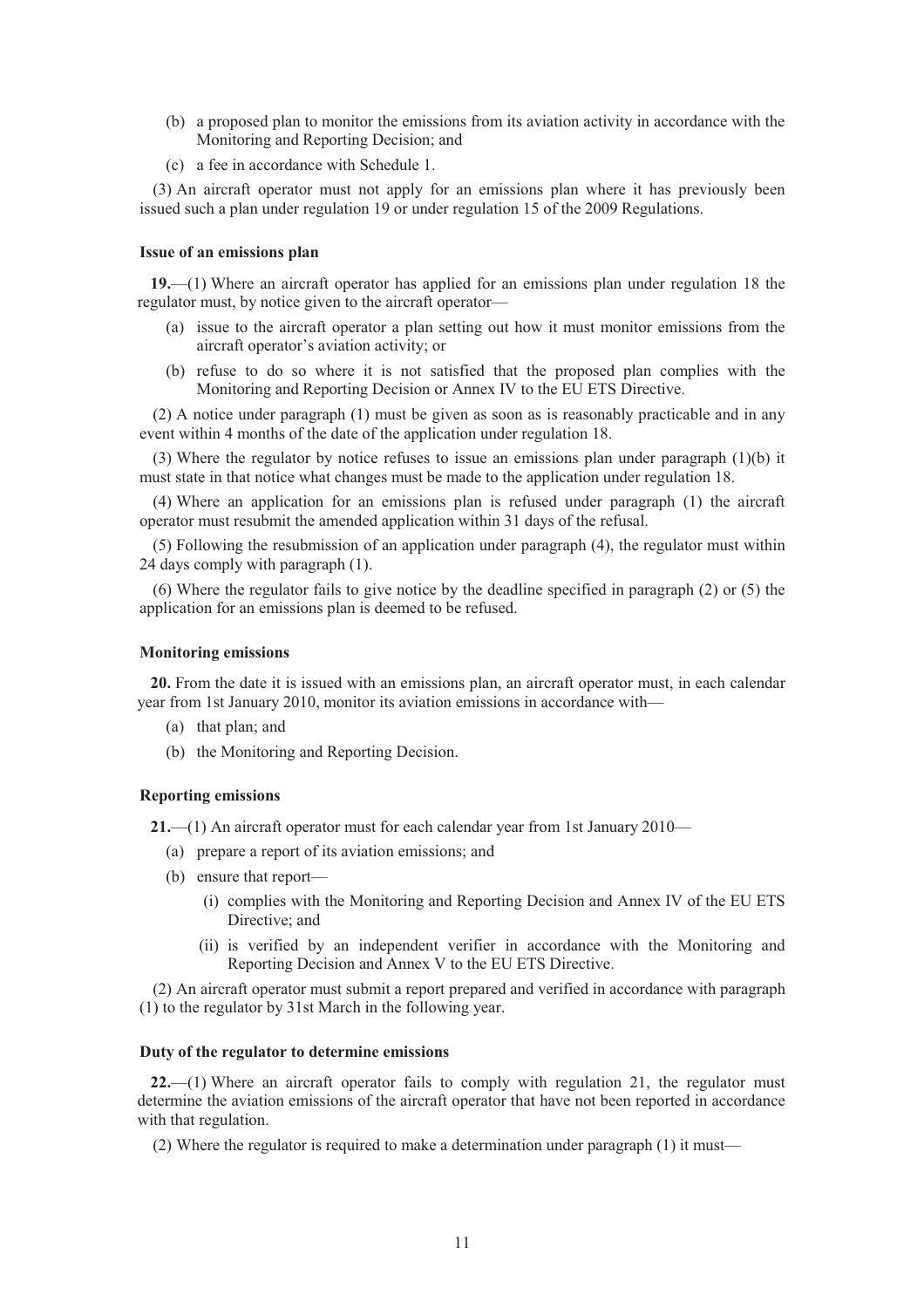- (a) if an aircraft operator submits a report that complies with regulation 21 late but before the regulator makes a determination under paragraph (1), use the emissions reported for its determination;
- (b) so far as possible, ensure that determination complies with the Monitoring and Reporting Decision and Annexes IV and V to the EU ETS Directive; and
- (c) give notice of any determination under paragraph (1) to the aircraft operator.

(3) Where the regulator makes a determination under paragraph (1) it may charge a fee in accordance with Schedule 1.

## **Emissions plan conditions**

**23.**—(1) Each regulator must ensure that the emissions plans of the aircraft operators that it regulates include the conditions necessary to ensure compliance with those requirements of the Monitoring and Reporting Decision that are not covered by these Regulations.

(2) The regulator must prepare a list of the conditions that are to be included in accordance with paragraph (1).

(3) Before preparing such a list the regulator must (after consulting the other regulators) draw up a proposed list and—

- (a) consult—
	- (i) the Secretary of State;
	- (ii) the Scottish Ministers;
	- (iii) the Department of the Environment in Northern Ireland;
	- (iv) the Welsh Ministers; and
	- (v) any person it considers may be affected;
- (b) state in the consultation the period for making representations or objections; and
- (c) take into account any representations or objections duly made.
- (4) Once it has been prepared the list must be published by the regulator.
- (5) The consultation under paragraph (3) may be undertaken jointly by two or more regulators.
- (6) The regulator may from time to time—
	- (a) amend the list of conditions prepared under paragraph (2) by following the process set out in paragraphs (3) to (5); and
	- (b) make any amendments to emissions plans that are necessary to ensure that the plans include the conditions in that list (or in that list as so amended).

## **Duty to comply with conditions in an emissions plan**

**24.** An aircraft operator must comply with any conditions included in its emissions plan under regulation 23.

#### **Variation of emissions plan**

**25.**—(1) The regulator may by giving notice to the aircraft operator amend the emissions plan of the aircraft operator where—

- (a) the aircraft operator applies to the regulator for an amendment to the emissions plan pursuant to a condition included in an emissions plan under regulation 23; or
- (b) the aircraft operator has failed to comply with a requirement in an emissions plan to apply for an amendment to the emissions plan.

(2) Where the regulator amends the emissions plan of an aircraft operator under paragraph (1) it may charge a fee in accordance with Schedule 1.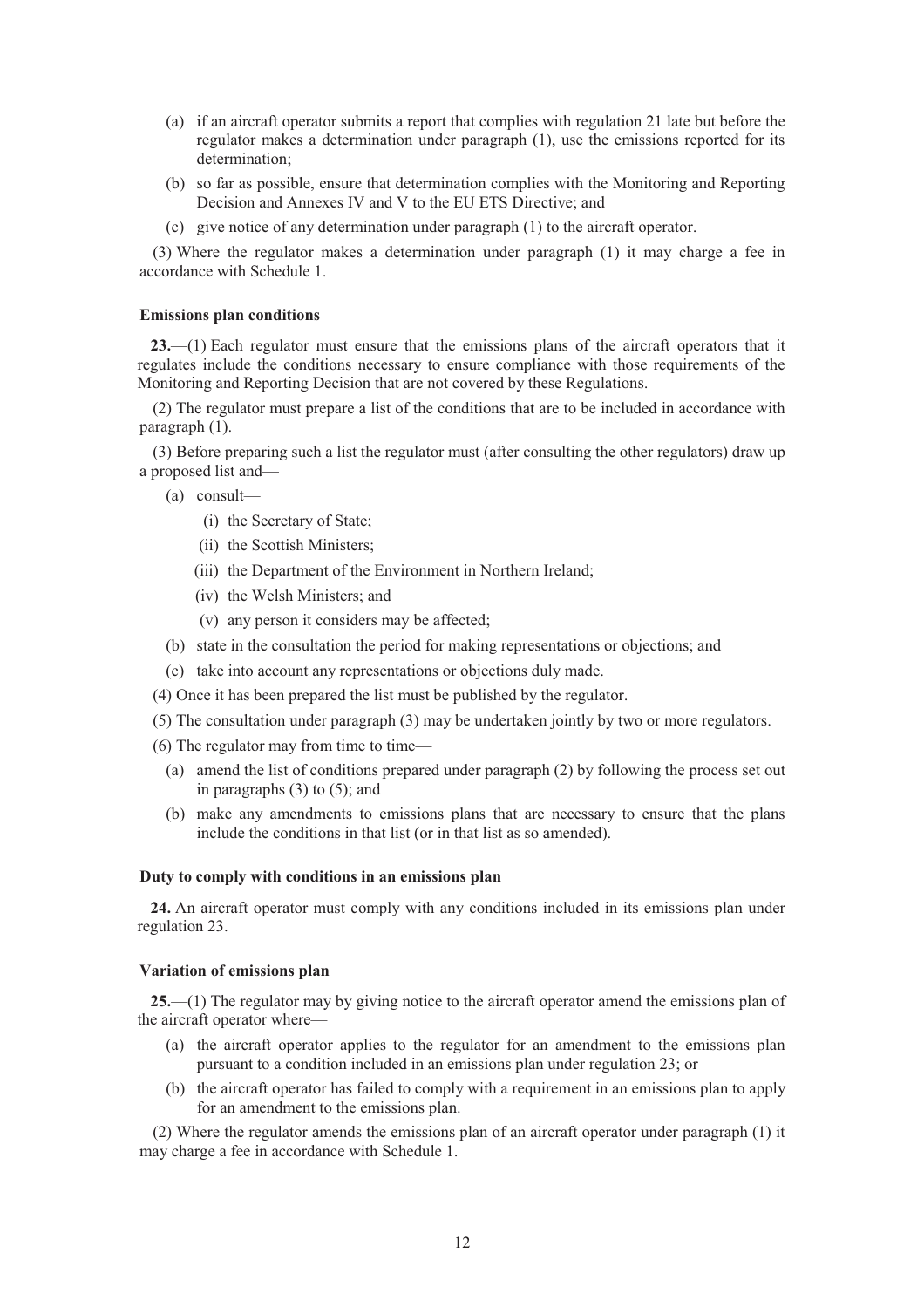## PART 5

## Surrendering allowances

#### **Duty to surrender allowances**

**26.**—(1) An aircraft operator must, for each calendar year from 1st January 2012, surrender allowances or project credits equal to its aviation emissions by 30th April in the following year.

(2) Where an aircraft operator fails to surrender sufficient allowances or project credits under paragraph (1)—

- (a) the regulator must give notice to the aircraft operator; and
- (b) the aircraft operator must, by 30th April in the year after it is given that notice, surrender allowances or project credits equal to the deficit.

(3) For the trading period 2012, in complying with its obligations under paragraph (1) and (where applicable) paragraph (2) an aircraft operator must not surrender more than 15% of project credits in the total amount of allowances and project credits surrendered.

#### **Interpretation**

**27.** In this Part—

- (a) "project credits" means—
	- (i) CERs from project activities; and
	- (ii) ERUs from project activities,

but excluding CERs or ERUs generated from nuclear facilities or land use, land use change and forestry activities;

- (b) "CER" means a certified emission reduction as defined by Article 3 of the EU ETS Directive;
- (c) "ERU" means an emission reduction unit as defined by Article 3 of the EU ETS Directive;
- (d) "project activity" has the meaning given to it in Article 3 of the EU ETS Directive.

# PART 6

## Charging

**Charging** 

**28.** Schedule 1 (charging) has effect.

# PART 7

## Information

#### **Information**

**29.**—(1) For the purpose of discharging the regulator's functions under these Regulations (or under the 2009 Regulations) the regulator may serve a notice on a UK operator requiring the UK operator to provide information.

(2) A notice under paragraph (1)—

- (a) must set out the information required;
- (b) may state the form in which that information is to be provided; and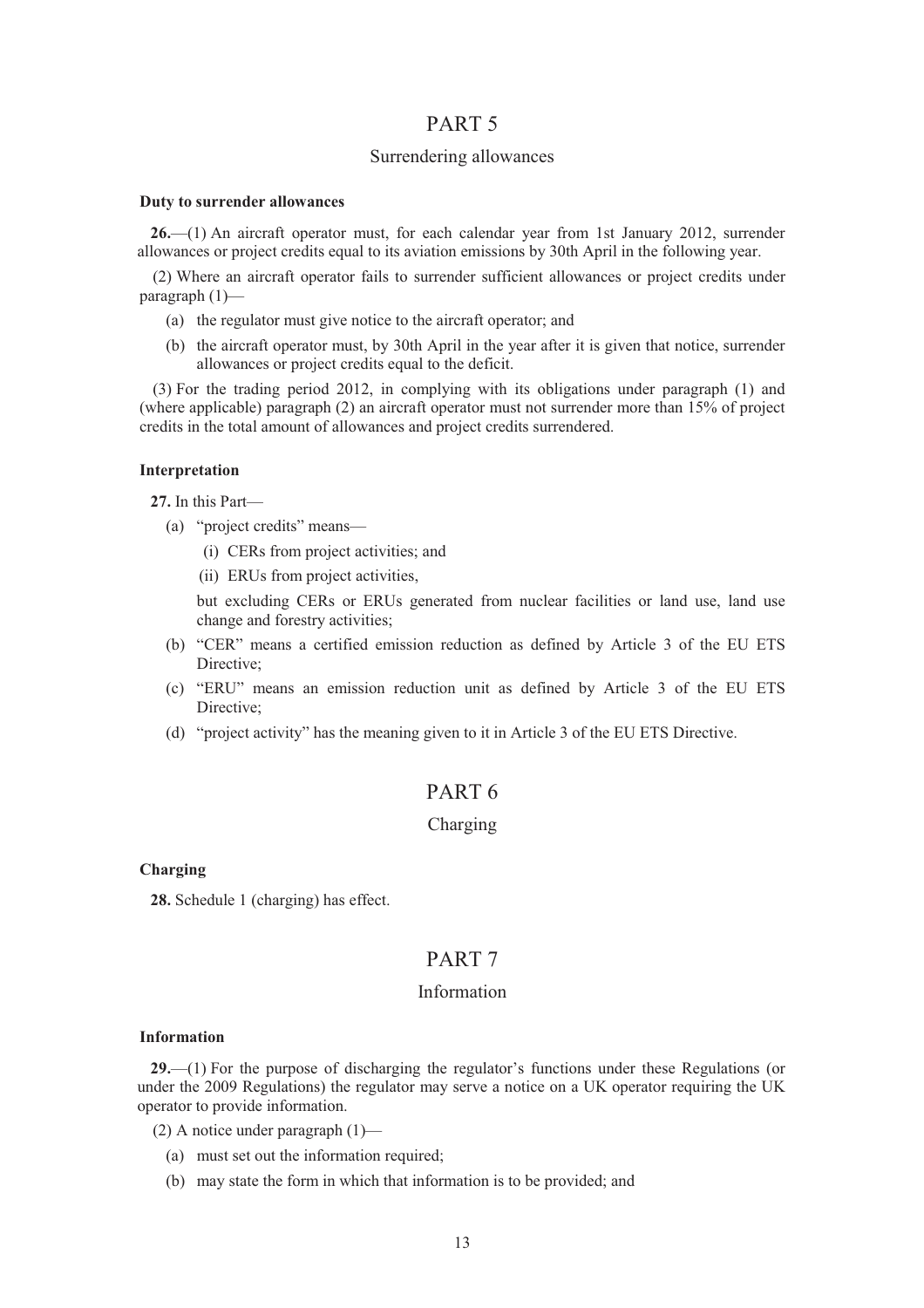(c) must state the deadline for the provision of that information.

# PART 8

## Civil penalties

## **Procedure**

**30.**—(1) Where the regulator is satisfied that a person is liable to a civil penalty under regulations 33 to 41 the regulator must—

- (a) serve a notice on the person liable to the civil penalty; and
- (b) state in that notice whether or not the person is liable to a daily penalty in accordance with regulation 33(2), 34(2), 35(2), 37(2) or 39(2) ("additional daily penalty").

(2) Where the regulator is satisfied that a person is liable to an additional daily penalty the regulator must, when the amount of the additional daily penalty can be determined, serve a notice on the person liable to the penalty specifying the total amount due under this Part.

(3) Where a civil penalty does not include an additional daily penalty the notice under paragraph (1) must specify the total amount due; and that penalty is due one month after notice is served under that paragraph.

(4) Where a civil penalty includes an additional daily penalty that penalty is due on the date one month after notice is served under paragraph (2).

(5) A civil penalty must be paid to the regulator.

(6) Any civil penalty imposed by virtue of a notice under paragraphs (1) or (2) is recoverable by the regulator—

- (a) as a civil debt; and
- (b) where appropriate, in accordance with Part 9.

(7) The regulator must, as soon as is reasonably practicable—

- (a) give notice to the authority of any notice of a civil penalty served under paragraph (1) or (2), or any further notice served under paragraph (8); and
- (b) pass any civil penalty paid to it to the authority.

(8) Where the regulator has served a notice on a person under paragraph (1) or (2), and paragraph (9) applies, the regulator may (by serving a further notice)—

- (a) withdraw the notice; or
- (b) modify the notice by substituting a lower civil penalty.

(9) This paragraph applies where, at any time before the penalty specified in the notice is due, the regulator ceases to be satisfied that the person is liable to the penalty specified.

#### **Variable amounts**

**31.**—(1) Where—

- (a) an aircraft operator is liable to a civil penalty under regulation 34 or 37;
- (b) a UK operator is liable to a civil penalty under regulation 39;
- (c) an aerodrome operator is liable to a civil penalty under regulation 40; or
- (d) a person is liable to a civil penalty under regulation 41,

the regulator may, in a notice given under regulation 30, substitute a lower amount than specified in those regulations.

- (2) Before substituting a lower amount under paragraph (1) the regulator must—
	- (a) take into account the seriousness of the failure to comply; and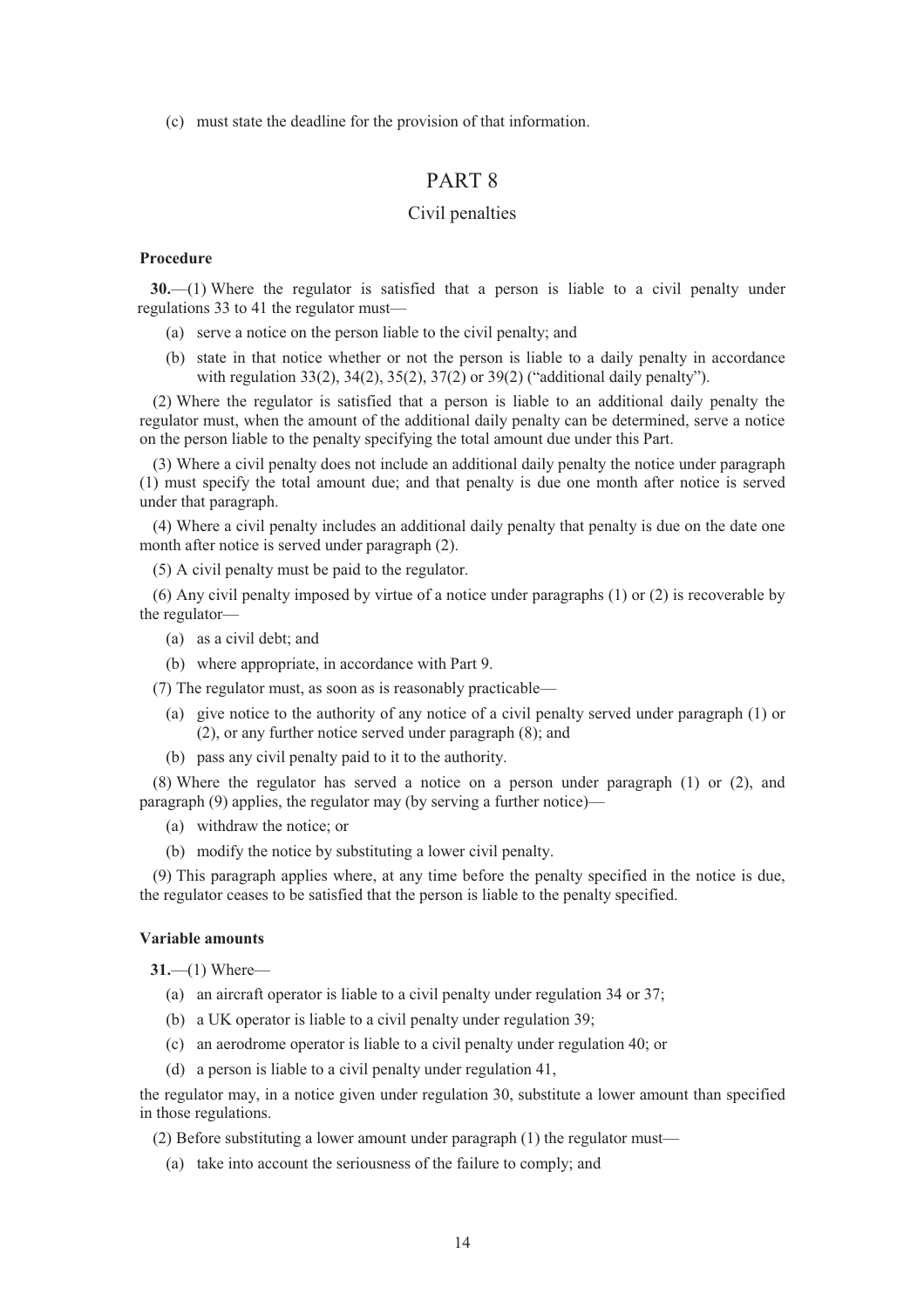(b) ensure that the new amount provides for an effective and dissuasive penalty.

### **Waiver and modification**

**32.**—(1) Subject to paragraph (3), paragraph (2) applies where—

- (a) within 8 weeks of the service of the notice under regulation 30(1) the relevant person ("P") demonstrates to the satisfaction of the regulator (or the regulator at any time becomes satisfied) that P exercised all due diligence and took all steps possible—
	- (i) to comply with the provision of these Regulations giving rise to the penalty; or
	- (ii) to rectify any failure in compliance as soon as it came to P's notice, provided that P was acting reasonably in being unaware of the failure in compliance; and
- (b) in all the circumstances it is reasonable to exercise the powers set out in paragraph (2).
- (2) The regulator may—
	- (a) waive a civil penalty;
	- (b) impose or substitute a lower civil penalty;
	- (c) allow P a period of no more than 31 days to rectify any failure in compliance before it imposes a civil penalty, subject to such conditions (if any) as it considers appropriate;
	- (d) extend the time for payment.

(3) Paragraph (2) does not apply where P is liable to a civil penalty under regulation 38 or where a civil penalty under that regulation has been imposed.

(4) In this regulation—

- (a) "the relevant person" means the person who is liable to a civil penalty under regulations 33 to 41, or on whom a civil penalty has been imposed;
- (b) "impose" means impose by virtue of a notice under regulation 30(1) or (2).

## **Failure to submit or resubmit an application for an emissions plan**

**33.**—(1) The civil penalties in paragraph (2) apply where an aircraft operator—

- (a) fails to submit (or to submit on time) an application for an emissions plan, contrary to regulation 18;
- (b) fails to resubmit (or to resubmit on time) an application for an emissions plan under regulation 19(4).
- (2) The civil penalties are—
	- (a) for a failure before 1st January 2012—
		- (i) £500; and
		- (ii) £50 for each day that the application or resubmission of an application is not provided, following the service of a notice under regulation 30(1), up to a maximum of £4,500;
	- (b) for a failure on or after 1st January 2012—
		- (i) £1,500; and
		- (ii) £150 for each day that the application or resubmission of an application is not provided, following the service of a notice under regulation 30(1), up to a maximum of £13,500.

#### **Failure to monitor aviation emissions**

**34.**—(1) The civil penalties in paragraph (2) apply where an aircraft operator fails to monitor aviation emissions, contrary to regulation 20.

(2) The civil penalties are—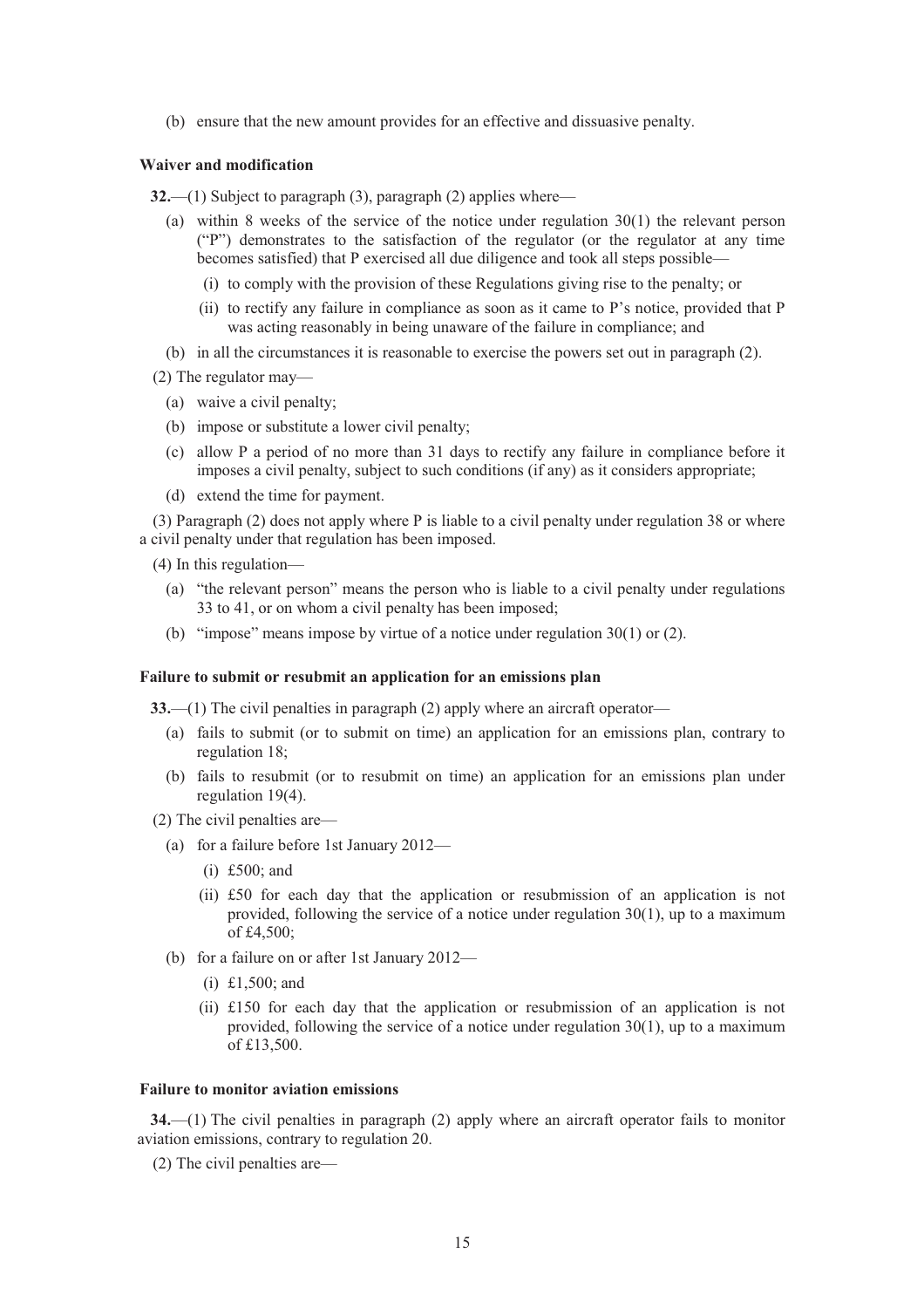- (a) for a failure before 1st January 2012—
	- (i) £500; and
	- (ii) £50 for each day that the aircraft operator fails to monitor aviation emissions following the service of a notice under regulation  $30(1)$ , up to a maximum of £4,500;
- (b) for a failure on or after 1st January 2012—
	- (i) £1,500; and
	- (ii) £150 for each day that the aircraft operator fails to monitor aviation emissions following the service of a notice under regulation  $30(1)$ , up to a maximum of £13,500.

### **Failure to report aviation emissions**

**35.**—(1) The civil penalties in paragraph (2) apply where an aircraft operator fails to report (or to report on time) aviation emissions, contrary to regulation 21.

- (2) The civil penalties are—
	- (a) for a failure before 1st January 2012—
		- (i) £1,250; and
		- (ii) £125 for each day that the report is not submitted, following the service of a notice under regulation 30(1), up to a maximum of £11,250;
	- (b) for a failure on or after 1st January 2012—
		- (i) £3,750; and
		- (ii) £375 for each day that the report is not submitted, following the service of a notice under regulation 30(1), up to a maximum of £33,750.

## **Making false or misleading statements**

**36.**—(1) The civil penalty is £1,000 where a person makes a statement which is false or misleading in a material particular in a report submitted under regulation 12.

(2) The civil penalty is £1,000 where a person makes a statement which is false or misleading in a material particular in an application under regulation 16.

(3) The civil penalty is £1,000 where an aircraft operator makes a statement which is false or misleading in a material particular in a report submitted under regulation 21.

#### **Failure to comply with emissions plan conditions**

**37.**—(1) The civil penalties in paragraph (2) apply where an aircraft operator fails to comply (or to comply on time) with a condition in its emissions plan, contrary to regulation 24.

(2) The civil penalties are—

- (a) for a failure before 1st January 2012—
	- (i) £500; and
	- (ii) £50 for each day that the aircraft operator fails to comply with regulation 24 following the service of a notice under regulation  $30(1)$ , up to a maximum of £4,500;
- (b) for a failure on or after 1st January 2012—
	- (i) £1,500; and
	- (ii)  $\text{\pounds}150$  for each day that the aircraft operator fails to comply with regulation 24 following the service of a notice under regulation 30(1), up to a maximum of £13,500.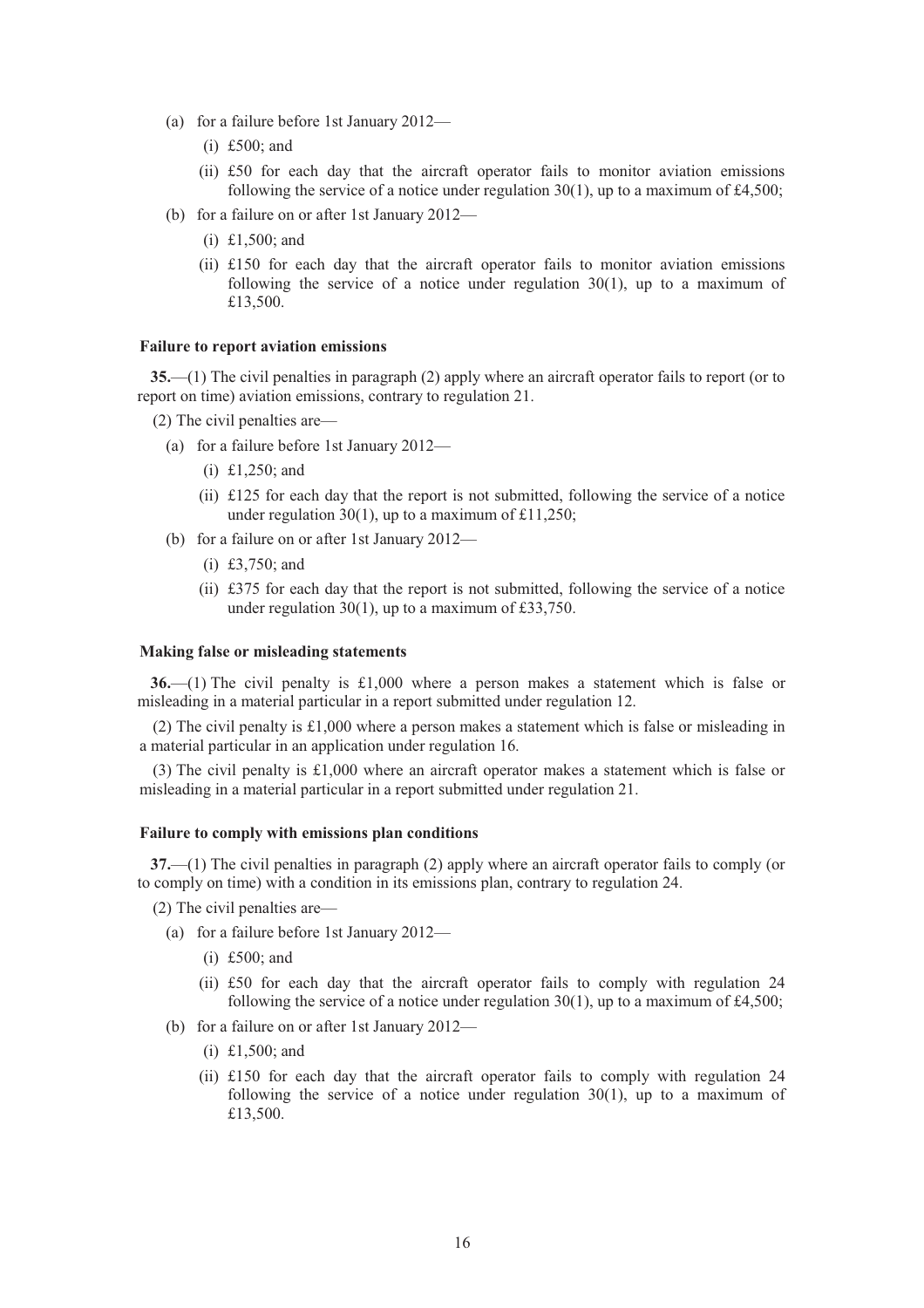#### **Failure to surrender sufficient allowances**

**38.**—(1) The civil penalty in paragraph (2) applies where an aircraft operator—

- (a) fails to surrender sufficient allowances or project credits, contrary to regulation 26(1); or
- (b) fails to surrender allowances or project credits equal to a deficit, contrary to regulation  $26(2)$ .

(2) The civil penalty is the sterling equivalent of 100 Euros for each allowance or project credit that the aircraft operator failed to surrender.

(3) In this regulation, "sterling equivalent" means—

- (a) in relation to a penalty relating to aviation emissions in 2012, the sterling equivalent converted by reference to the first rate of conversion to be published in September of the calendar year in which the aircraft operator is liable to the penalty in the C series of the Official Journal of the European Union; or
- (b) in relation to a penalty relating to aviation emissions on or after 1st January 2013, the sterling equivalent as defined in sub-paragraph (a) adjusted in accordance with paragraph (4).

(4) If the last Harmonised Index of Consumer Prices for the member States of the European Union ("HICP") published by Eurostat before the end of April in the year in which the aircraft operator failed to surrender the allowances or project credits shows an average percentage price increase as compared with the last HICP published before the end of April 2012, the sterling equivalent is increased by the same percentage.

### **Failure to comply with information notices**

**39.**—(1) The civil penalties in paragraph (2) apply where a UK operator fails to comply (or to comply on time) with a notice to provide information, contrary to regulation 29.

- (2) The civil penalties are—
	- (a) for a failure before 1st January 2012—
		- (i) £500; and
		- (ii) £50 for each day that the UK operator fails to comply following the service of a notice under regulation 30(1), up to a maximum of £4,500;
	- (b) for a failure on or after 1st January 2012—
		- (i) £1,500; and
		- (ii) £150 for each day that the UK operator fails to comply, following the service of a notice under regulation 30(1), up to a maximum of £13,500.

## **Failure to provide assistance and advice**

**40.** The civil penalty is £50,000 where an aerodrome operator fails to provide reasonable assistance and advice, contrary to regulation 47.

## **Failure to comply with a direction relating to an operating ban**

**41.** The civil penalty is £50,000 where a person fails to comply with a direction, contrary to regulation 51(4).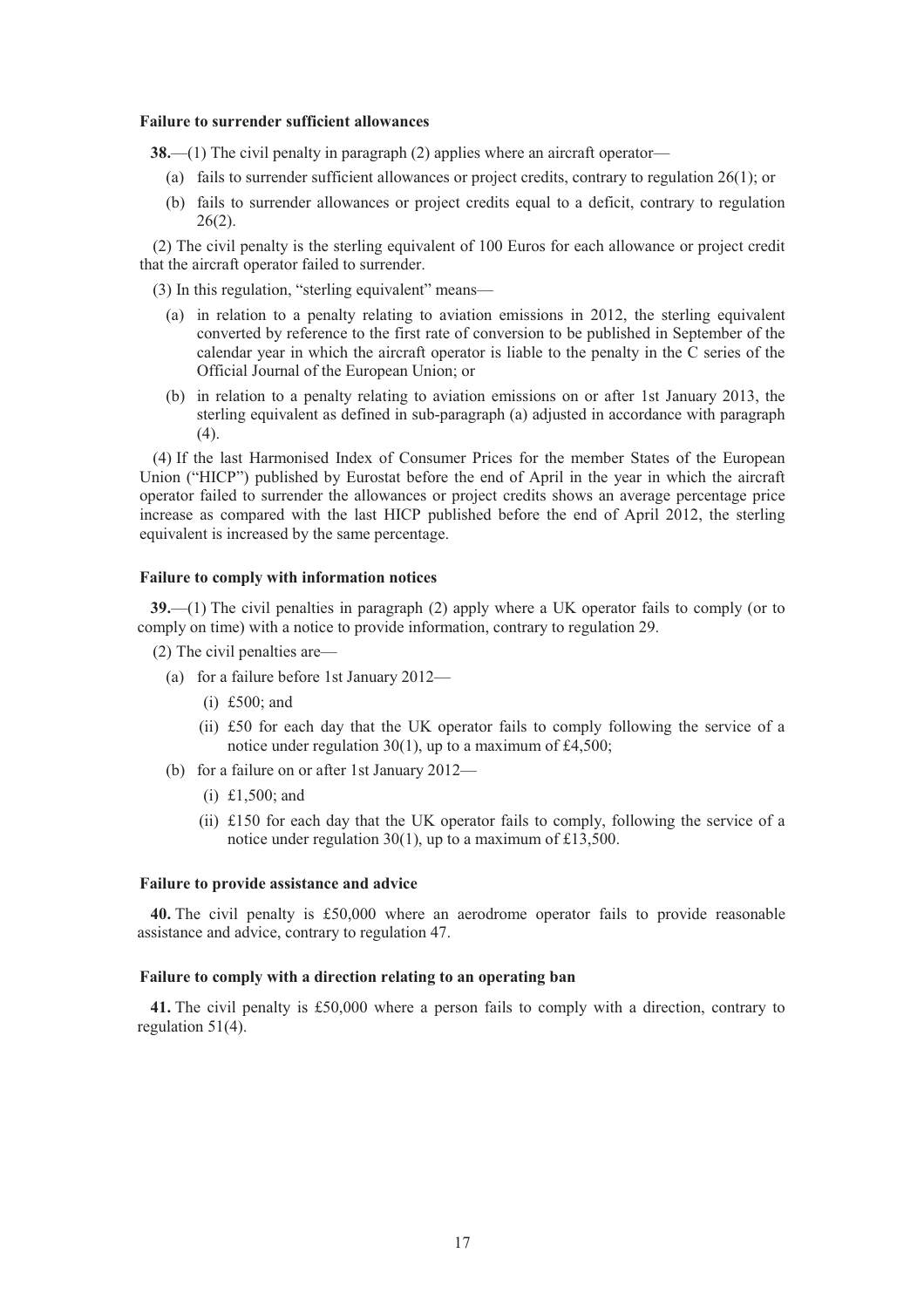## PART 9

## Detention and sale of aircraft

## **General**

**42.**—(1) Subject to paragraph (3), where—

- (a) an aircraft operator has not paid a civil penalty within 6 months of the date by which it is due under regulation 30(3) or (4); or
- (b) an operator has had an operating ban imposed on it under Article 16(10) of the EU ETS Directive,

the regulator may detain any aircraft of which the regulator has reason to believe the defaulting operator is the operator.

(2) Where an aircraft has been detained—

- (a) under paragraph  $(1)(a)$  and the aircraft operator has not paid the civil penalty and regulator expenses within—
	- (i) 56 days of the date when the detention begins; or
	- (ii) if later, 21 days of the date of service of a notice under paragraph  $2(1)$  of Schedule 2; or
- (b) under paragraph (1)(b) and—
	- (i) the operating ban has not been lifted within 56 days of the date when the detention begins; and
	- (ii) the operator has not paid the regulator expenses,

the regulator may, subject to the following regulations of this Part, sell that aircraft.

(3) Paragraphs (1) and (2), in relation to a detention under paragraph (1)(a), do not apply in relation to a civil penalty imposed in respect of a failure to comply with these Regulations before 1st January 2012.

## **Release of aircraft**

**43.**—(1) The regulator must not detain, or continue to detain, or sell an aircraft under regulation 42 if—

- (a) following detention, the regulator no longer has reason to believe the defaulting operator is the operator of the aircraft;
- (b) in relation to a detention under regulation  $42(1)(a)$ , the aircraft operator—
	- (i) has made an appeal under regulation 52 in respect of the civil penalty for which the aircraft has been detained;
	- (ii) gives to the regulator, pending the determination of the appeal, sufficient security for the payment of that civil penalty and any other civil penalty that the aircraft operator has not paid; and
	- (iii) pays the regulator any regulator expenses;
- (c) the defaulting operator or any other person claiming an interest in the aircraft demonstrates to the satisfaction of the regulator that the defaulting operator is no longer entitled to possession of the detained aircraft, or no longer entitled to possession of a part of it, in particular by virtue of the termination of any lease of the aircraft or of any part;
- (d) in relation to a detention under regulation  $42(1)(a)$ , the aircraft operator pays to the regulator—
	- (i) the civil penalty for which the aircraft has been detained;
	- (ii) any other civil penalty that the aircraft operator has not paid; and
	- (iii) any regulator expenses;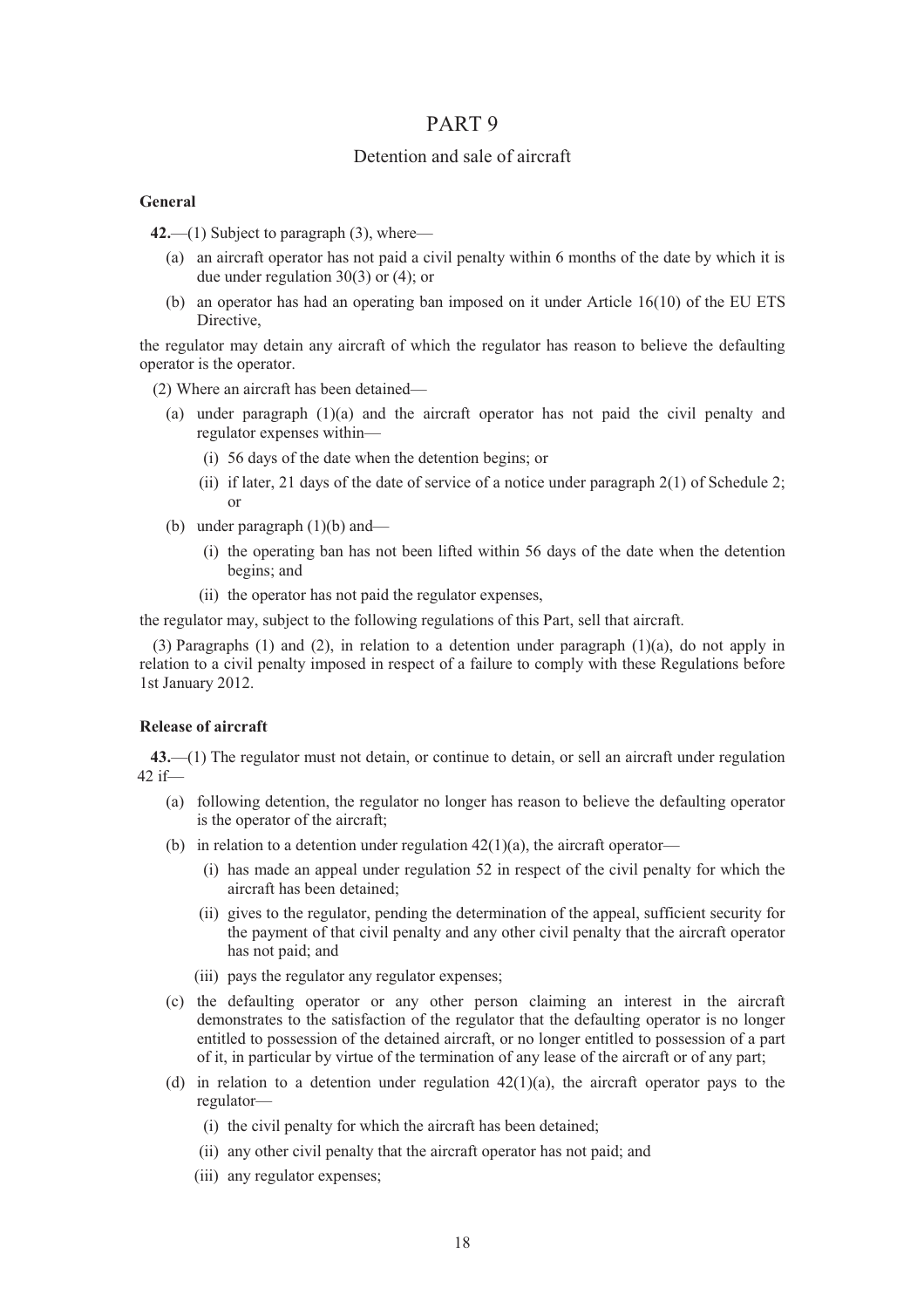- (e) in relation to a detention under regulation  $42(1)(b)$ 
	- (i) the operating ban imposed on the operator is lifted; and
	- (ii) the operator pays to the regulator—
		- (aa) any regulator expenses; and
		- (bb) any civil penalty that the aircraft operator has not paid; or
- (f) in relation to a detention under regulation  $42(1)(b)$ 
	- (i) the regulator is satisfied that the aircraft will not be flown from the aerodrome in contravention of the operating ban; and
	- (ii) the operator pays to the regulator any regulator expenses.

(2) Where an aircraft has been detained, but subsequently released under paragraph  $(1)(c)$ , any unpaid regulator expenses incurred in relation to that detention are deemed to be added to any regulator expenses that may subsequently be incurred in relation to an aircraft of which the defaulting operator is the operator.

(3) In this regulation, "civil penalty" means a civil penalty which is due under regulation 30(3) or (4), or under regulation 21(3) or (4) of the 2009 Regulations.

## **Court procedures**

**44.**—(1) The regulator must not sell an aircraft under regulation 42(2) without the leave of the court; and for that purpose Schedule 2 has effect.

(2) The court must not give leave under paragraph (1) in relation to a detention under regulation  $42(1)(a)$  except where it is satisfied that—

- (a) a civil penalty is due to the regulator;
- (b) the aircraft operator has not paid the civil penalty to the regulator; and
- (c) the regulator is entitled to apply to the court for leave to sell the aircraft.

(3) The court must not give leave under paragraph (1) in relation to a detention under regulation  $42(1)(b)$  except where it is satisfied that-

- (a) an operating ban has been imposed on the operator;
- (b) the operating ban has not been lifted before the expiry of the period in regulation 42(2)(b); and
- (c) the regulator is entitled to apply to the court for leave to sell the aircraft.

(4) Before applying to the court for leave under paragraph (1) the regulator must, in accordance with Schedule 2—

- (a) take steps for bringing the proposed application to the notice of any person who may have an interest in the aircraft; and
- (b) afford those persons an opportunity of becoming a party to the proceedings.

(5) Where leave is given under paragraph (1) the regulator must sell the aircraft for the best price that can be reasonably obtained.

(6) Failure to comply with paragraph (4) or (5) does not make a sale under this Part void or voidable.

## **Proceeds of sale**

**45.**—(1) The proceeds of any sale under these Regulations must be applied by the regulator in the following order—

- (a) in payment of any customs duty which is due in consequence of the aircraft having been brought into the United Kingdom;
- (b) in payment of any regulator expenses;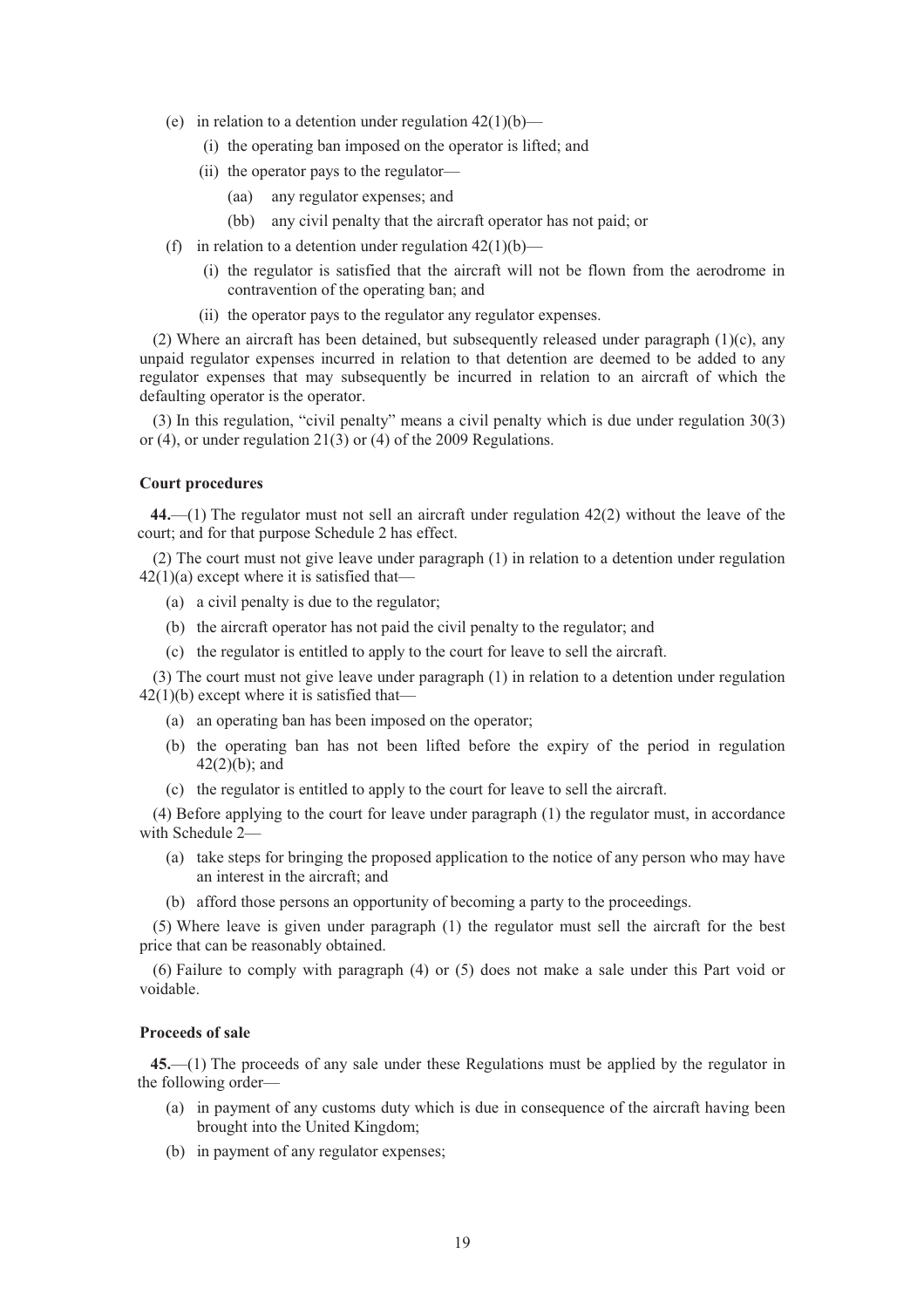- (c) in payment of any charges in respect of any aircraft operated by the aircraft operator which the court has found to be due by virtue of section  $73(1)$  of the Transport Act 2000(**a**);
- (d) in payment of any airport charges incurred in respect of the aircraft which are due from the aircraft operator or operator to the person entitled to levy charges in respect of the aerodrome at which the aircraft was detained under regulation 42(1);
- (e) in relation to a detention under regulation 42(1)(a), in payment of the civil penalty in respect of which the aircraft was detained and sold;
- (f) in payment of any other civil penalty that the aircraft operator has not paid which is due under regulation  $30(3)$  or (4) or under regulation  $21(3)$  or (4) of the 2009 Regulations, even where the failure giving rise to that civil penalty arose before 1st January 2012.

(2) The regulator must, after making the payments under paragraph (1), pay any residue from the proceeds of sale to the person or persons whose interests have been divested by reason of the sale.

## **Equipment and documents**

**46.**—(1) The power to detain and sell an aircraft under regulation 42 includes the power to detain and sell equipment and stores carried in the aircraft provided it is the property of the aircraft operator, and references to the aircraft in regulations 42 to 45 include references to any such equipment and stores.

(2) The power of detention under regulation 42(1) extends to any aircraft documents carried in the aircraft, and any such documents may, if the aircraft is sold under these Regulations, be transferred by the regulator to the purchaser.

#### **Assistance of aerodrome operator**

**47.**—(1) An aerodrome operator must provide such reasonable assistance and advice as the regulator may require in connection with any of the regulator's functions under this Part.

(2) An aerodrome operator is entitled to recover from the regulator a sum equal to any expense reasonably incurred by it in providing the regulator with assistance or advice under paragraph (1).

#### **Interpretation**

**48.** In this Part—

- (a) "aerodrome" has the meaning given to it in section 105 of the Civil Aviation Act 1982(**b**);
- (b) "aerodrome operator" means the person for the time being having the management or control of an aerodrome or, in relation to a particular aerodrome, the management or control of that aerodrome;
- (c) "aircraft documents" has the meaning given by section 88(10) of the Civil Aviation Act 1982;
- (d) "airport charges" means charges payable to the owner or manager of an aerodrome for the use of, or for services provided at, an aerodrome but does not include charges payable by virtue of section 73 of the Transport Act 2000;
- (e) "the court" means—
	- (i) in relation to England, Wales and Northern Ireland, the High Court; and
	- (ii) in relation to Scotland, the Court of Session;
- (f) "defaulting operator" means a person that falls under regulation  $42(1)(a)$  or (b);

 <sup>(</sup>**a**) 2000 c. 38.

<sup>(</sup>**b**) 1982 c. 16.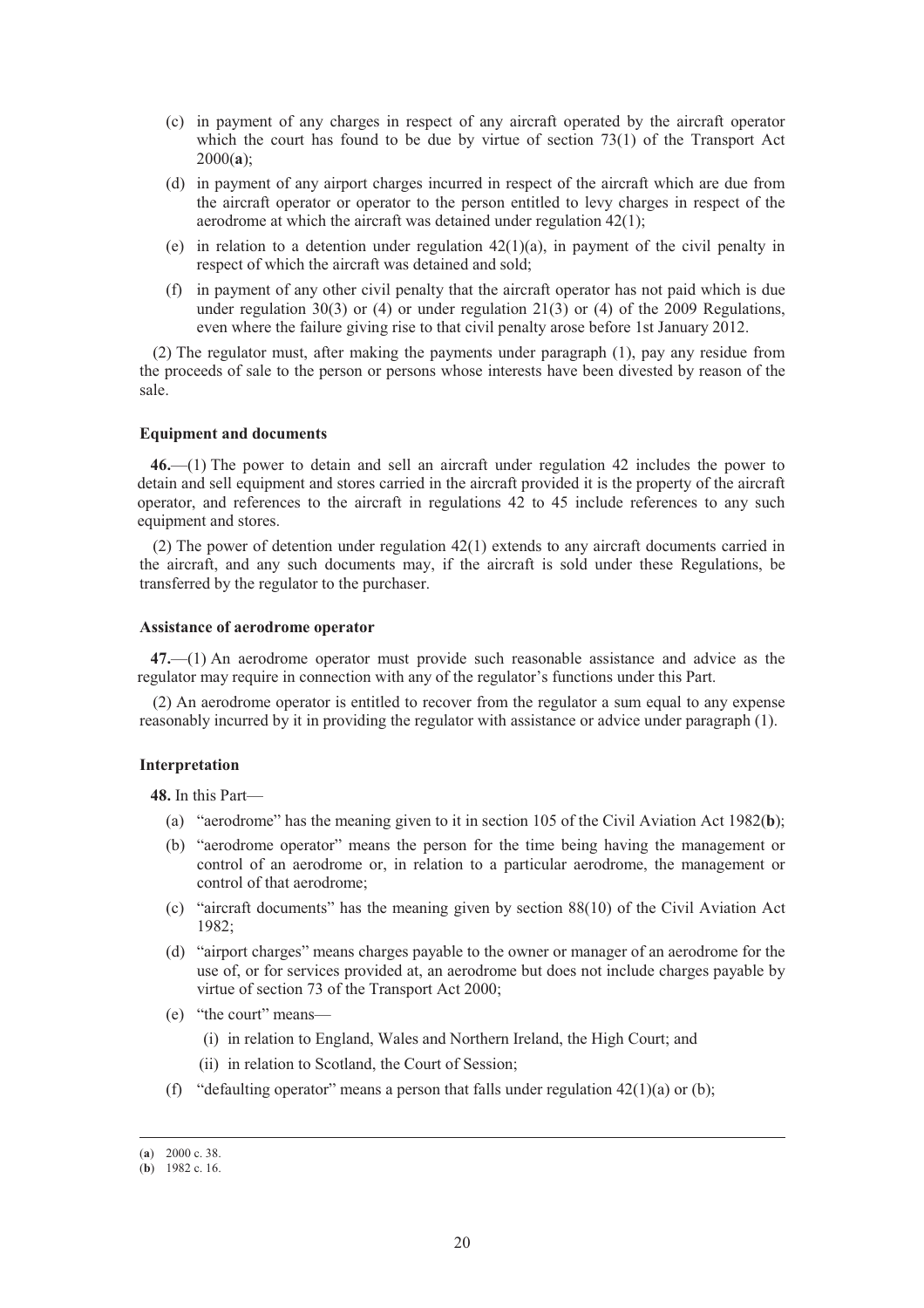- (g) "regulator expenses" means any expenses incurred by the regulator in detaining, keeping or selling the aircraft, including—
	- (i) any sums recovered from the regulator under regulation  $47(2)$  or  $59(2)$ , or any sums under regulation 51(5) that have not been recovered under regulation 51(6);
	- (ii) any expenses in connection with the application to the court under regulation 44; and
	- (iii) any regulator expenses that are deemed to be added by virtue of regulation 43(2).

# PART 10

## Other sanctions

### **Naming of operators**

**49.** The regulator must, by 30th June in each year, publish a list of aircraft operators that were liable to a civil penalty under regulation 38 in the preceding 12 months.

#### **Application for an operating ban**

**50.**—(1) Where the Secretary of State intends to make a request to the European Commission under Article 16(5) of the EU ETS Directive to impose an operating ban on an aircraft operator, the Secretary of State must first—

- (a) receive consent from—
	- (i) the Scottish Ministers, where the Scottish Environment Protection Agency is the regulator;
	- (ii) the Welsh Ministers, where the registered office of the aircraft operator is in Wales;
	- (iii) the Department of the Environment in Northern Ireland, where the chief inspector is the regulator; and
- (b) give notice to the regulator.

(2) A notice under paragraph (1)(b) may require relevant information to be provided by the regulator including—

- (a) evidence that the aircraft operator has not complied with obligations under these Regulations; and
- (b) any enforcement action that has been taken by the regulator;

in a timescale specified in the notice.

(3) Following the giving of notice under paragraph (1)(b) and, where applicable, the provision of information under paragraph (2), the Secretary of State must give notice to the aircraft operator.

(4) A notice under paragraph (3) must—

- (a) include a copy of any information provided under paragraph (2);
- (b) include a copy of the request that the Secretary of State intends to send to the European Commission;
- (c) give the aircraft operator an opportunity to make representations before the Secretary of State makes the request; and
- (d) set out the timescale in which those representations must be made.

## **Enforcement of an operating ban**

**51.**—(1) Where the European Commission has adopted a decision to impose an operating ban on an operator under Article 16(10) of the EU ETS Directive, the regulator must take all reasonable steps to ensure that the banned operator does not operate a flight that departs from or arrives in the United Kingdom.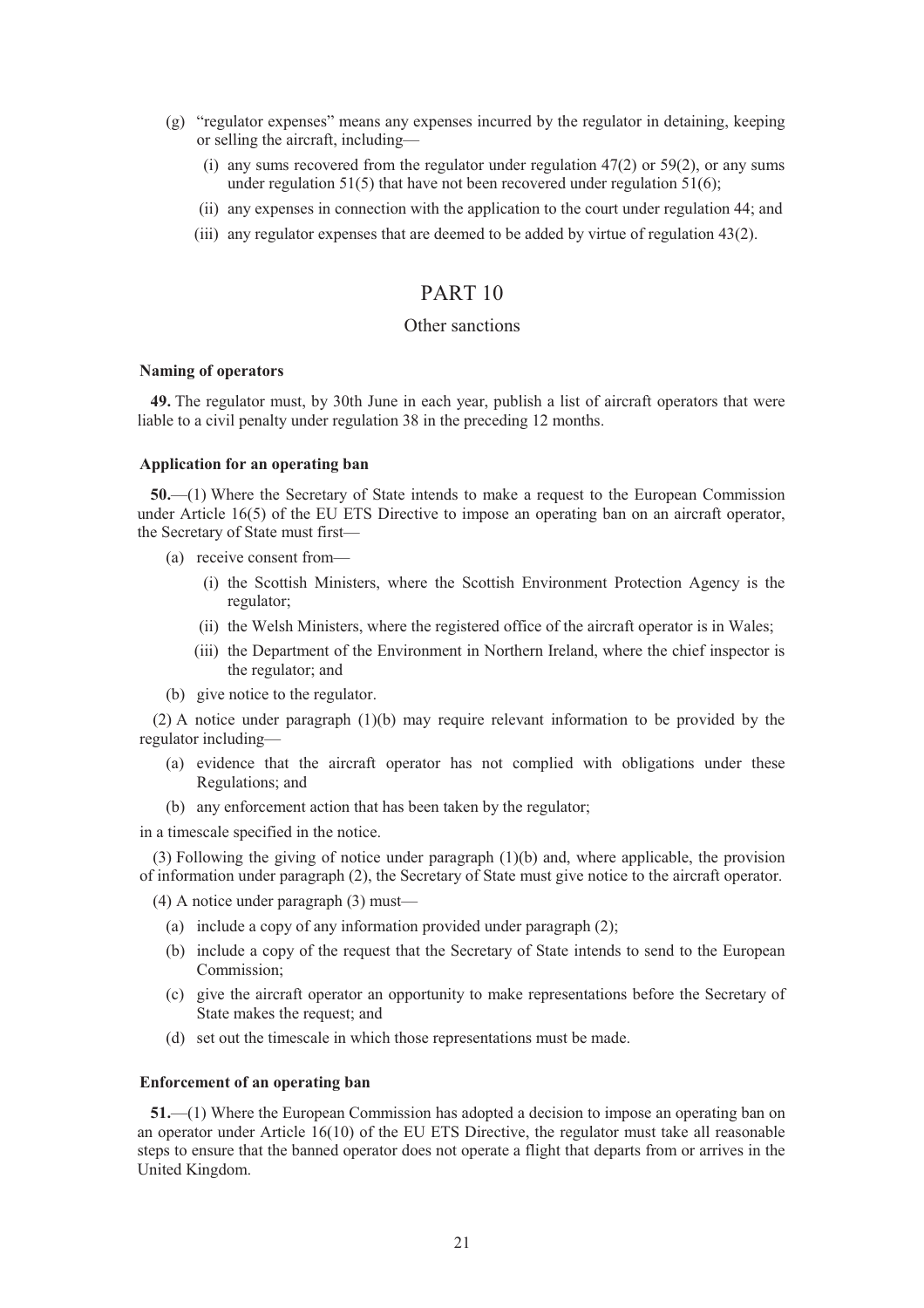(2) The steps a regulator may take under paragraph (1) include—

- (a) subject to paragraph (3), issuing to aerodrome operators (or to any other person) any direction that the regulator deems necessary to enforce the ban;
- (b) detaining and selling an aircraft of the operator in accordance with Part 9.

(3) Before issuing a direction under paragraph  $(2)(a)$  the regulator must receive approval from the authority and (where different) the relevant authority.

(4) A person must comply with any direction issued to that person under paragraph (2)(a).

(5) A person is entitled to recover from the regulator a sum equal to any expense reasonably incurred by that person in complying with a direction issued under paragraph (2)(a).

(6) The regulator is entitled to recover as a civil debt from the operator concerned all sums incurred under paragraph (5).

(7) In paragraph  $(3)$ —

"authority" means in respect of an operating ban on—

- (a) a UK operator, the authority as defined by regulation 7;
- (b) any other operator, the Secretary of State;

"relevant authority" means, where the principal place of business of the person to be directed is—

- (a) in Wales, the Welsh Ministers;
- (b) in Scotland, the Scottish Ministers;
- (c) in Northern Ireland, the Department of the Environment in Northern Ireland;
- (d) not in Wales, Scotland or Northern Ireland, the Secretary of State.

## PART 11

## Appeals

#### **General**

**52.**—(1) A UK operator may appeal to the appeal body where the regulator has—

- (a) refused the UK operator's application for a benchmarking plan by—
	- (i) notice under regulation 10(1); or
	- (ii) deemed refusal under regulation 10(4);
- (b) refused to submit the UK operator's report to the Secretary of State by—
	- (i) notice under regulation  $13(1)(b)$ ; or
	- (ii) deemed refusal under regulation 13(4);
- (c) served on the UK operator a notice under regulation 30 in relation to a civil penalty under regulation 39(1);
- (d) served on the UK operator a notice under regulation 29(1).

(2) An eligible UK operator may appeal to the appeal body where the regulator has refused to submit the eligible UK operator's application for an allocation of allowances from the special reserve to the Secretary of State by—

- (a) notice under regulation 17(1)(b); or
- (b) deemed refusal under regulation 17(3).
- (3) An aircraft operator may appeal to the appeal body where the regulator has—
	- (a) refused the aircraft operator's application for an emissions plan by—
		- (i) notice under regulation  $19(1)$  or  $(5)$ ; or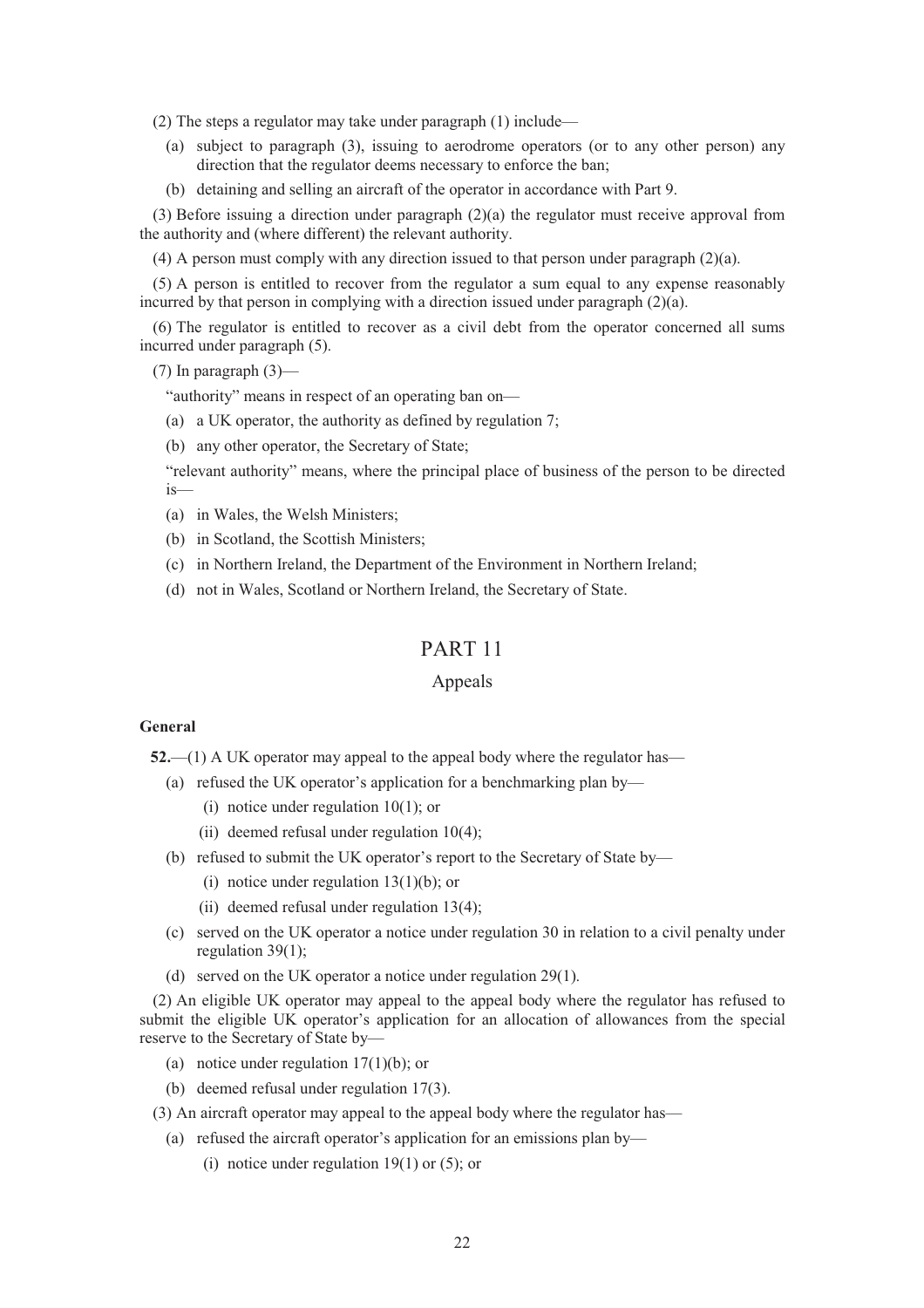- (ii) deemed refusal under regulation 19(6);
- (b) served on the aircraft operator a notice under regulation  $22(2)(c)$ ,  $25$  or 30.

(4) A person may appeal to the appeal body where the regulator has served on the person a notice under regulation 30(1) in relation to a civil penalty under regulation 36(1) or (2) or 41.

(5) An aerodrome operator may appeal to the appeal body where the regulator has served on the aerodrome operator a notice under regulation 30(1) in relation to a civil penalty under regulation 40.

(6) In determining an appeal under this regulation the appeal body may—

- (a) affirm the notice or deemed refusal;
- (b) quash all or part of the notice or deemed refusal;
- (c) vary the notice;
- (d) give directions to the regulator in relation to the subject matter of the appeal;
- (e) substitute a deemed refusal by the regulator with a decision of the appeal body.

(7) An appeal brought under paragraph (1)(a) or (b), (2) or (3)(a) does not suspend the operation of the notice or deemed refusal.

(8) An appeal brought under paragraph  $(1)(c)$  or  $(d)$ ,  $(3)(b)$ ,  $(4)$  or  $(5)$  suspends the operation of the notice pending the final determination or the withdrawal of the appeal.

(9) The "appeal body" means—

- (a) in respect of an appeal against a notice or deemed refusal of the Environment Agency—
	- (i) the Welsh Ministers, where the UK operator making the appeal has its registered office in Wales;
	- (ii) otherwise, the Secretary of State;
- (b) in respect of an appeal against a notice or deemed refusal of the Scottish Environment Protection Agency, the Scottish Ministers;
- (c) in respect of an appeal against a notice or deemed refusal of the chief inspector, the Planning Appeals Commission.

### **Procedure and appointment**

**53.**—(1) Except where paragraph (4) applies, Schedule 3 has effect in relation to the making and determination of appeals under regulation 52.

(2) Except where paragraph (4) applies, the appeal body may—

- (a) appoint any person to exercise on its behalf, with or without payment, the function of determining an appeal under regulation 52 or any matter or question involved in such an appeal; or
- (b) refer any matter or question involved in an appeal under regulation 52 to such person as it may appoint for the purpose, with or without payment.
- (3) Schedule 4 has effect with respect to appointments under paragraph (2)(a).

(4) Where an appeal under regulation 52 is made to the Planning Appeals Commission, Schedule 5 has effect in relation to the making and determination of the appeal.

# PART 12

## Guidance to regulators

#### **Guidance to regulators**

**54.**—(1) The authority may issue guidance to the regulator with respect to the carrying out of any of its functions under these Regulations or under the 2009 Regulations.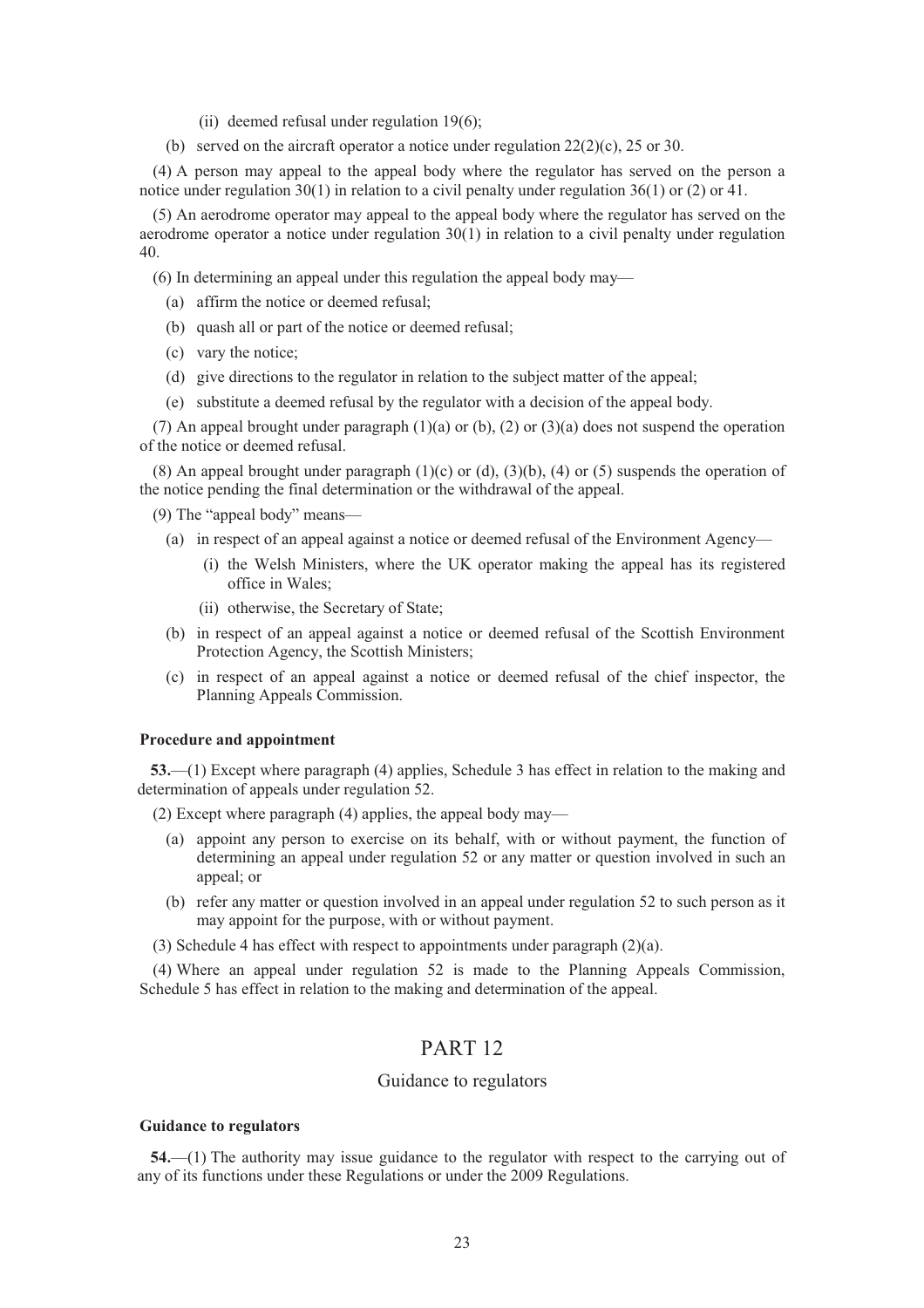(2) The regulator must have regard to any guidance issued by the authority under paragraph (1).

# PART 13

## Miscellaneous

## **Confidentiality**

**55.** The regulator or authority must not disclose or publish any information provided to it under these Regulations except where—

- (a) disclosure or publication is—
	- (i) required in these Regulations or otherwise by law;
	- (ii) necessary for the regulator to perform its functions under these Regulations; or
	- (iii) made with the consent of the person by or on behalf of whom the information was provided; or
- (b) disclosure is between the regulator and the authority.

### **Notices**

**56.** Schedule 6 (service of notices) has effect.

## **Submission of reports and applications for plans**

**57.**—(1) The regulator may require the submission of any reports or applications for any plans under these Regulations to be made in such form as the regulator specifies.

- (2) Any submission of a report or application for a plan made under these Regulations—
	- (a) must, unless the regulator agrees otherwise, be sent to the regulator electronically;
	- (b) may, if agreed by the regulator, be withdrawn at any time.

## **Functions of the regulator: Northern Ireland**

**58.** Any functions conferred or imposed by these Regulations on the chief inspector may be delegated by the chief inspector to any inspector appointed under regulation 8(1) of the Northern Ireland Regulations.

## **Assistance and advice to be provided by the Civil Aviation Authority**

**59.**—(1) The Civil Aviation Authority must provide such assistance and advice as the regulator may require in connection with any of the regulator's functions under these Regulations.

(2) The Civil Aviation Authority is entitled to recover from the regulator a sum equal to any expense reasonably incurred by it in providing the regulator with assistance or advice under paragraph (1).

## PART 14

#### Revocation and savings etc.

## **Revocation, savings, transitional and transitory provisions**

**60.**—(1) Subject to the following paragraphs of this regulation, the 2009 Regulations are revoked.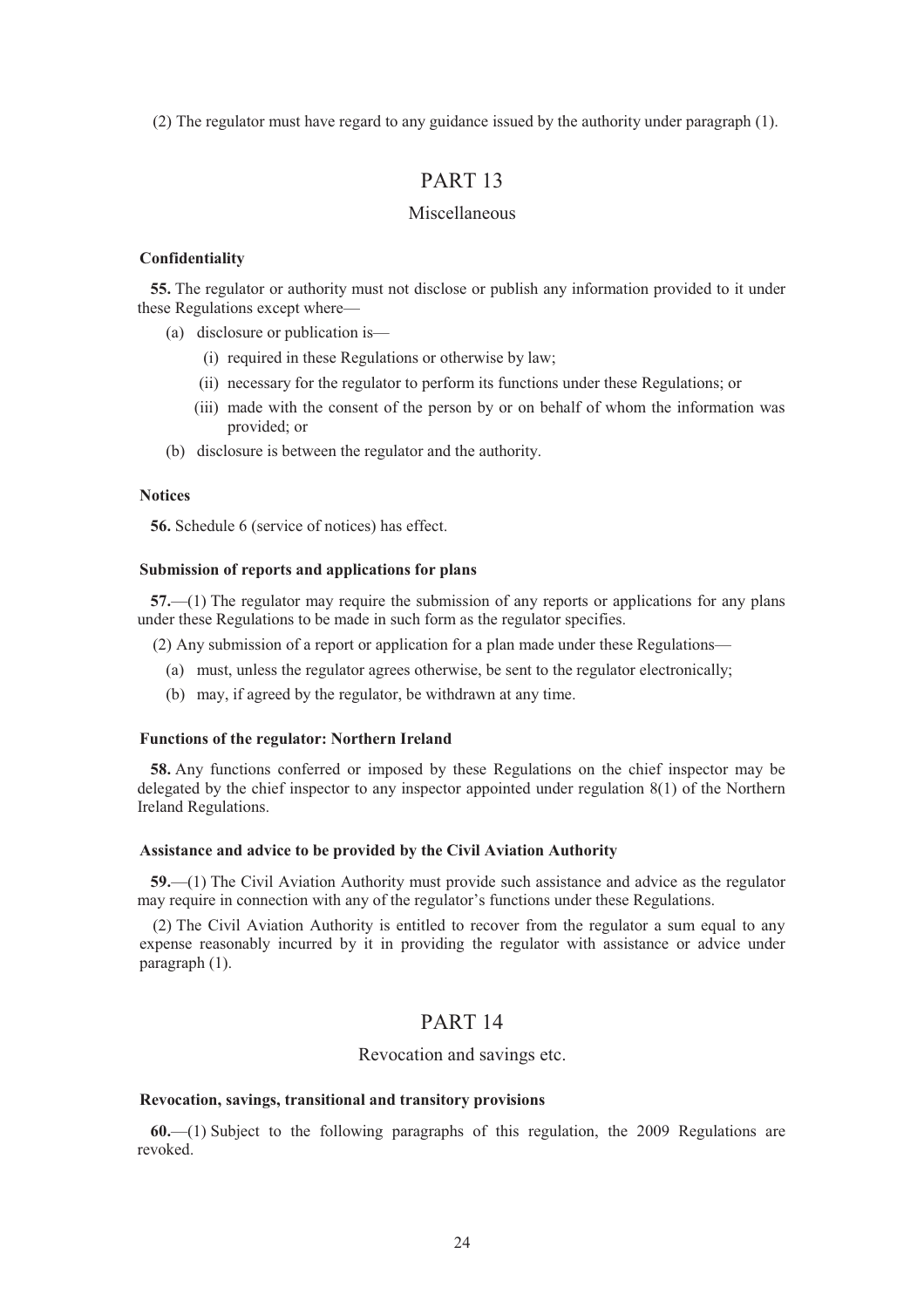(2) Part 2 of the 2009 Regulations continues to have effect in relation to an application for the issue of allowances under Article 3e of the EU ETS Directive in the trading periods—

- (a) 2012; or
- (b) 2013 to 2020.

(3) Regulations 14 and 15 of the 2009 Regulations continue to have effect in relation to a person who becomes an aircraft operator before the commencement date.

(4) Regulations 18 and 28 of the 2009 Regulations continue to have effect until such time as the aircraft operator's emissions plan includes the conditions referred to in regulation 23(1) of these Regulations.

(5) For the purposes of the provisions that continue to have effect in accordance with paragraphs (2) to (4), and for the purposes of regulation 16 of the 2009 Regulations, the following provisions of those Regulations also continue to have effect—

- (a) regulations 2 to 7;
- (b) regulation 21 (but with the reference to regulation 30 omitted);
- (c) regulation 22;
- (d) regulation 23, as modified by paragraph (6);
- (e) regulation 24, as modified by paragraph (7);
- (f) regulation  $27(1)$ ;
- (g) Parts 7 and 9;
- (h) Schedules 2 to 4; and
- (i) Schedule 5, as modified by paragraph (8).

(6) In regulation  $23(1)(a)$ , for "the person liable" to "that the person", substitute "within 8 weeks of the service of the notice under regulation  $21(1)$  the person liable to a civil penalty or on whom the civil penalty has been imposed demonstrates to the satisfaction of the regulator (or the regulator at any time becomes satisfied) that the person".

(7) In regulation 24—

(a) for paragraph (1) substitute—

"(1) The civil penalties in paragraph (2) apply where an aircraft operator—

- (a) fails to submit (or to submit on time) an application for an emissions plan, contrary to regulation 14;
- (b) fails to resubmit (or to resubmit on time) an application for an emissions plan under regulation 15(4)."; and
- (b) in paragraph  $(2)(a)(ii)$  and  $(b)(ii)$ , for "provided late" substitute "not provided".

- (a) in paragraph 7(b), after "email address" insert "(or, in the case of a partnership established outside the United Kingdom, the last known address)";
- (b) for paragraph 8, substitute—

"**8.** For the purposes of paragraph 7, where a body corporate registered outside the United Kingdom or a partnership established outside the United Kingdom has an office in the United Kingdom, the principal office of that body corporate or partnership is its principal office in the United Kingdom." and

(c) after paragraph 8, insert—

"**8A.**—(1) Where for the purposes of paragraph 7 the person giving or serving notice is not able to ascertain a proper address in relation to a UK operator, a relevant address may instead be treated as the proper address.

<sup>(8)</sup> In Schedule 5—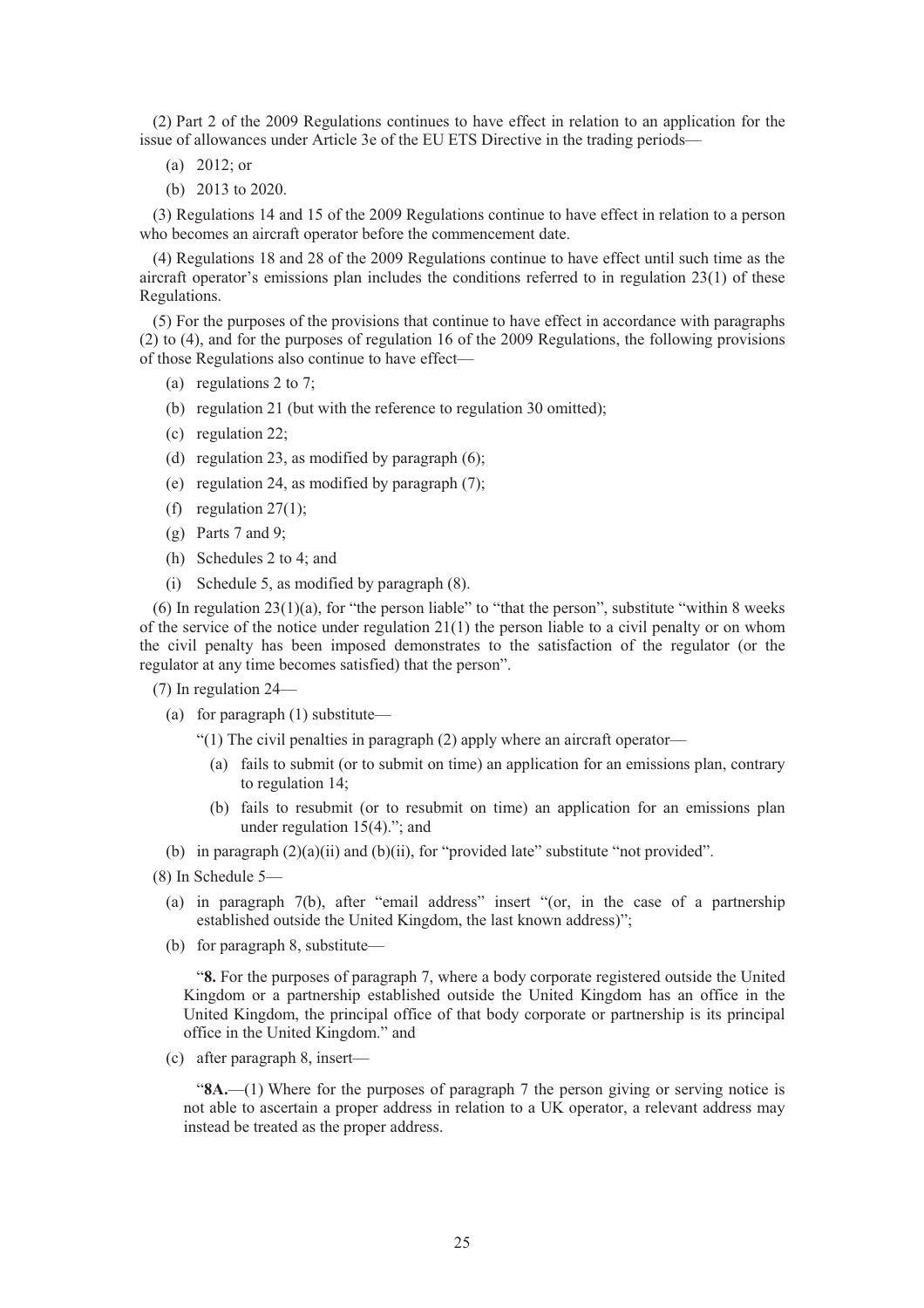(2) For that purpose "relevant address" means an address derived from information supplied to the regulator by Eurocontrol (or any other organisation) at the request of the European Commission.".

(9) Regulation 20 of these Regulations does not apply in respect of any period before the commencement date; but paragraph (10) below applies where—

- (a) a notice has been served before that date under regulation 21(1) of the 2009 Regulations in relation to a civil penalty under regulation 25(2) of those Regulations; and
- (b) the aircraft operator continues to fail to monitor aviation emissions after the commencement date.

(10) Where this paragraph applies, the aircraft operator is liable to the additional daily penalty under regulation  $34(2)$  of these Regulations; and a notice under regulation  $30(2)$  may be given in respect of both the amount of additional daily penalty under regulation 25(2) of the 2009 Regulations accruing before the commencement date, and the amount of additional daily penalty under regulation 34(2) of these Regulations accruing after the commencement date, up to a maximum of £4,500.

(11) Part 9 of these Regulations applies to a civil penalty which is due under regulation 21(3) or (4) of the 2009 Regulations as it applies to a civil penalty which is due under regulation 30(3) or (4) of these Regulations; and for that purpose—

- (a) the reference in regulation 42(3) to a civil penalty imposed in respect of a failure to comply with these Regulations is to be read as a reference to a civil penalty imposed in respect of a failure to comply with the 2009 Regulations; and
- (b) the reference in regulation  $43(1)(b)(i)$  to regulation 52 is to be read as a reference to regulation 36 of the 2009 Regulations.

(12) In this regulation, "commencement date" means the date on which these Regulations come into force.

*Greg Barker*  Minister of State 3rd August 2010 Department of Energy and Climate Change

# SCHEDULE 1 Regulation 28

# Charging

**1.**—(1) Subject to sub-paragraphs (2) and (3), the regulator may charge a person the following amounts for the following activities—

- (a) determining an application for a benchmarking plan under regulation 9, £830;
- (b) determining an application for a free allocation from the special reserve under regulation 16, £1,120;
- (c) determining an application for an emissions plan under regulation 18,  $\pounds 750$ ;
- (d) determining emissions under regulation 22, £115 per hour;
- (e) varying an emissions plan under regulation 25, £430;
- (f) maintaining a person as an aircraft operator for each year—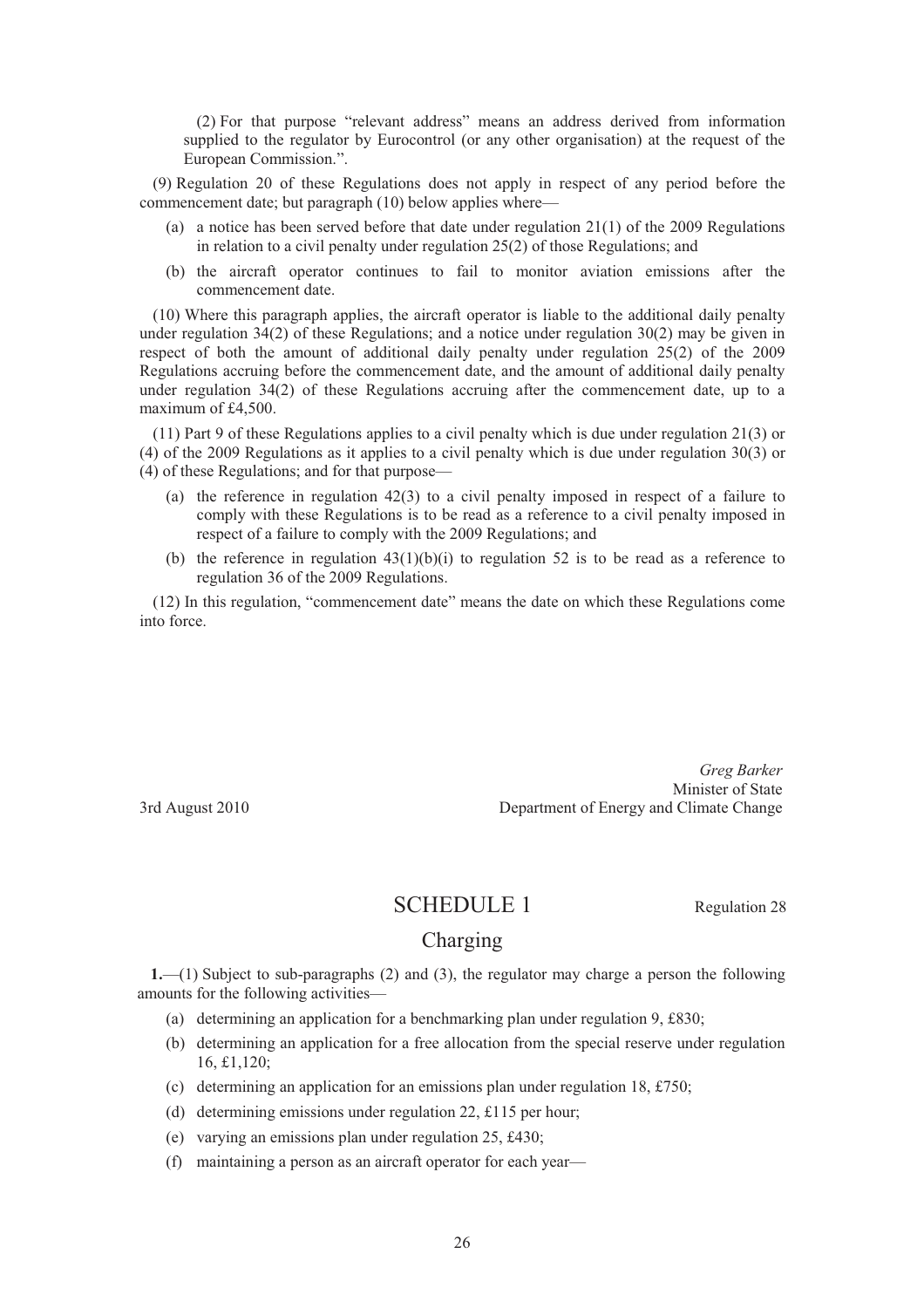- (i) where the estimated aviation emissions are less than 50 kilotonnes—
	- (aa) £1,920; plus
	- (bb) £630;
- (ii) where the estimated aviation emissions are between 50 and 500 kilotonnes—
	- (aa) £2,490; plus
	- (bb) £830; and
- (iii) where the estimated aviation emissions are over 500 kilotonnes—
	- (aa) £3,060; plus
	- (bb) £1,020.

(2) In the year that an aircraft operator is issued with an emissions plan under regulation 19 or under regulation 15 of the 2009 Regulations ("the relevant year"), the regulator may only charge that person N/365 of any of the sums specified in sub-paragraph  $(1)(f)(i)(bb)$ ,  $(f)(ii)(bb)$  or (f)(iii)(bb), where N is the number of days remaining in the relevant year after the day on which the emissions plan was issued.

(3) In 2010, the regulator may only charge an aircraft operator the following proportions of any of the sums referred to in sub-paragraph (2)—

- (a) M/365, where M is the number of days remaining in that year following the date on which these Regulations come into force; or
- (b) if 2010 is the relevant year for the purposes of sub-paragraph (2), the lesser of—
	- (i) M/365; and
	- (ii) N/365 (as defined in sub-paragraph (2)).

(4) A charge under sub-paragraph (1) is not deemed to be received by the regulator until the regulator has cleared funds for the full amount due.

(5) A charge under sub-paragraph (1) must be paid—

- (a) by such time and in such manner as the regulator reasonably requires; and
- (b) where no time is set by the regulator, within 31 days of the charge being levied.
- **2.** The regulator—
	- (a) must require a charge for an application for a benchmarking plan, emissions plan and an application to the special reserve to be paid before it determines the application;
	- (b) may require any other charge to be paid before it carries out the relevant chargeable activity; and
	- (c) is not required to reimburse any charge paid where—
		- (i) the chargeable activity does not occur; or
		- (ii) the person liable to pay it does not remain an aircraft operator for all of the period in respect of which the charge is payable or has been determined.

**3.**—(1) Any charge unpaid may be recovered by the regulator—

- (a) as a civil debt;
- (b) by the seizure and sale of a number of allowances held by the aircraft operator in accordance with sub-paragraph (2).

(2) Where the regulator proposes to recover an unpaid charge by the seizure and sale of allowances held by the aircraft operator it must—

- (a) notify the registry administrator and the aircraft operator;
- (b) instruct the registry administrator to transfer a number of allowances sufficient to cover the unpaid charge and any expenses incurred in recovering the unpaid charge from the aircraft operator to a person holding account of the regulator;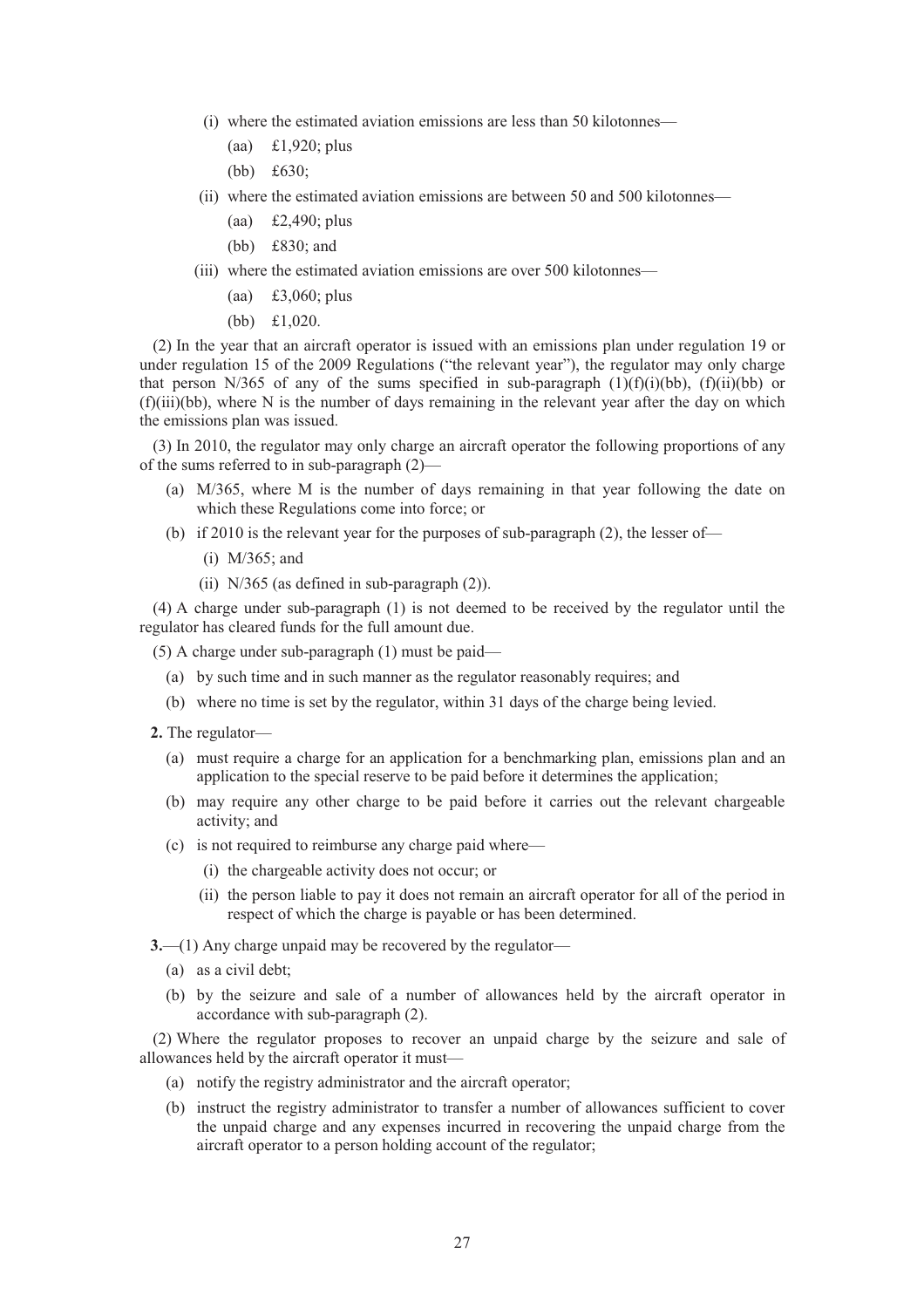- (c) sell the allowances transferred under paragraph (b) for the best price that can reasonably be obtained, though a failure to do so does not make a sale under this paragraph void or voidable;
- (d) apply the proceeds of sale in the following order—
	- (i) in payment of the unpaid charge in respect of which the allowances were seized and sold;
	- (ii) in payment of any expenses incurred by the regulator in seizing and selling the allowances,

and the regulator must pay any residue from the proceeds of sale to the aircraft operator.

(3) The regulator is not required to carry out a chargeable activity in relation to a person who has not paid a charge which that person is liable to pay.

**4.** In this Schedule—

"estimated aviation emissions" means a reasonable estimate by the regulator of the aviation emissions of the aircraft operator for the relevant year;

"registry administrator" means the Environment Agency acting in that capacity pursuant to regulation 26(2) of the Greenhouse Gas Emissions Trading Scheme Regulations 2005(**a**).

# SCHEDULE 2 Regulation 44(1)

## Steps to be taken before applying for leave to sell an aircraft

**1.** The steps in this Schedule apply where the regulator proposes to apply to the court for leave to sell an aircraft under regulation 44.

**2.**—(1) At least 21 days before applying to the court the regulator must, unless it is impracticable to so do, serve a notice in accordance with paragraph 4 on—

- (a) the person in whose name the aircraft is registered;
- (b) the person, if any, who appears to the regulator to be the owner of the aircraft;
- (c) any person who appears to the regulator to be a charterer of the aircraft whether or not by demise;
- (d) any person who appears to the regulator to be the operator of the aircraft;
- (e) any person who is registered as a mortgagee of the aircraft under an Order in Council made under section 86 of the Civil Aviation Act 1982(**b**) or who appears to the regulator to be a mortgagee of the aircraft under the law of any country other than the United Kingdom;
- (f) any other person who appears to the regulator to have a proprietary interest in the aircraft or any part of it.

(2) Where a person who has been served with a notice in accordance with sub-paragraph (1) informs the regulator within 14 days of the service of the notice of the person's desire to become a party to the proceedings the regulator must make that person a party to the application.

**3.** At the same time as serving any notice under paragraph 2(1), the regulator must publish a copy of that notice—

- (a) in the London Gazette and also, if the aircraft is detained in Scotland, the Edinburgh Gazette, or, if it is detained in Northern Ireland, in the Belfast Gazette; and
- (b) in one or more local newspapers circulating in the locality in which the aircraft is detained.

 <sup>(</sup>**a**) S.I. 2005/952; there are amendments that are not relevant to these Regulations.

<sup>(</sup>**b**) 1982 c. 16.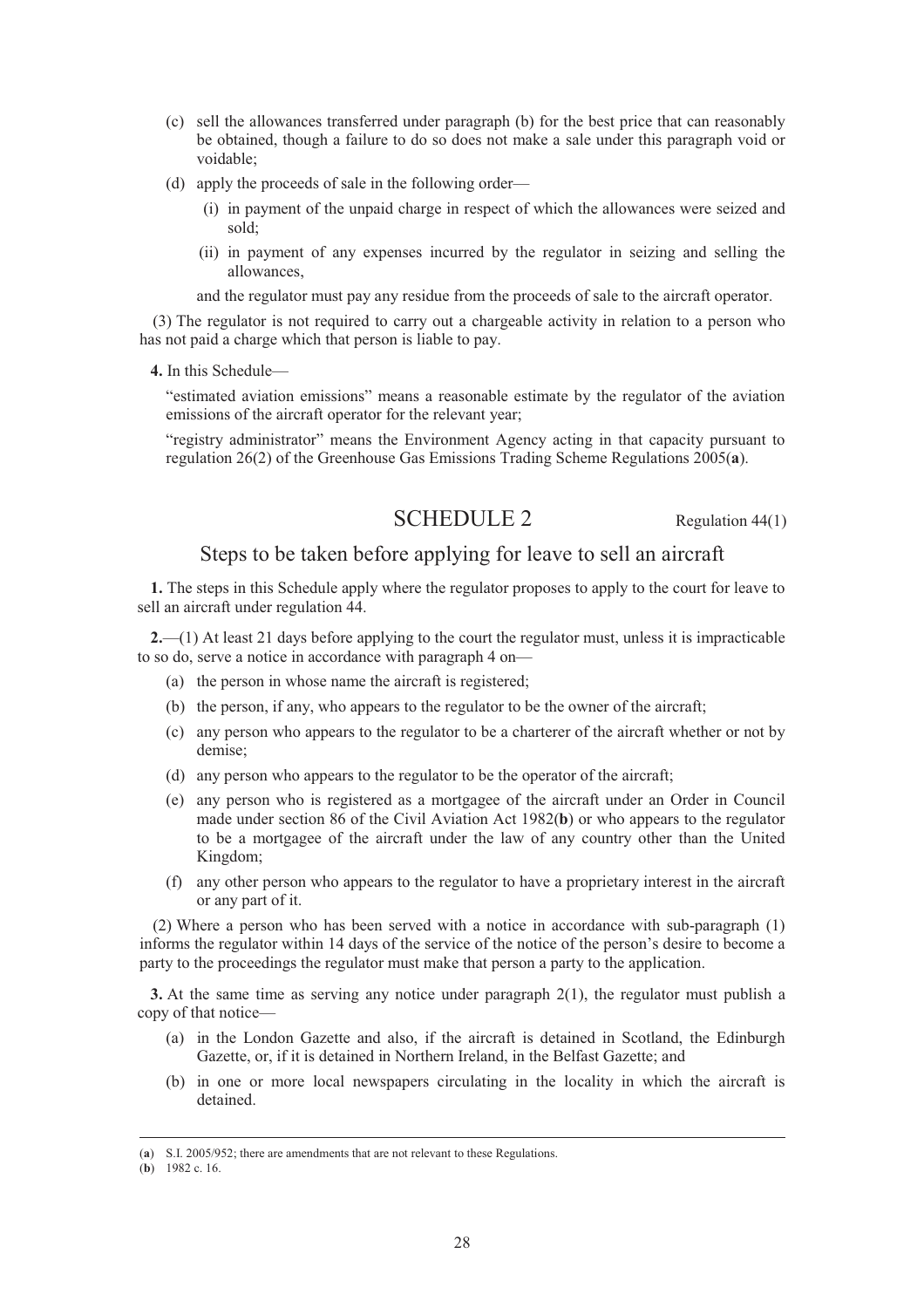- **4.** A notice under paragraph 2(1) must—
	- (a) state the nationality and registration marks of the aircraft;
	- (b) state the type of aircraft;
	- (c) state that by reason of default in the payment of a civil penalty under these Regulations, the regulator, on a date which is specified in the notice, detained the aircraft under these Regulations;
	- (d) state that, unless payment of the sum so due is made within—
		- (i) a period of 56 days from the date when the detention began, or
		- (ii) if later, 21 days of the date of service of the notice,

the regulator will apply to the court for leave to sell the aircraft;

(e) invite the person to whom the notice is given to inform the regulator within 14 days of the service of the notice if the person wishes to become a party to the proceedings on the application.

**5.**—(1) A notice under paragraph 2(1) must be served by the regulator—

- (a) by delivering it to the person to whom it is to be sent;
- (b) by leaving it at that person's usual or last known place of business or abode;
- (c) by sending it, addressed to that person at that person's usual or last known place of business or abode, by a registered post service or by a postal service which provided for the delivery of the notice by post to be recorded; or
- (d) if the person to whom it is to be sent is an incorporated company or body, by delivering it to the secretary, clerk or other appropriate officer of the company or body at its registered or principal office or sending it, addressed to the secretary, clerk or other officer of the company or body at that office, by a registered post service or by a postal service which provides for the delivery of the notice by post to be recorded.

(2) Any notice which is sent by a postal service in accordance with the preceding paragraph to a place outside the United Kingdom must be sent by air mail or by some other equally expeditious means.

(3) In this Schedule "registered post service" and "postal service" have the meaning given in section 125(1) of the Postal Services Act 2000(**a**).

# SCHEDULE 3 Regulation 53(1)

# Appeals (other than appeals to which Schedule 5 applies)

**1.**—(1) Any person that wishes to appeal to the appeal body under regulation 52 must give to the appeal body written notice of the appeal together with the documents specified in sub-paragraph (2) and must at the same time send to the regulator a copy of that notice together with copies of the documents specified in sub-paragraph (2)(a) and (e).

(2) The documents mentioned in sub-paragraph (1) are—

- (a) a statement of the grounds of appeal;
- (b) a copy of any relevant application for a benchmarking plan or emissions plan;
- (c) a copy of any relevant benchmarking plan or emissions plan;
- (d) a copy of any relevant correspondence between the appellant and the regulator;
- (e) a copy of any decision or notice which is the subject matter of the appeal; and

 <sup>(</sup>**a**) 2000 c. 26.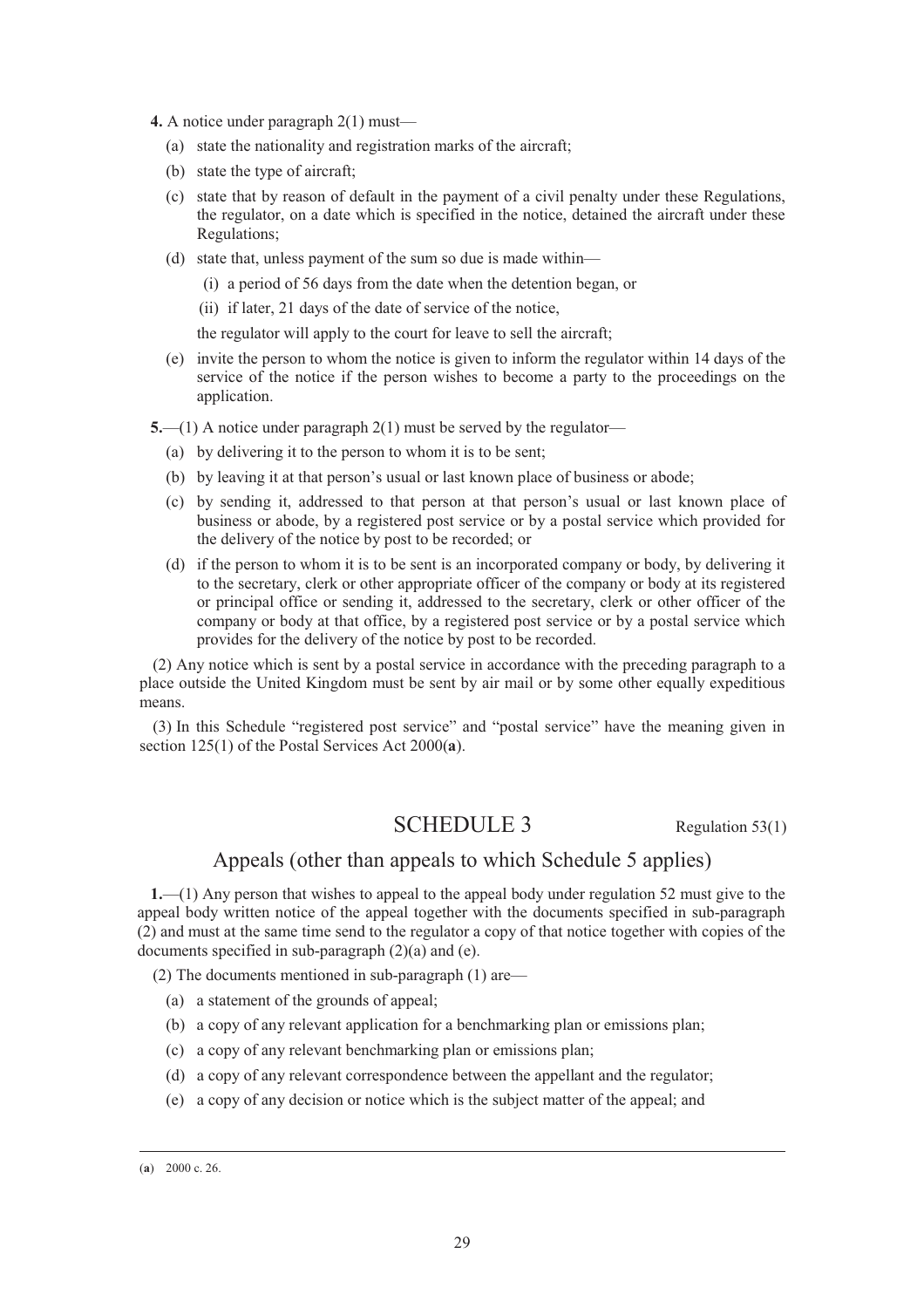(f) a statement indicating whether the appellant wishes the appeal to be in the form of a hearing or to be disposed of on the basis of written representations.

(3) An appellant may withdraw an appeal by notifying the appeal body in writing and must send a copy of that notification to the regulator.

**2.**—(1) Subject to sub-paragraph (2), notice of appeal in accordance with paragraph 1 is to be given before the expiry of the period of 24 days beginning with the date of the decision, deemed decision or the notice takes effect.

(2) The appeal body may in a particular case allow notice of appeal to be given after the expiry of the period in sub-paragraph (1) where it is satisfied that there was good reason for the applicant's failure to bring the appeal in time.

**3.**—(1) The regulator must, within 16 days of receipt of the copy of the notice of appeal sent in accordance with paragraph 1, give notice of it to any person who appears to the regulator to have a particular interest in the subject matter of the appeal.

(2) A notice under sub-paragraph (1) must—

- (a) state that notice of appeal has been given;
- (b) state the name of the appellant;
- (c) describe the decision or notice to which the appeal relates;
- (d) state that if a hearing is to be held wholly or partly in public, an interested party will be notified of the date of the hearing; and
- (e) state that an affected party may request to be heard at a hearing.

(3) An interested party may request the regulator to provide a copy of the documents set out in paragraph 1(2) for the purposes of the appeal only and where such a request is made the regulator must provide the documents as soon as is reasonably practicable.

(4) An interested party—

- (a) may make representations with respect to the appeal to the appeal body in writing within 16 days from the date of the notice;
- (b) must, when making those representations, state whether or not its civil rights will be determined in the appeal, and, if so, which civil rights will be determined.

(5) The appeal body must provide a copy of any representations made under sub-paragraph (4) to the appellant and the regulator.

(6) The regulator must, within 8 days of sending a notice under sub-paragraph (1), notify the appeal body of the persons to whom and the date on which the notice was sent.

(7) The appeal body must, as soon as possible after receiving representations under subparagraph (4), determine whether an interested party is an affected party.

(8) In the event of an appeal being withdrawn, the regulator must give notice of the withdrawal to all interested parties.

**4.**—(1) Before determining an appeal, the appeal body may afford the appellant, the regulator and any affected party an opportunity of appearing before and being heard by a person appointed by it (the "person holding the hearing") and it must do so in any case where a request is made by the appellant, the regulator or any affected party.

(2) A hearing held under sub-paragraph (1) may, if the person holding the hearing so decides, be held wholly or partly, in private.

(3) Where the appeal body causes a hearing to be held under sub-paragraph (1) it must give the appellant, the regulator and any affected party at least 24 days notice (or such shorter period of notice as they may agree) of the date, time and place fixed for the holding of the hearing.

(4) In the case of a hearing which is to be held wholly or partly in public, the appeal body must, at least 24 days before the date fixed for the holding of the hearing—

(a) publish a copy of the notice referred to in sub-paragraph (3) in an appropriate international aviation publication; and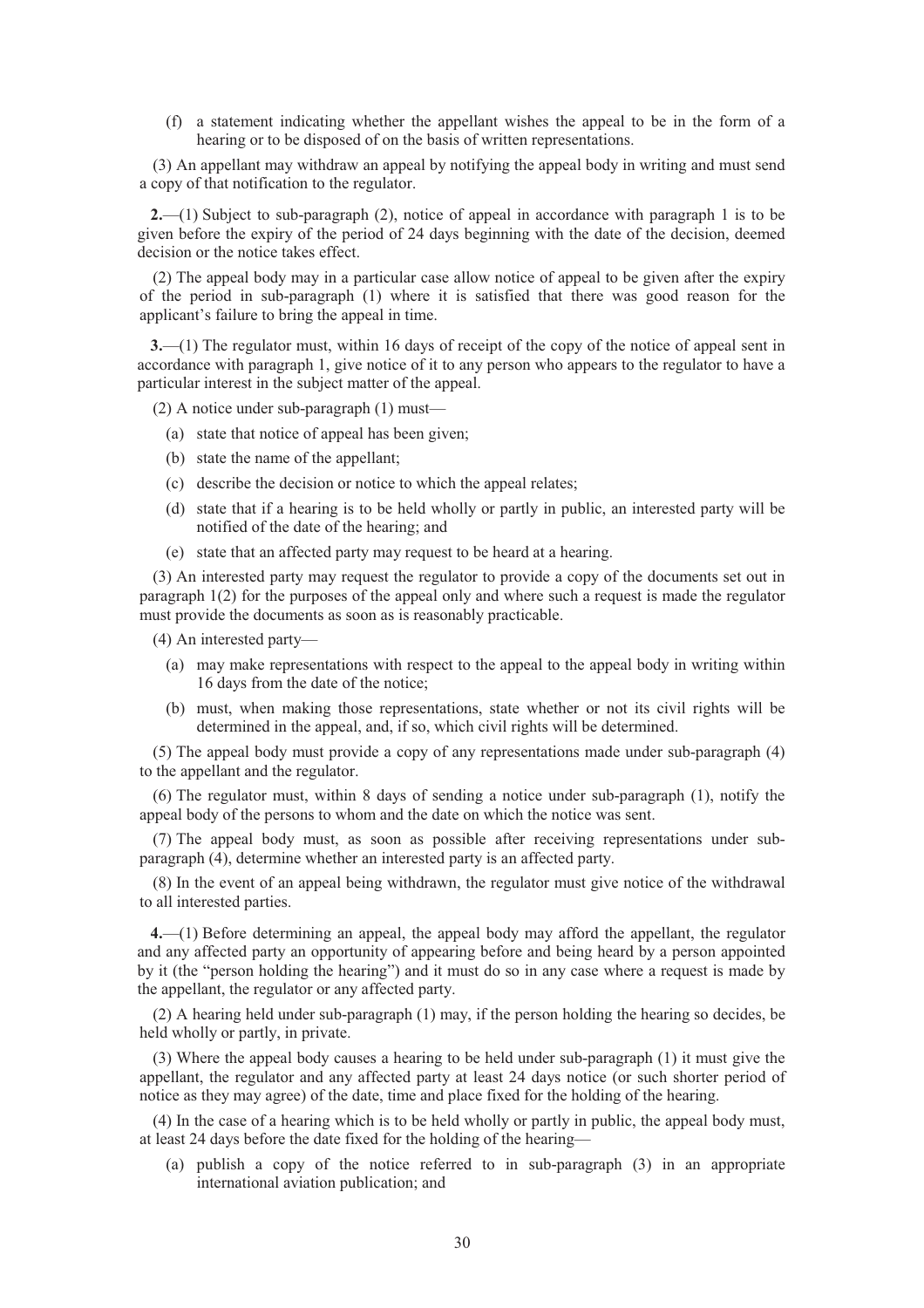(b) serve a copy of that notice on every interested party who has made representations in writing to the appeal body.

(5) The appeal body may vary the date fixed for the holding of any hearing and sub-paragraphs (3) and (4) apply to the variation of a date as they applied to the date originally fixed.

(6) The appeal body may vary the time or place for the holding of a hearing and must give such notice of any such variation as appears to the appeal body to be reasonable.

(7) The persons entitled to be heard at a hearing are the appellant, the regulator and any affected party.

(8) Nothing in sub-paragraph (7) prevents the person holding the hearing from permitting any other persons to be heard at the hearing and such permission must not be unreasonably withheld.

(9) After the conclusion of a hearing, the person holding the hearing must make a report in writing to the appeal body which must include that person's conclusions and recommendations, or decision not to make any recommendation and in all cases the reasons supporting the report.

(10) Paragraph 4(5) and (6) of Schedule 4 applies to hearings held under this paragraph as if references to the appointed person in those paragraphs were references to the person holding the hearing under this paragraph.

**5.**—(1) Where an appeal under regulation 52 is to be disposed of on the basis of written representations, the regulator must submit any written representations to the appeal body not later than 24 days after receiving a copy of the documents mentioned in paragraph  $1(2)(a)$  and (e).

(2) The appellant must make any further representations by way of reply to any representations from the regulator not later than 16 days after the date of submission of those representations by the regulator.

(3) Any representations made by the appellant or the regulator must bear the date on which they are submitted to the appeal body.

(4) When the regulator or the appellant submits any representations to the appeal body they must at the same time send a copy of them to the other party.

(5) The appeal body must send to the appellant and the regulator a copy of any representations made to it by any interested party and must allow the appellant and the regulator a period of not fewer than 16 days in which to make representations on them.

(6) The appeal body may in a particular case—

- (a) set earlier or later time limits than those mentioned in this Schedule;
- (b) require or permit exchanges of representations between the parties in addition to those mentioned in sub-paragraphs (1) and (2).

**6.**—(1) The appeal body must give notice to the appellant of its determination of the appeal and must provide the appellant with a copy of any report mentioned in paragraph 4(9).

(2) The appeal body must at the same time send—

- (a) a copy of the documents mentioned in sub-paragraph (1) to the regulator; and
- (b) a copy of its determination of the appeal to any interested party who made representations to the appeal body and, if a hearing was held, to any other person who made representations at the hearing.

**7.** Where an appeal is made under regulation 52(1)(a) or (b) or regulation 52(2), the appeal body must, where practicable, determine the appeal before the deadline in regulation  $13(5)$  or  $17(4)$ , as appropriate.

**8.** Where a determination of the appeal body on an appeal is quashed in proceedings before any court, the appeal body—

(a) must send to the persons notified of its determination under paragraph 6 a statement of the matters with respect to which further representations are invited for the purposes of its further consideration of the appeal;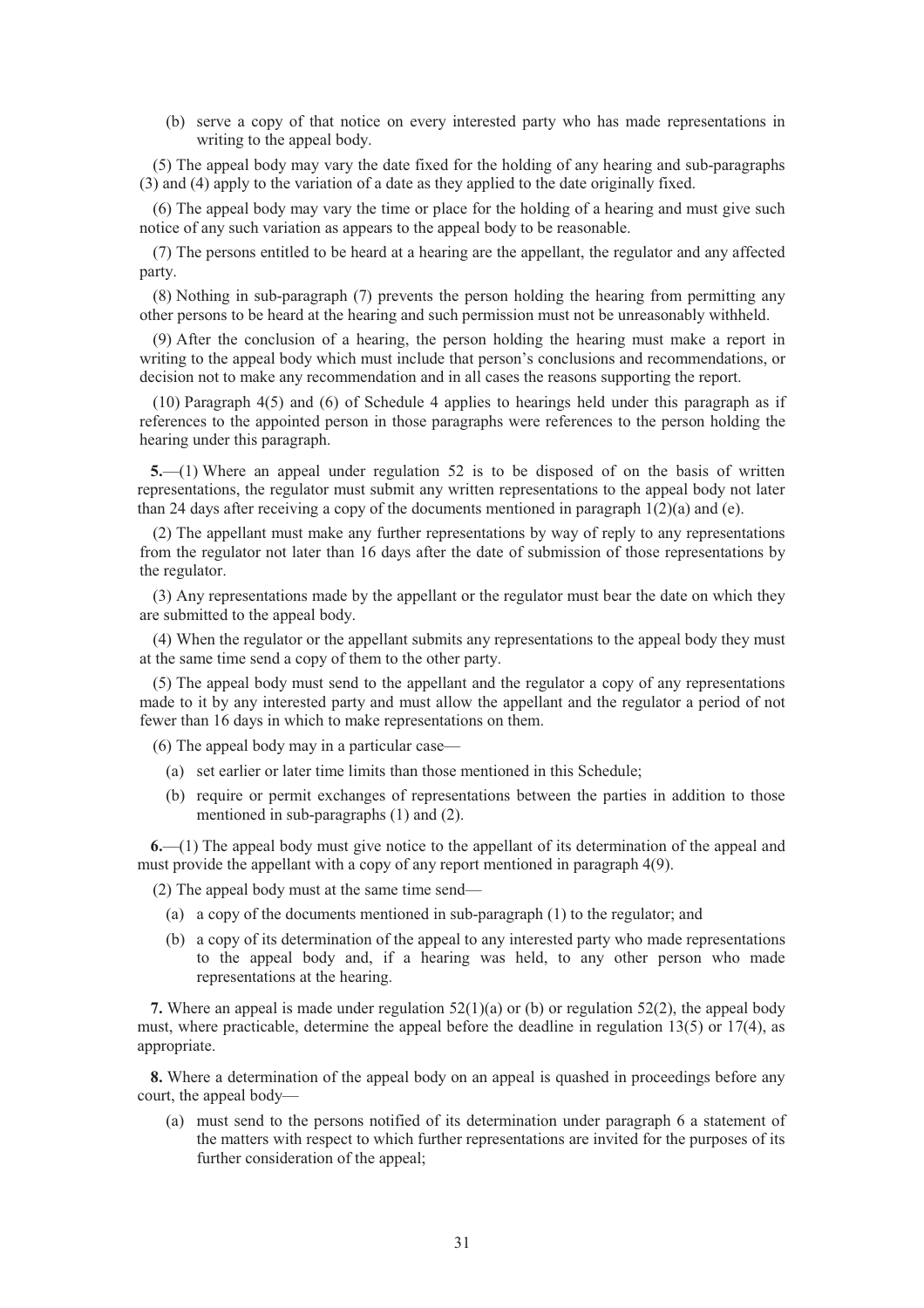- (b) must afford to those persons the opportunity of making, within 31 days of the date of the statement, written representations in respect of those matters; and
- (c) may, as it thinks fit, cause a hearing to be held or reopened and, if it does so, paragraphs 4(2) to (10) apply to the hearing or the reopened hearing as they apply to a hearing held under paragraph 4(1),

and paragraph 6 applies to the re-determination of the appeal as it applies to the determination of an appeal.

**9.** In this Schedule—

- (a) "affected party" means an interested party—
	- (i) that has stated in representations under paragraph 3(4) that its civil rights will be determined in an appeal; and
	- (ii) whom the appeal body is satisfied that its civil rights will be so determined;
- (b) "interested party" means a person notified under paragraph 3(1).

# SCHEDULE 4 Regulation 53(3)

# Delegation of Appellate Functions

**1.** In this Schedule—

"appointed person" means a person appointed under regulation 53(2)(a);

"appointment", in the case of any appointed person, means appointment under regulation 53(2)(a).

- **2.** An appointment must be in writing and—
	- (a) may relate to any particular appeal, matters or questions specified in the appointment or to appeals, matters or questions of a description so specified;
	- (b) may provide for any function to which it relates to be exercisable by the appointed person either unconditionally or subject to the fulfilment of such conditions as may be specified in the appointment; and
	- (c) may, by notice in writing to the appointed person, be revoked at any time by the appeal body in respect of any appeal, matter or question which has not been determined by the appointed person before that time.

**3.** Subject to the provisions of this Schedule, an appointed person, in relation to any appeal, matter or question to which the appointed person's appointment relates, has the same powers and duties as the appeal body, other than any function of appointing a person for the purpose—

- (a) of enabling persons to appear before and be heard by the person so appointed; or
- (b) of referring any question or matter to that person.

**4.**—(1) If the appellant, the regulator or any person whose civil rights are to be determined in the appeal expresses a wish to appear before and be heard by the appointed person, the appointed person must give them an opportunity of appearing and being heard.

(2) Whether or not a person under sub-paragraph (1) has asked for an opportunity to appear and be heard, the appointed person—

- (a) may hold a local inquiry or other hearing in connection with the appeal, matter or question; and
- (b) must if the appeal body so directs, hold a local inquiry in connection with an appeal, matter or question.

(3) Where an appointed person holds a local inquiry or other hearing by virtue of this Schedule, an assessor may be appointed by the appeal body to sit with the appointed person at the inquiry or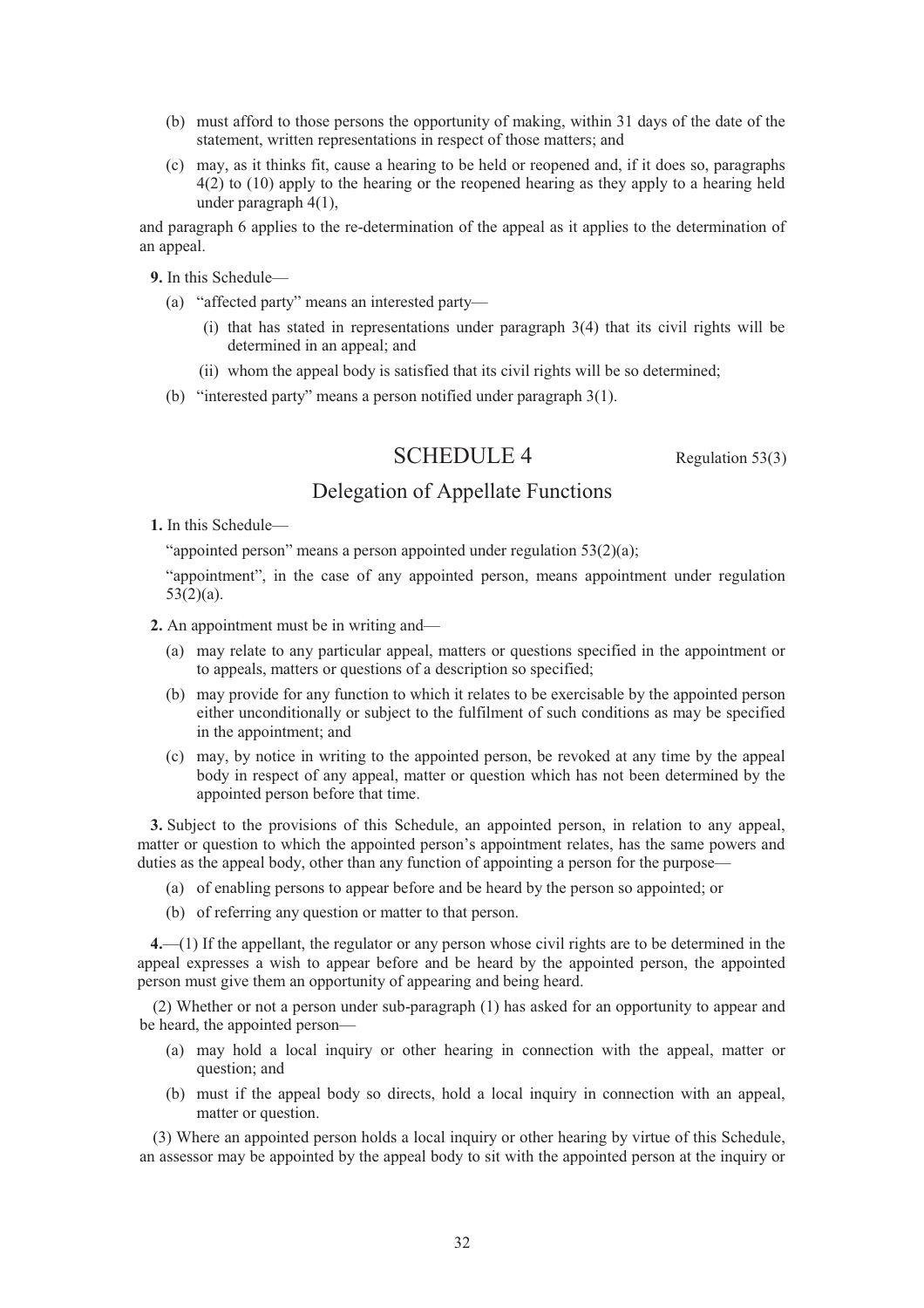hearing and advise the appeal body on any matters arising, notwithstanding that the appointed person is to determine the appeal, matter or question.

(4) Subject to sub-paragraphs (5) and (6), the costs of a local inquiry held under this Schedule must be defrayed by the appeal body.

(5) Subject to sub-paragraph (6), subsections (2) to (5) of section 250 of the Local Government Act 1972(**a**) (local inquiries: evidence and costs) apply to hearings held under this Schedule by an appointed person as they apply to inquiries caused to be held under that section by a Minister, but with the following modifications, that is to say—

- (a) with the substitution in subsection (2) (evidence) for the reference to the person appointed to hold the inquiry of a reference to the appointed person;
- (b) with the substitution in subsection (4) (recovery of costs of holding the inquiry) for the references to the Minister causing the inquiry to be held of references to the appeal body;
- (c) with the substitution for the reference in that subsection to a local authority of a reference to the regulator;
- (d) with the substitution in subsection (5) (orders as to the costs of the parties) for the reference to the Minister causing the inquiry to be held of a reference to the appeal body.

(6) In the case of an appeal to the Scottish Ministers, subsections (3) to (8) of section 210 of the Local Government (Scotland) Act 1973(**b**) (which relates to the costs of and holding of local inquiries) apply to hearings held under this Schedule by an appointed person as they apply to inquiries held under that section, but with the following modifications, that is to say—

- (a) with the substitution in subsection (3) (notice of inquiry) for the reference to the person appointed to hold the inquiry of a reference to the appointed person;
- (b) with the substitution in subsection (4) (evidence) for the reference to the person appointed to hold the inquiry and, in paragraph (b), the reference to the person holding the inquiry of references to the appointed person;
- (c) with the substitution in subsection (6) (expenses of witnesses etc) for the references to the Minister causing the inquiry to be held of a reference to the appointed person or the Scottish Ministers;
- (d) with the substitution in subsection (7) (expenses)—
	- (i) for the first reference to the Minister of a reference to the Scottish Ministers; and
	- (ii) for the second reference to the Minister of a reference to the appointed person or the Scottish Ministers;
- (e) with the substitution in subsection (7A) (recovery of entire administrative expense)—
	- (i) for the first reference to the Minister of a reference to the appointed person or the Scottish Ministers;
	- (ii) in paragraph (a), for the reference to the Minister of a reference to the Scottish Ministers; and
	- (iii) in paragraph (b), for the reference to the Minister holding the inquiry of a reference to the Scottish Ministers;
- (f) with the substitution in subsection (7B) (power to prescribe daily amount)—
	- (i) for the first reference to the Minister of a reference to the Scottish Ministers;
	- (ii) in paragraphs (a) and (c), for the references to the person appointed to hold the inquiry of references to the appointed person; and

 <sup>(</sup>**a**) 1972 c. 70; section 250 has been amended by the Statute Law (Repeals) Act 1989 (c. 43), Schedule 1, Part IV, the Criminal Justice Act 1982 (c. 48), sections 37, 38 and 46 and the Housing and Planning Act 1986 (c. 63), Schedule 12, Part III.

<sup>(</sup>**b**) 1973 c. 65, section 210 was amended by the Criminal Procedure (Scotland) Act 1975 (c. 21), sections 289F and 289G (which were inserted into that Act by the Criminal Justice Act 1982 (c. 48), section 54) and the Housing and Planning Act 1986, Schedule 11, paragraph 39.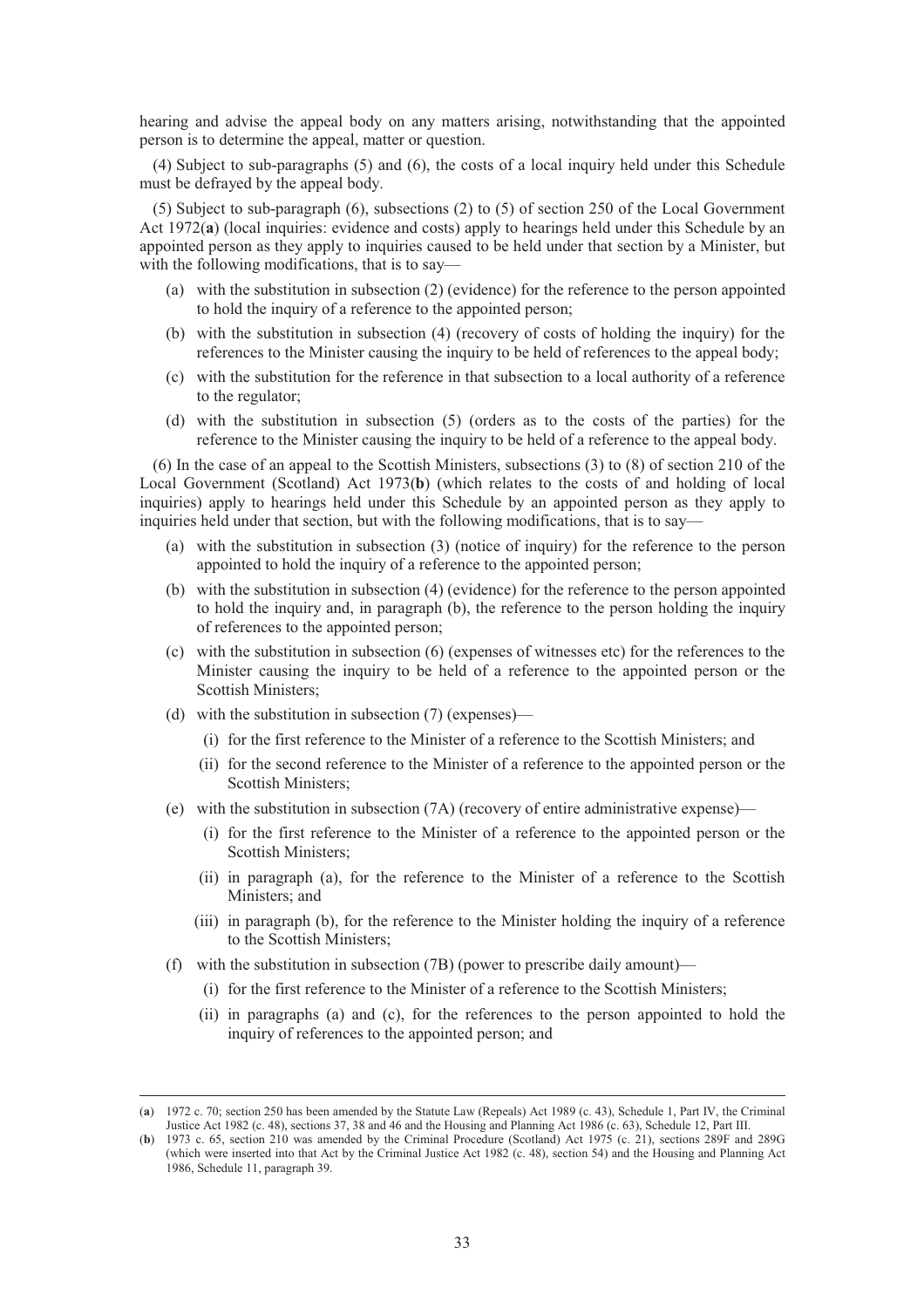- (iii) in paragraph (d), for the reference to the Minister of a reference to the appointed person or the Scottish Ministers; and
- (g) with the substitution in subsection (8) (certification of expenses)—
	- (i) for the words "the Minister has", of the words "the Scottish Ministers have";
	- (ii) for the reference to him and the reference to the Crown of references to the appointed person or the Scottish Ministers.

**5.**—(1) Where under paragraph 2(c) the appointment of the appointed person is revoked in respect of any appeal, matter or question, the appeal body must, unless it proposes to determine the appeal, matter or question itself, appoint another person under regulation 53(2)(a) to determine the appeal, matter or question instead.

(2) Where such a new appointment is made, the consideration of the appeal, matter or question, or any hearing in connection with it, must be begun afresh.

**6.**—(1) Anything done or omitted to be done by an appointed person in, or in connection with, the exercise of any function to which the appointment relates is for all purposes as done or omitted to be done by the appeal body in its capacity as such.

(2) Sub-paragraph (1) does not apply—

- (a) for the purposes of so much of any contract made between the appeal body and the appointed person as relates to the exercise of the function; or
- (b) for the purposes of any criminal proceedings brought in respect of anything done or omitted to be done by an appointed person in, or in connection with, the exercise or purported exercise of any function to which the appointment relates.

# SCHEDULE 5 Regulation 53(4)

# Appeals (Northern Ireland)

**1.**—(1) A person that wishes to appeal to the Planning Appeals Commission ("the appeals commission") under regulation 52 must give to the appeals commission written notice of the appeal together with a statement of the grounds of appeal and the appeals commission must as soon as is reasonably practicable send to the regulator a copy of that notice together with the statement of the grounds of appeal.

(2) An appellant may withdraw an appeal by notifying the appeals commission and the appeals commission must as soon as is reasonably practicable notify the regulator.

**2.** Notice of appeal in accordance with paragraph 1 is to be given before the expiry of the period of 47 days beginning with the date of the decision, deemed decision or the notice takes effect.

**3.**—(1) The appeals commission must determine the appeal and paragraphs (1), (3), (4) and (5) of Article 111 of the Planning (Northern Ireland) Order 1991(**a**) apply in relation to the determination of the appeal as they apply in relation to the determination of an appeal under that Order.

(2) The appeals commission must determine the process for determining appeals taking into account any requests of either party to the appeal.

**4.** An appeal under this Schedule must be accompanied by a fee of £126.

 <sup>(</sup>**a**) S.I. 1991/1220 (N.I.11); relevant amending instruments are S.I. 1999/660 (N.I.4), 2003/430 (N.I.8).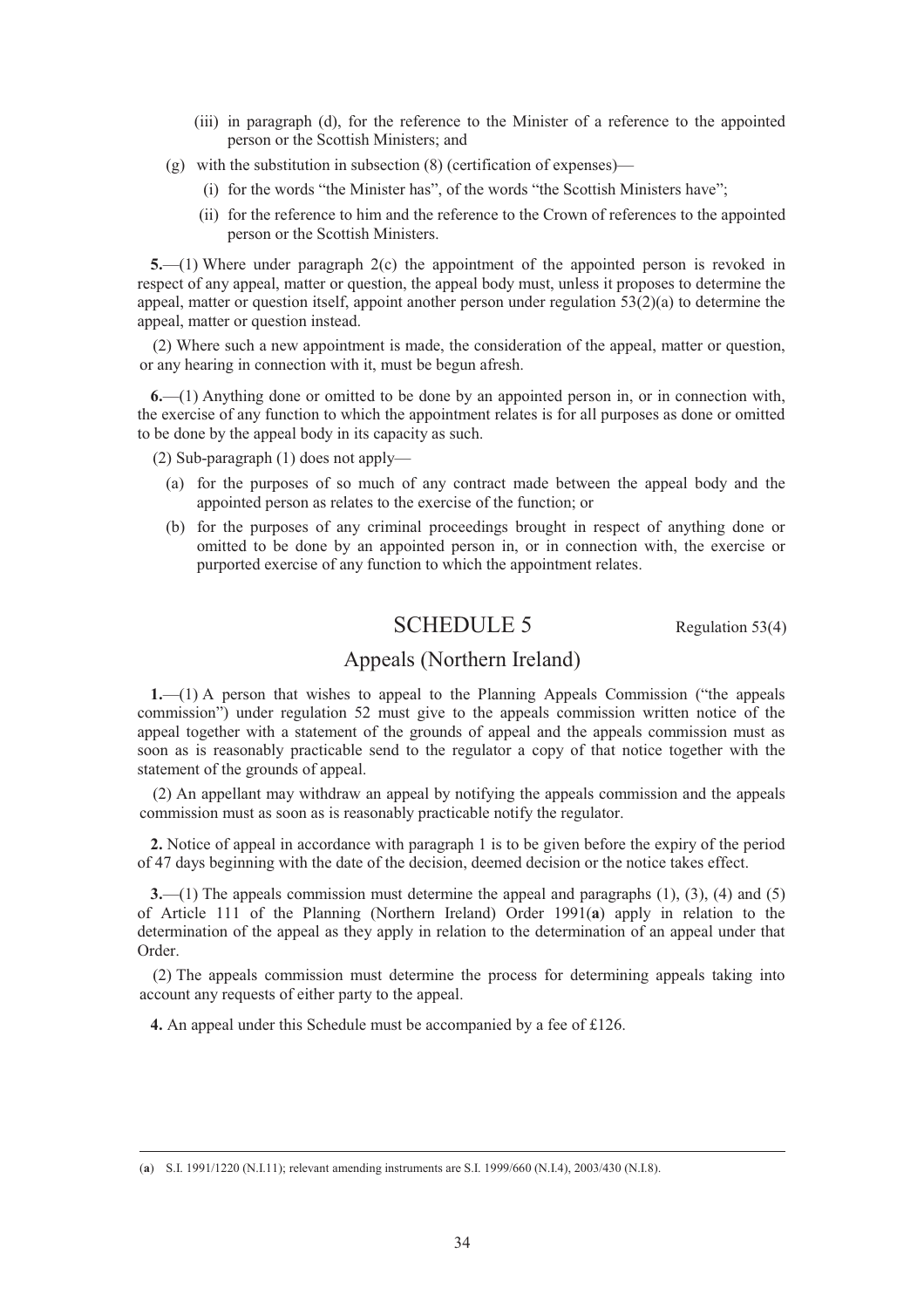# SCHEDULE 6 Regulation 56

## Service of notices

**1.** The provisions of this Schedule apply to the giving or service of a notice under these Regulations, except where a contrary provision applies under Schedule 2.

**2.** A notice must be in writing.

**3.** A notice may be served on or given to a person by—

- (a) delivering it to that person in person;
- (b) sending it to a postal address or address for service using electronic communication provided in an application—
	- (i) for a benchmarking plan under regulation 9; or
	- (ii) for an emissions plan under regulation 18;
- (c) leaving it at that person's proper address, or
- (d) sending it by post or electronic means to that person's proper address.

**4.** In the case of a body corporate, a notice may be served on or given to the secretary or clerk of that body.

**5.** In the case of a partnership, a notice may be served on or given to a partner or a person having control or management of the partnership business.

**6.** If a person to be served with or given a notice has specified an address in the United Kingdom (other than that person's proper address) at which that person or someone on that person's behalf will accept notices of that description, that address must instead be treated as that person's proper address.

**7.** For the purposes of this Schedule, "proper address" means—

- (a) in the case of a body corporate or its secretary or clerk—
	- (i) the registered or principal office of that body, or
	- (ii) the email address of the secretary or clerk;
- (b) in the case of a partnership or a partner or person having control or management of the partnership business-
	- (i) the principal office of the partnership, or
	- (ii) the email address (or, in the case of a partnership established outside the United Kingdom, the last known address) of a partner or a person having that control or management;
- (c) in any other case, a person's last known address, which includes an email address.

**8.** For the purposes of paragraph 7, where a body corporate registered outside the United Kingdom or a partnership established outside the United Kingdom has an office in the United Kingdom, the principal office of that body corporate or partnership is its principal office in the United Kingdom.

**9.**—(1) Where for the purposes of paragraph 7 the person giving or serving notice is not able to ascertain a proper address in relation to a UK operator, a relevant address may instead be treated as the proper address.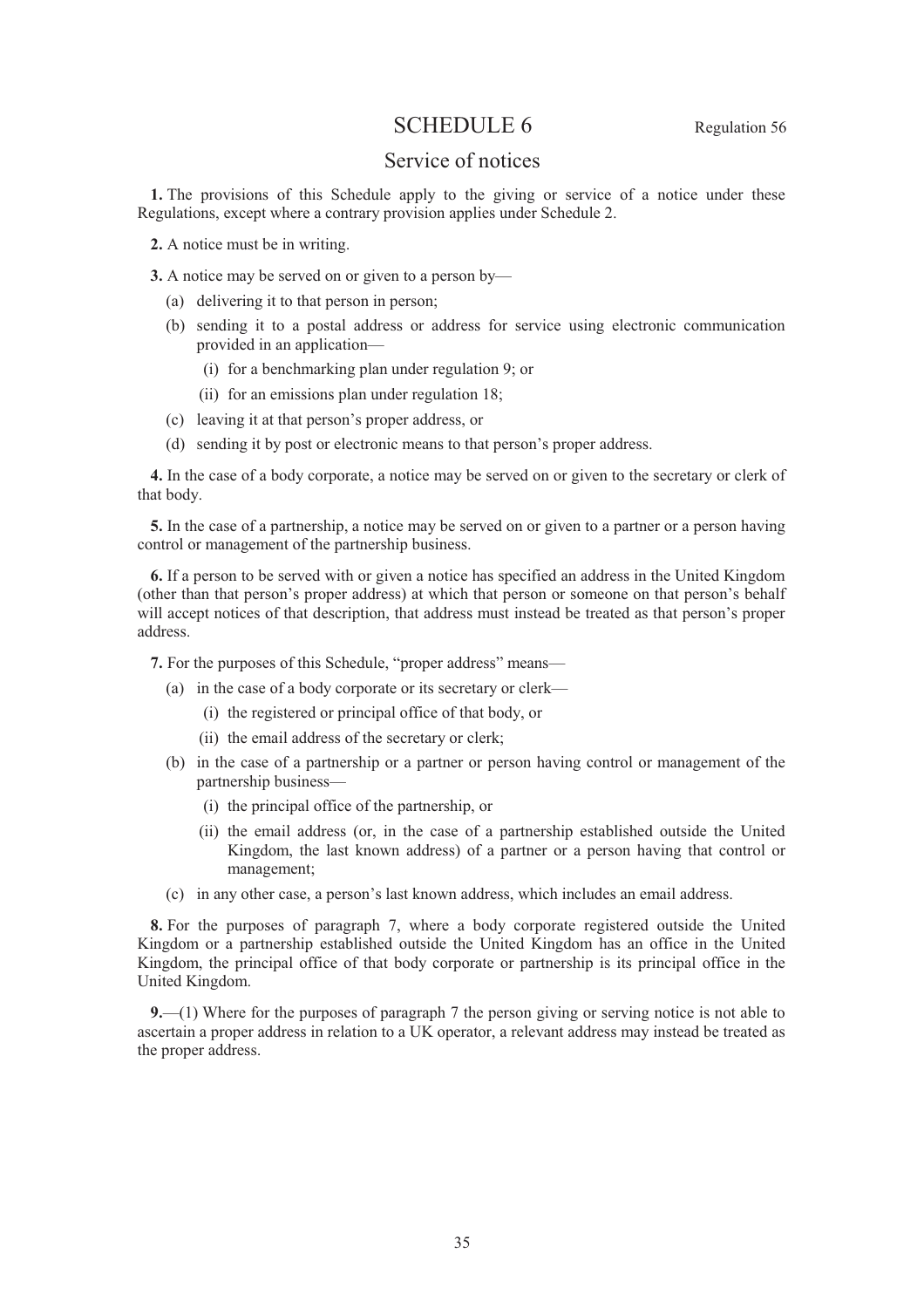(2) For that purpose, "relevant address" means an address derived from information supplied to the regulator by Eurocontrol (or any other organisation) at the request of the European Commission(**a**).

**10.** Where an electronic address for submission of a notice is provided under these Regulations, it may be submitted electronically to that address.

## **EXPLANATORY NOTE**

#### *(This note is not part of the Regulations)*

Directive 2003/87/EC of the European Parliament and of the Council(**b**) ("the EU ETS Directive") established a scheme for greenhouse gas emission trading within the European Union, and was transposed in the United Kingdom by the Greenhouse Gas Emissions Trading Scheme Regulations 2005(**c**). The EU ETS Directive was amended so as to include aviation activities in the scheme, by Directive 2008/101/EC of the European Parliament and of the Council(**d**) ("the Aviation ETS Directive"). Commission Decision 2007/589/EC(**e**) ("the Monitoring and Reporting Decision") established guidelines for the monitoring and reporting of greenhouse gas emissions pursuant to the EU ETS Directive, and was amended to include guidelines in relation to aviation activities. These Regulations transpose the Aviation ETS Directive, and the Monitoring and Reporting Decision so far as it relates to aviation. They extend to the United Kingdom.

The Aviation Greenhouse Gas Emissions Trading Scheme Regulations 2009(**f**) ("the 2009 Regulations") transposed parts of the Aviation ETS Directive, to establish a procedure enabling UK operators to apply for a free allocation of allowances for their participation in the emissions trading scheme. (A "UK operator" is a person identified in a list drawn up by the European Commission as an operator to be administered by the United Kingdom.) The 2009 Regulations also imposed obligations on an aircraft operator to apply for an emissions plan; monitor emissions in each year from 2010; and verify and report those emissions by 31st March in the following year. These Regulations revoke the 2009 Regulations, but with certain savings, in particular in respect of the provisions allowing UK operators to apply for a free allocation for their participation in the scheme before the end of 2020.

*Regulations 3 to 7* define "aircraft operator", "regulator" and "authority" for the purposes of these Regulations. An aircraft operator is a UK operator that performs, or is deemed to perform, an aviation activity. The regulator is either the Environment Agency, the Scottish Environment Protection Agency, or the chief inspector in Northern Ireland; and the corresponding authority is either the Secretary of State or Welsh Ministers, the Scottish Ministers, or the Department of the Environment in Northern Ireland.

*Regulations 8 to 13* apply where a UK operator wishes to apply for a free allocation of allowances after 2020. Provision is made for the regulator to issue a benchmarking plan to a UK operator; the UK operator must then monitor its tonne-kilometre data in accordance with that plan in the relevant benchmarking year, and submit a verified report of that data to the regulator.

*Regulations 14 to 17* apply where an eligible UK operator wishes to apply for a free allocation of allowances from the special reserve provided by Article 3f of the EU ETS Directive. An operator that is new to the scheme, or increases its tonne-kilometre data by a specified amount over a certain time period, is eligible to apply for such an allocation.

 <sup>(</sup>**a**) Article 18b of the EU ETS Directive enables the Commission to request the assistance of Eurocontrol (or another relevant organisation) in preparing its list of operators; Eurocontrol (the European Organisation for the Safety of Air Navigation) is an intergovernmental organisation of 38 States and the European Union.

<sup>(</sup>**b**) OJ No L 275, 25.10.03, p. 32.

<sup>(</sup>**c**) S.I. 2005/925, amended by S.I. 2005/2903, 2006/737, 2007/465, 2007/1096, 2007/3433 and 2010/1513.

<sup>(</sup>**d**) OJ No. L 8, 13.1.2009, p. 3; other amendments to the EU ETS Directive are noted in a footnote to p. 5 above.

<sup>(</sup>**e**) OJ No. L 229, 31.8.2007, p. 1; amended by Commission Decision 2009/339/EC (OJ No L 103, 23.4.2009, p. 10).

<sup>(</sup>**f**) S.I. 2009/2301.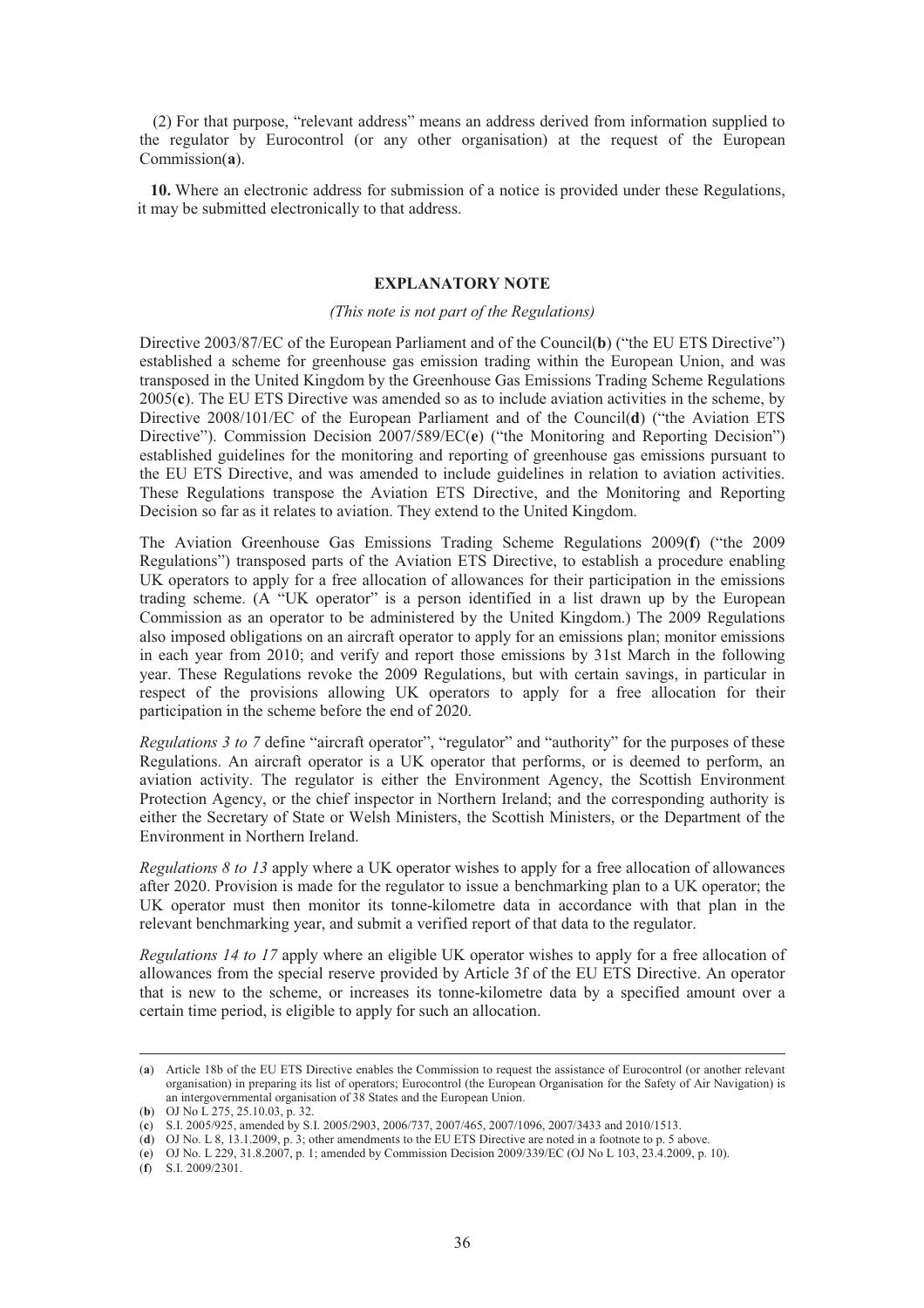*Regulations 18 to 21* require aircraft operators to submit an application to the regulator for an emissions plan; to monitor emissions in accordance with a plan approved by the regulator in each calendar year from 1st January 2010; and to submit a verified report to the regulator of the monitored emissions by 31st March in the following year.

*Regulation 22* requires the regulator to determine the emissions of an aircraft operator where the aircraft operator has failed to comply with its obligations to submit a report containing its verified emissions to the regulator.

*Regulation 23* requires a regulator to ensure that emissions plans include conditions obliging aircraft operators to comply with requirements of the Monitoring and Reporting Decision (so far as not already covered by other provisions of these Regulations). For that purpose, the regulator must draw up a list of the conditions that it will include. A regulator must consult on its proposed list, and regulators may do so jointly. The list may be amended from time to time, and emissions plans may be amended to bring them into conformity with the list (including the list as amended). Under *regulation 24*, operators must comply with those conditions included in their emission plans. *Regulation 25* gives the regulator further powers to vary the emissions plan of an aircraft operator and to charge a fee for doing so.

*Regulation 26* requires aircraft operators to surrender allowances or project credits equal to their emissions (and *regulation 27* defines what is meant by "project credits").

*Regulation 28* gives effect to Schedule 1, which provides for charges for functions carried out by the regulator.

*Regulation 29* gives the regulator the power to serve a notice on UK operators requiring the operator to provide information to the regulator.

*Regulations 30 to 41* make provision for the imposition of a civil penalty where a person does not comply with their obligations under *regulations 18 to 21, 24, 26, 29, 47 or 51(4),* or makes a false or misleading statement in a report under *regulation 12 or 21* or in an application under *regulation 16*.

*Regulations 42 to 48* make provision for the detention and sale of aircraft by the regulator where a UK operator has not paid a civil penalty imposed on it, or where the European Commission has imposed an operating ban on an operator (including operators that are not UK operators). *Schedule 2* sets out the steps that the regulator must take before applying to the court for leave to sell an aircraft.

*Regulation 49* makes provision for the regulator to publish the names of aircraft operators that do not comply with the obligation to surrender allowances.

*Regulation 50* makes provision for the Secretary of State to request the European Commission to impose an operating ban on an aircraft operator; and *regulation 51* gives the regulator powers to enforce an operating ban imposed by the European Commission on any operator.

*Regulations 52 and 53* make provision for appeals against various notices, decisions or deemed refusals of the regulator. *Schedules 3, 4 and 5* contain provisions relating to the procedure for appeals and for delegating appellate functions under these Regulations.

*Regulation 54* gives the authority the power to issue guidance to the regulator relating to the discharge of the regulator's functions under these Regulations or under the 2009 Regulations.

*Regulation 55* makes provision for keeping information under these Regulations confidential.

*Regulation 56* gives effect to *Schedule 6*, which contains provisions on the giving or service of notices.

*Regulation 57* makes provision relating to the submission of reports and plan applications.

*Regulation 58* makes provision for the functions of the regulator in Northern Ireland, the chief inspector, to be delegated.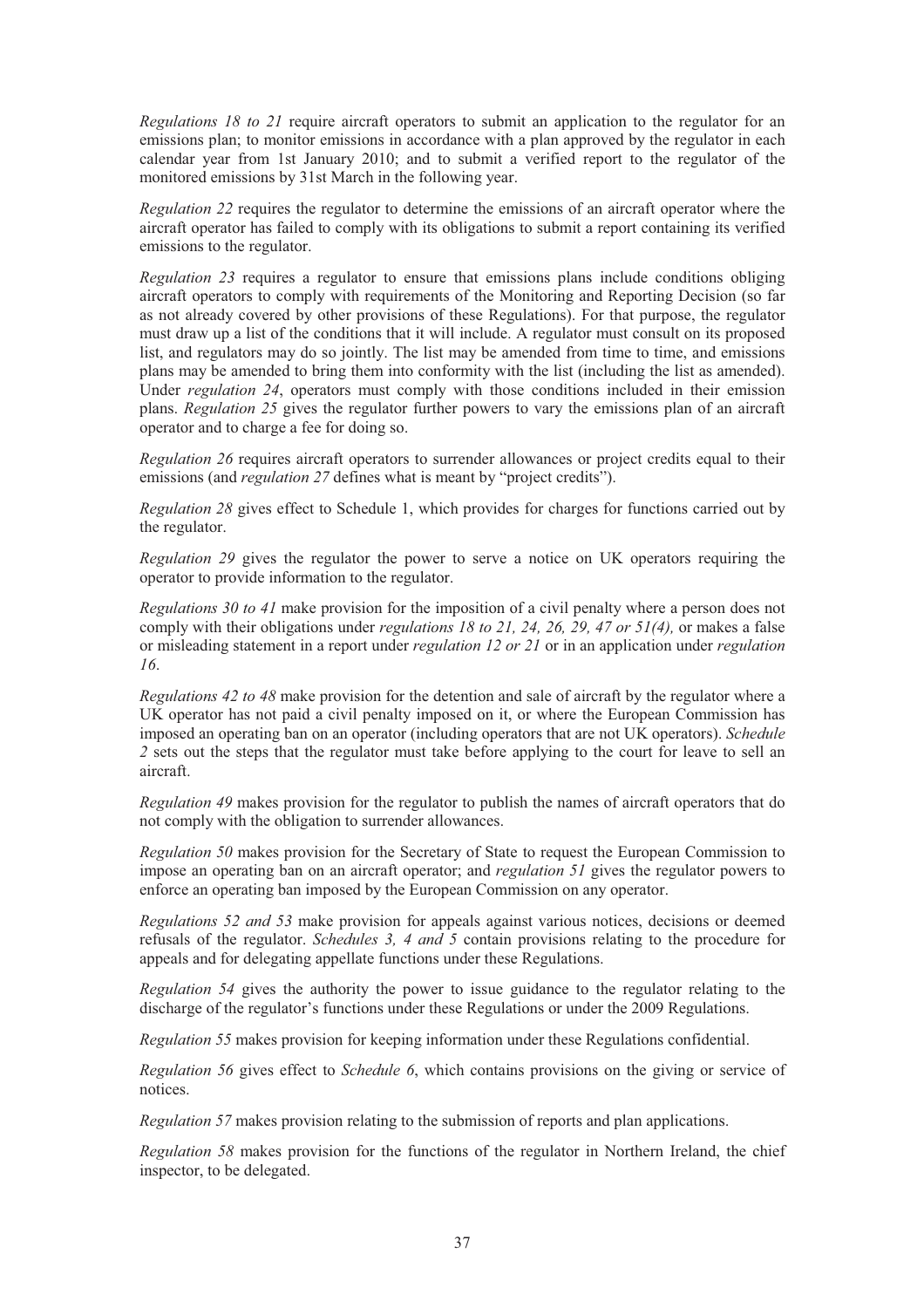*Regulation 59* requires the Civil Aviation Authority to provide assistance and advice to the regulator where requested.

*Regulation 60* revokes the 2009 Regulations, with savings, in particular for provisions that apply in relation to applications for a free allocation of allowances in the trading periods 2012, and 2013 to 2020. It also contains transitional and transitory provisions.

A full impact assessment of the effect that this instrument will have on the costs of business and the voluntary sector is available from the Department of Energy and Climate Change's Climate and Energy: Europe Division (telephone 0300 060 4000), and is published alongside the instrument and its Explanatory Memorandum on the legislation website of The National Archive (http://www.legislation.gov.uk). A transposition note setting out how these Regulations, and the 2009 Regulations, implement the relevant provisions of the Aviation ETS Directive and the Monitoring and Reporting Decision is annexed to that Explanatory Memorandum.

 $©$  Crown copyright 2010

Printed and published in the UK by The Stationery Office Limited under the authority and superintendence of Carol Tullo, Controller of Her Majesty's Stationery Office and Queen's Printer of Acts of Parliament.